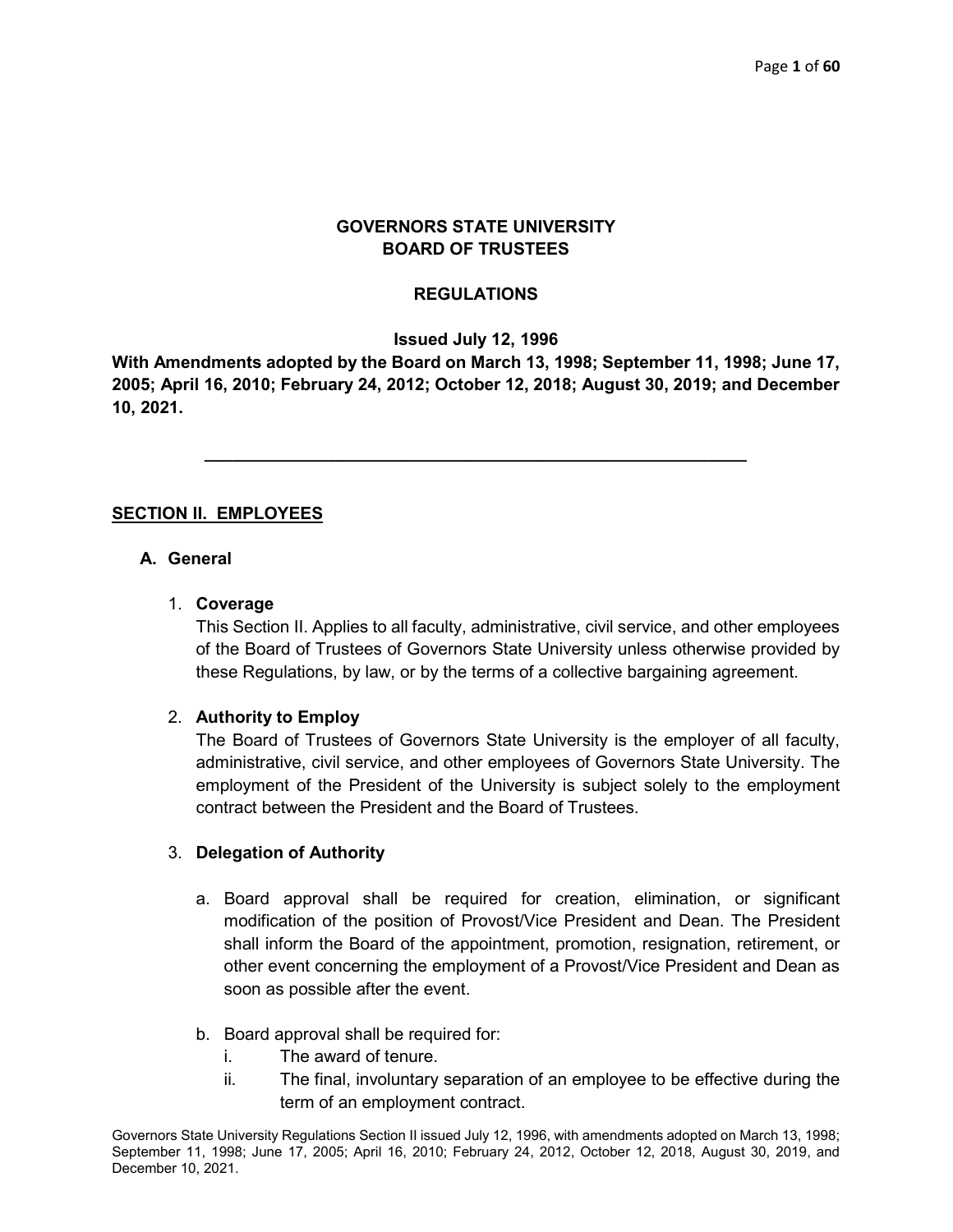- iii. The final approval of any collective bargaining contract.
- iv. The creation, elimination, or modification of the categories of appointment specified in this section below.
- c. All appointments and promotions shall be made by the President.
- d. The President may accept the resignation of an employee on behalf of the Board.

## 4. Categories of Employment

- a. Faculty employees shall be categorized as follows:
	- i. Type of Appointment
		- a) Probationary
		- b) Tenure
		- c) Temporary
	- ii. Rank
		- a) Lecturer/Senior Lecturer
		- b) University Professor
		- c) Instructor
		- d) Assistant Professor
		- e) Associate Professor
		- f) Full Professor

# 5. Adoption of Appointment Procedures

The President shall develop procedures for the appointment (including acting appointment) of faculty, administrative and professional, civil service, and other employees. The procedures shall contain such provisions as are necessary and appropriate and shall be: (a) consistent with the Board's delegation of authority in Section II.A.3; (b) consistent with the Board's commitment to affirmative action and nondiscrimination in employment practices; and (c) consistent with the Board's policy on participation in University governance. The procedures and any changes shall take effect when approved by the President.

## 6. Policy on the Avoidance of Nepotism

All University employees who have control or influence over decisions involving the use of public resources or authority have the responsibility to exercise that control or influence in a manner which maintains public confidence in the integrity of institutional decision-making processes. This responsibility includes the expectation that, in their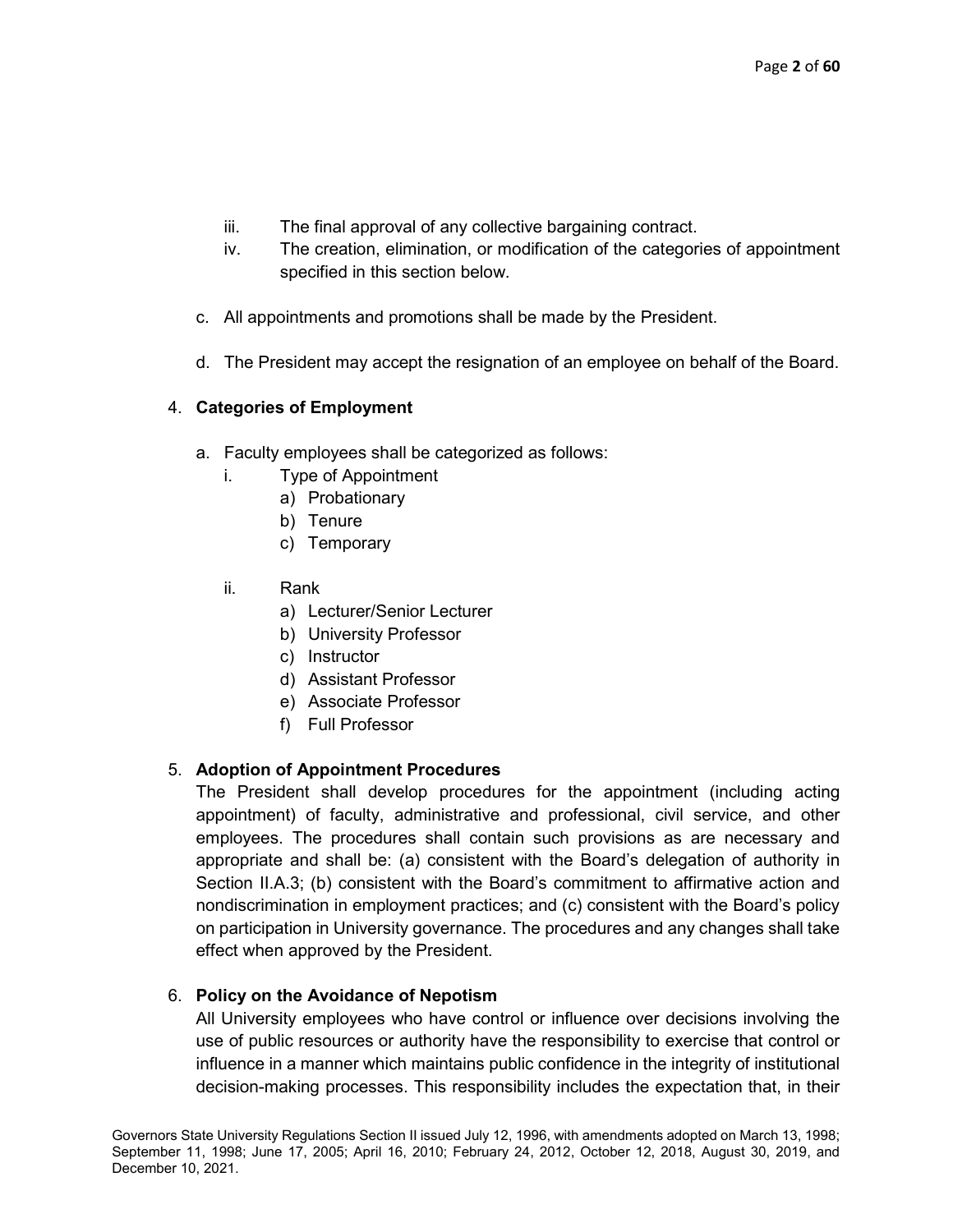exercise of this control or influence, employees will avoid creating the appearance of nepotism as well as other forms of conflict of interest. Therefore, no employee may initiate or participate in any decision involving the employee or person with whom he/she has a close personal relationship, which include, but are not limited to, the following:

- a. Employment hiring or selection.
- b. Assignment.
- c. Transfer.
- d. Promotion.
- e. Evaluation.
- f. Retention/termination.
- g. Leave of absence.
- h. Compensation.

A "personal relationship" shall mean marital or other committed relationship, significant familial relationship or consensual sexual or romantic relationship. Employees who marry or become related through marriage or become a member of the same household may continue employment as long as there is no direct or indirect supervisor/subordinate relationship between such employees or an actual conflict of interest or appearance of a conflict of interest. Should any of the above situations occur, the University would expect the employee to disclose the circumstances and to remove him/herself from the decision-making role. The University may find a comparable alternative position to which one of the affected employees may be reassigned or transferred. If accommodations of this nature are not feasible, the employees will be permitted to determine between or among them, which of them will resign. The resolution must be acceptable to the University. In the event the employees are unable or unwilling to do so, the University will decide on the resolution of the perceived conflict.

In those situations where the decision maker is the President, or a Vice President, the reality and perception of their influence and power is such that it would not be possible for them to avoid the appearance of a conflict of interest by submitting the decision to review or by withdrawing from the decision-making process. In the absence of special circumstances which may be considered by the Board on a case by case basis, no person who is a close relative, or who is, regardless of relationship, a member of the same household of the President or Vice President, shall be employed in any position which is under the administrative control of that officer who is their close relative or of whose household they are a member.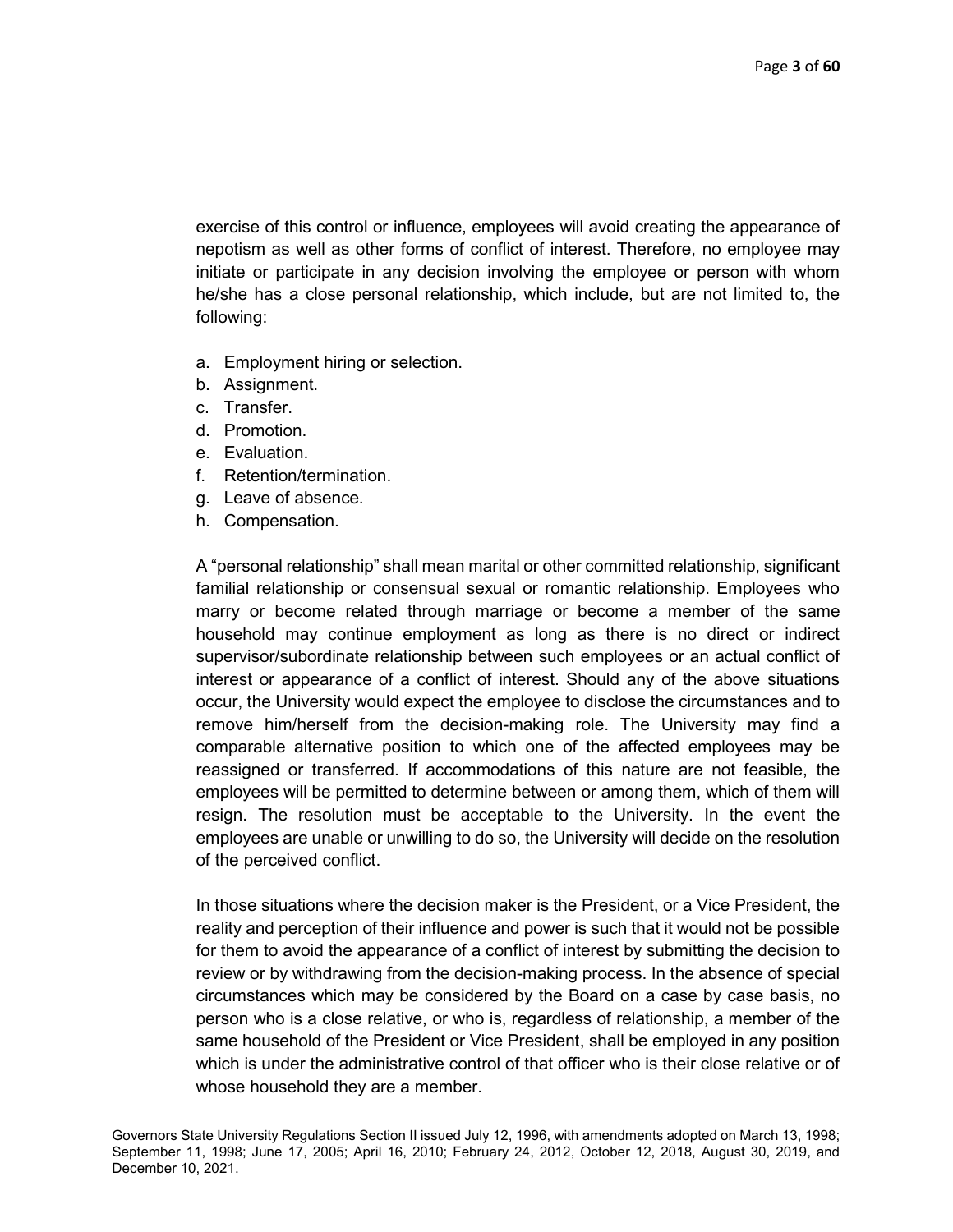This policy shall not apply to employment decisions made before its adoption. The President shall be responsible for ensuring compliance with this policy. The President shall develop a definition of the term "close relative" and "member of the same household."

#### 7. Educational Requirements

The President shall develop a policy concerning the educational requirements necessary for appointment to faculty, including temporary appointments. All educational requirements shall be fulfilled by study in an accredited institution of higher education. The policy shall include the following provisions and such other provisions as are necessary and appropriate:

- a. The minimum educational requirements necessary for appointment;
- b. Any exceptions to the minimum requirements.

The policy and/or any changes shall become effective when approved by the President.

#### 8. Position Descriptions

A description shall be prepared for each administrative position, including Chairpersons, in the University, except for the position of President, and for each civil service and other positions. The President shall develop guidelines for the preparation, review, modification, and maintenance of position descriptions.

#### 9. Administrative Organization

An organization chart of the administrative structure shall be prepared for the University.

#### 10. Employee Benefits

a. Eligibility

The following provisions apply to faculty, administrative, civil service, and other employees, subject to the eligibility requirements stated in these Regulations. In the instance where there is a conflict between these Regulations and an employee collective bargaining agreement, the collective bargaining agreement will prevail.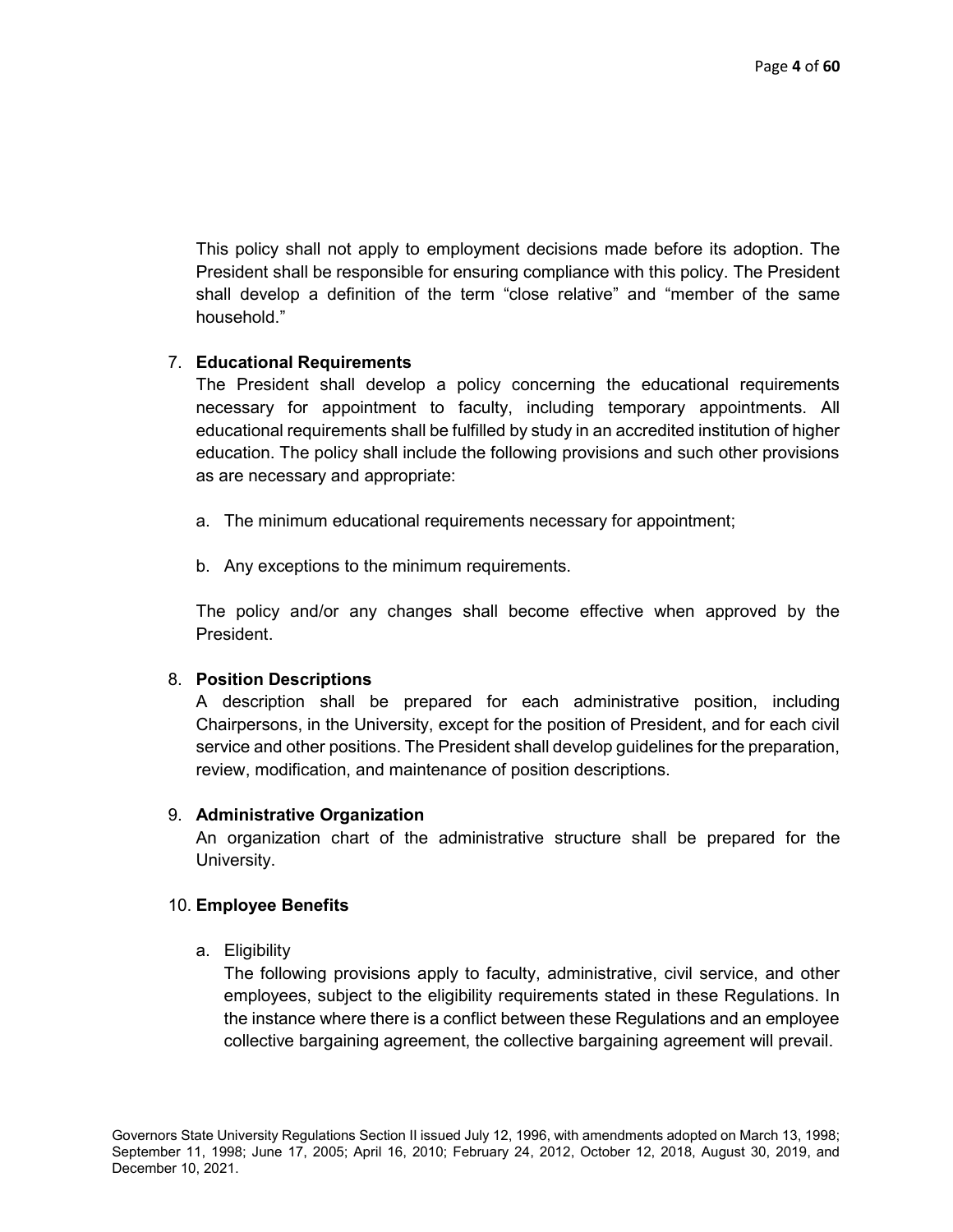b. Military Leave

An employee who is a member of any reserve component of the United States Armed Forces or of any reserve component of the Illinois National Guard shall be granted leave for any period actively spent in such military service, including:

- i. Basic training;
- ii. Special or advanced training, whether or not within the State and whether or not voluntary; and
- iii. Annual training.
- c. Benefits During Military Leave
	- i. The employee's seniority and other benefits shall continue to accrue.
	- ii. The employee shall continue to receive his or her regular compensation. During leaves for basic training and for up to 60 calendar days of special or advanced training, if such employee's compensation for military activities is less than his or her compensation as an employee of the University, he or she shall receive his or her regular compensation as an employee of the University, minus the amount of his or her base pay for military activities.
	- iii. The Compensation and accrual of seniority for any employee who is a member of the Illinois National Guard and who is called to temporary active duty in case of civil disturbance or natural disaster declared by the Governor or who is called to temporary active duty due to combat at the order of the President of the United States shall be subject to the requirements of the state and federal law (Uniformed Services Employment and Re-Employment Act of 1994). The President will develop policies and procedures to implement such compliance.
- d. Leave for Court Required Service

An employee who is summoned for jury duty or subpoenaed as a witness before a court of competent jurisdiction or as a witness in a proceeding before any federal or state administrative agency who is scheduled to work during the time that he/she is called, shall be granted leave with pay and any jury or witness fees may be retained by the employee, provided that no employee shall be given leave with pay for:

i. Appearing as a party in a non-GSU employment related proceeding involving such employee;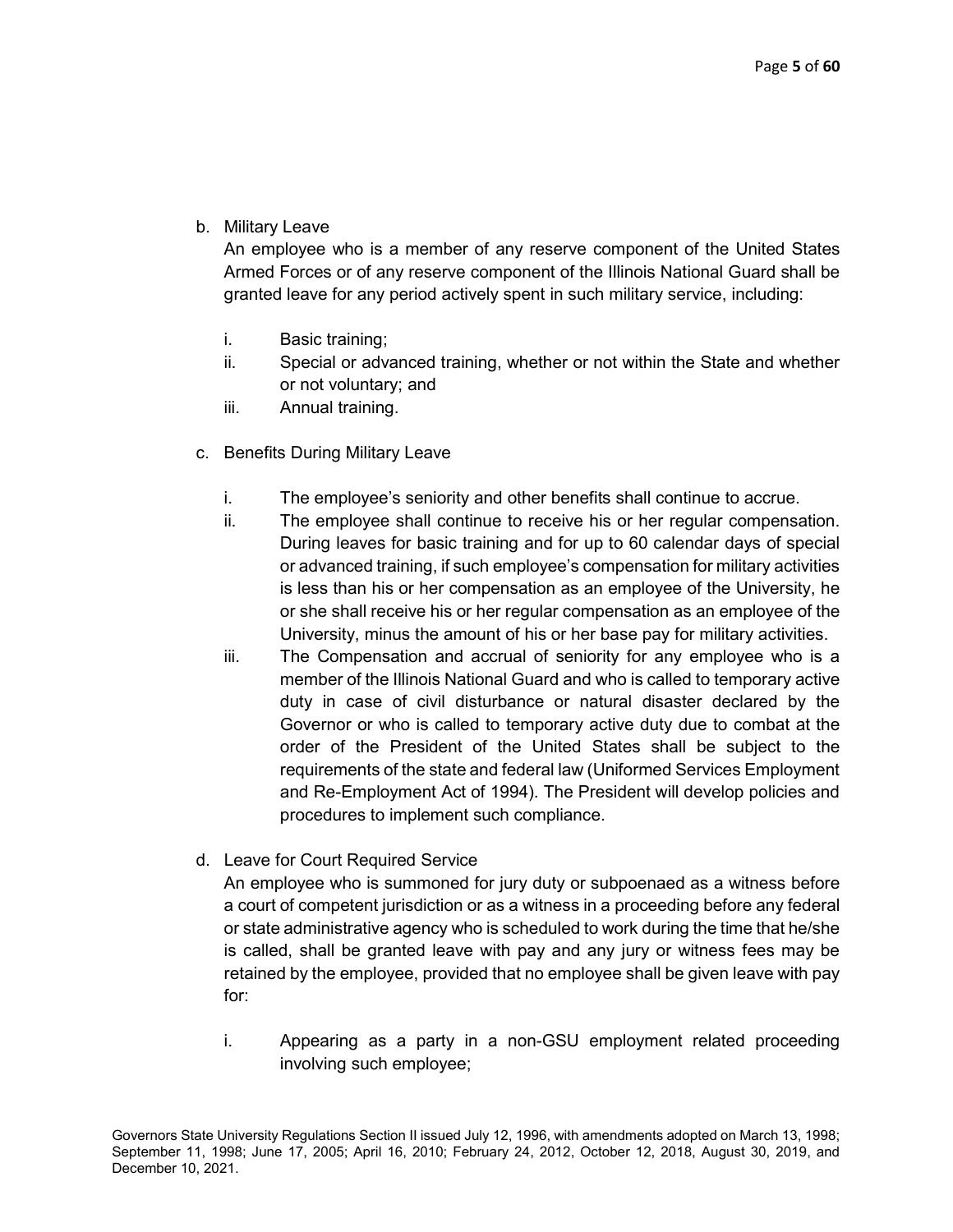- ii. Appearing as an expert witness when the employee is compensated for such appearance; or
- iii. Appearing as a plaintiff or complainant in a proceeding in which the Board or the University is a defendant or respondent.

In granting leave of absence for jury duty, an employee may be required to return to work for the time during which the employee is not required in any jury attendance.

- e. Benefits While on Compensated Leave
	- i. An employee eligible for such leave shall earn vacation leave and sick leave while on compensated leave other than educational leave or administrative leave.
	- ii. An employee on compensated leave may continue to contribute toward and receive the benefits of any State or Board insurance program and may continue to contribute toward and receive retirement credit in the State Universities Retirement System if the laws, rules, regulations, policies, and procedures governing the administration of such insurance programs or the State Universities Retirement System so permit.
	- iii. Upon return to the University from a compensated leave, an employee's salary shall be adjusted to reflect nondiscretionary increases which the employee would have received if not on leave.
- f. Emergency Leave
	- i. If an emergency arises (such as a severe snow storm, tornado, riot, etc.) in which the safety, health, or welfare of employees is a matter of concern, the President may order employees to absent themselves from work with pay.
	- ii. Civil Service employees ordered to absent themselves from work under such circumstances shall not lose seniority because of such absence.
	- iii. Employees not excused from work under such circumstances who fail to report for work as scheduled may be denied compensation for such absence.
- g. Extended Sick Leave

The President of the University may grant an employee sick leave with full pay for a period not to exceed 60 calendar days, if the employee: (i) has completed at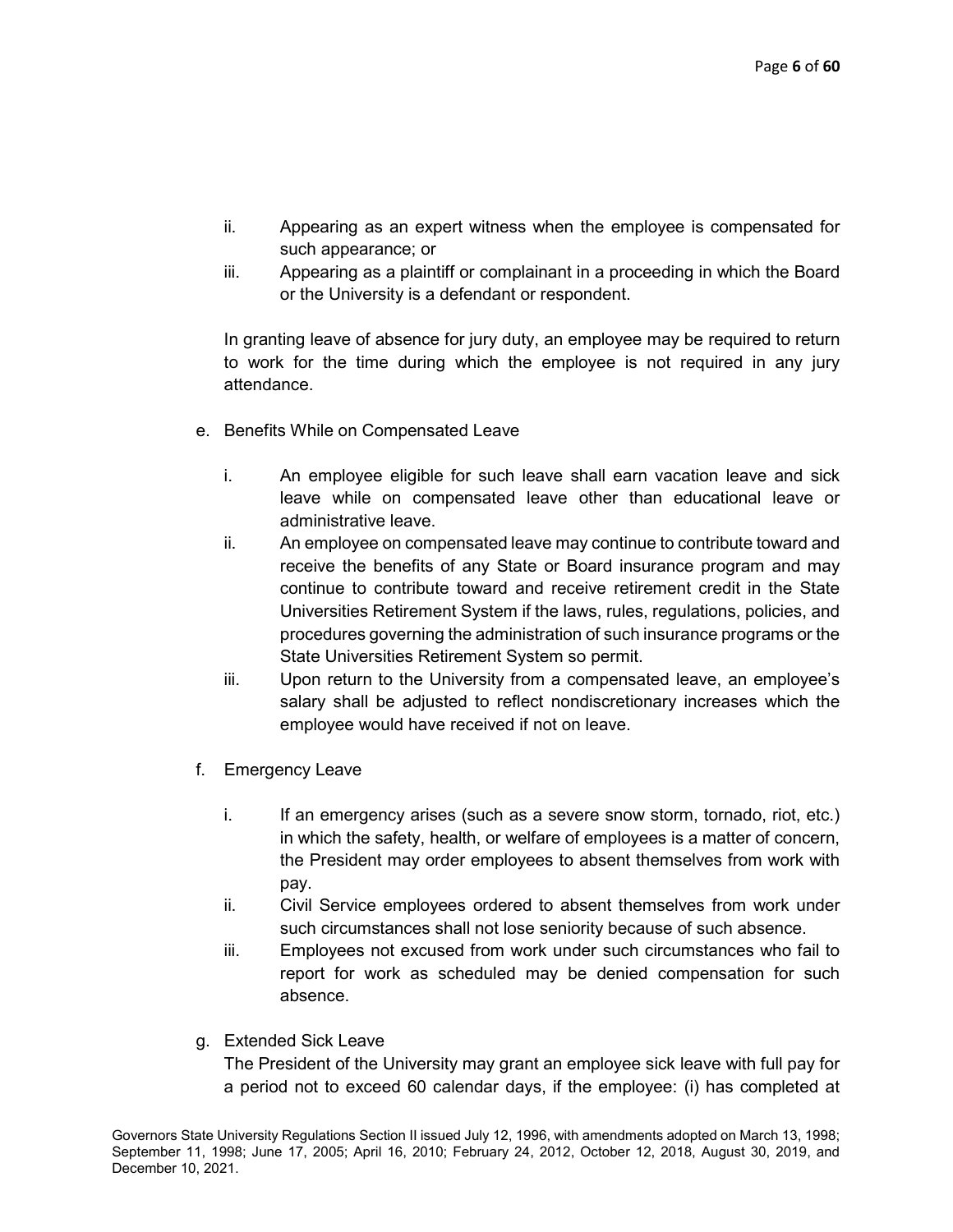least three full years of service at the University; (ii) has exhausted all sick leave benefits; (iii) is a participant in the State Universities Retirement System; and (iv) is entitled to and has applied for disability benefits under the State Universities Retirement System.

h. Federal Family and Medical Leave Act

Governors State University will comply with statutory and regulatory requirements of the Federal Family Medical Leave Act (FMLA) and the Illinois Victims' Economic Security Act (VESSA) of 2003 as amended. The President shall develop procedures and guidelines to implement, monitor and document the University's FMLA and VESSA programs.

i. Implementing Policies

The President may develop policies implementing the benefits specified in this Subsection A.10., Subsection B.5., and Subsection C.7. of these Regulations. The policies and any changes shall become effective when approved by the President.

#### 11. Compulsory Disability Leave

- a. If the President for the University believes an employee is unable to perform assigned duties due to illness or injury, he/she may inform the employee in writing of the basis for such belief and require the employee to obtain a medical examination by a doctor chosen and paid for by the University or by a doctor chosen and paid for by the employee who is acceptable to the President. Refusal of an employee to submit to a medical examination may result in suspension of the employee or other disciplinary action. The doctor shall submit an opinion to the President as to whether the employee (i) has a physical or mental condition which constitutes a health or other hazard to the employee, fellow employees, or others with whom the employee may come in contact; or (ii) has a physical or mental condition which prevents the employee from performing the duties required by the position of employment. A copy of the doctor's opinion shall be given to the employee. At the employee's discretion and expense, a second medical opinion may be obtained for consideration by the President.
- b. If the medical evidence indicates that the employee (i) has a physical or mental condition which constitutes a health or other hazard to the employee, fellow employees, or others with whom the employee may come in contact; or (ii) has a physical or mental condition which prevents the employee from satisfactorily performing the duties required by the position of employment, the President may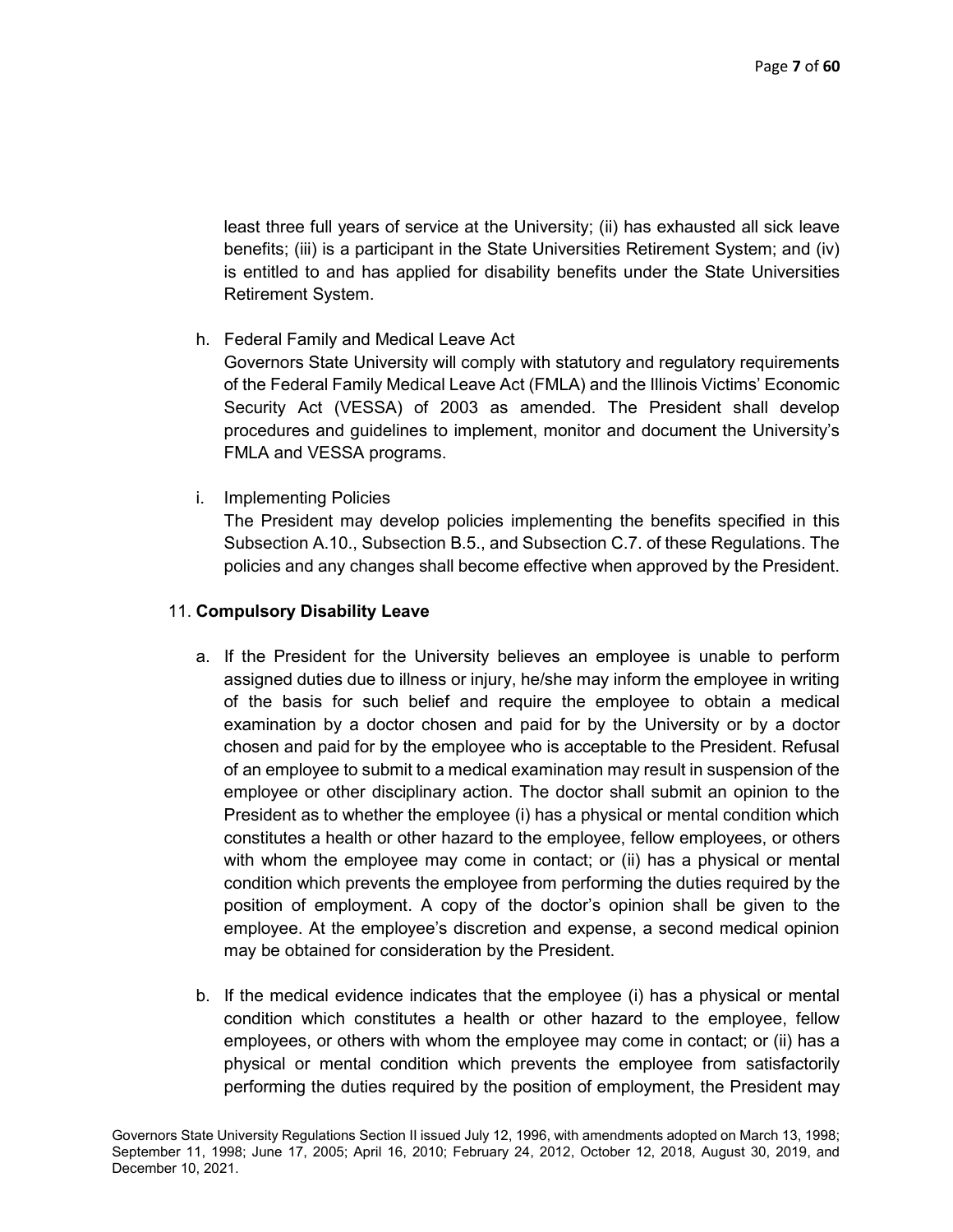place the employee on compulsory disability leave. The President shall notify the employee in writing of the duration of the compulsory leave period. Any earned leave credits shall be used during the compulsory leave period. That portion of the compulsory disability leave, if any, which is not covered by earned leave credits shall be without pay.

- c. After expiration of one-half of the compulsory disability leave period, the employee may upon prior notice to the President, and at the employee's expense, seek a medical opinion from a doctor acceptable to the President as to the ability of the employee to return to work. If the opinion indicates the employee is able to return to work, the employee may return to work at a time mutually agreed upon between the employee and the employer.
- d. If, in the opinion of a doctor chosen and paid for by the University or of a doctor chosen and paid for by the employee who is acceptable to the President an employee is unable to return to work at the end of a compulsory disability leave, the President may (i) extend the leave without pay; (ii) request the employee's resignation; or (iii) terminate the employee's employment.

#### 12. Bereavement Leave

- a. Leave with pay of three days per occurrence, to be taken within a period of five days commencing with the date of occurrence, will be granted to an employee in the event of the death of the employee's spouse, domestic partner as defined by rules set forth by the Illinois Department of Central Management Services, parent, step-parent, mother- and father-in-law, child, step-child, sibling, step-sibling, brother- and sister-in-law, grandparent, grandchild, aunt, uncle, niece, nephew, first cousin, or member of the employee's immediate household. Bereavement leave shall be taken in not less than one-half day increments and may not be accumulated.
- b. Bereavement leave of longer duration than set forth above may be approved under special circumstances by the President and will be deducted either from vacation leave or sick leave, if applicable at the employee's choice, provided an accrual balance is available.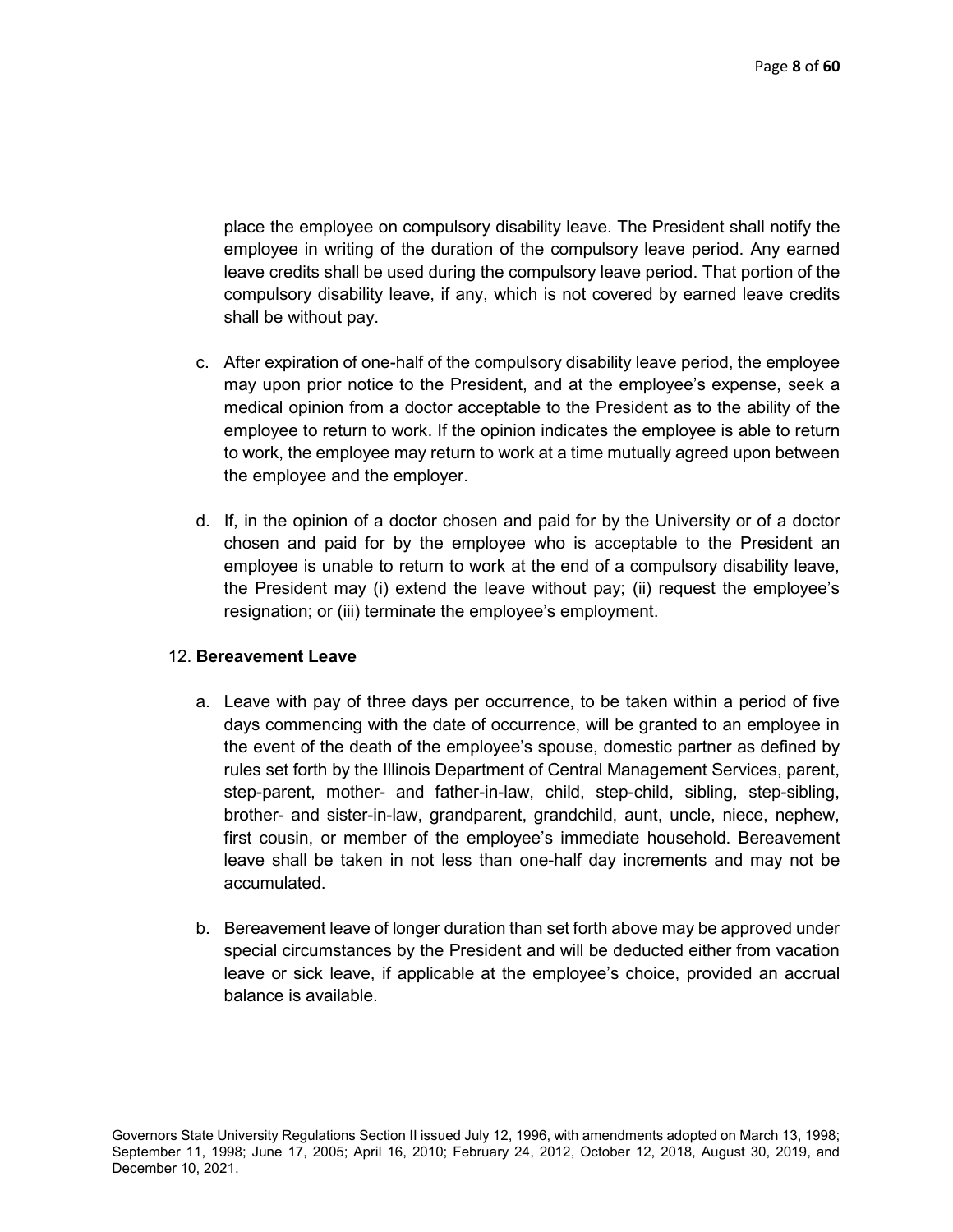#### 13. Other Leave Programs

The President may establish other leave programs that do not add to the leave or conflict with the leave benefits in collective bargaining agreements or in the Board of Trustees Regulations.

# 14. Failure to Return to Work Following the Expiration of an Approved Leave of Absence

If an employee fails to return to work following the expiration of an approved leave absence and has not submitted a request to extend the leave which includes documentation to support the extension within five days of the expiration of the approved leave, the University will consider that the employee to have voluntarily resigned his/her position and will so notify the employee.

### 15. Outside Employment

An employee's participation in outside employment must be consistent with the employee's obligation to the Board as the primary employer and is subject to such conditions as may be imposed by federal or state law or the terms of a collective bargaining agreement. The President shall establish guidelines concerning outside employment.

## 16. Retirement

Employees are subject to the statutes and rules governing the State Universities Retirement System.

#### 17. Tax Deferred Retirement Plan

a. It shall be the policy of the Board of Trustees to, in its discretion, sponsor the Governors State University Tax Deferred Annuity Plan in which eligible employees may participate.

#### b. Plan Administration

This plan shall be administered by the President who shall have authority to prescribe guidelines, procedures, rules and regulations consistent with Section 403(b) of the Internal Revenue code of 1986, as amended "the Code", whereby eligible employees of the University may enter into agreement with the University to elect to receive, in lieu of salary or wages, benefits which are tax deferred under the Code. Governors State University is the Plan Sponsor and Plan Administrator and as such, reserves the right, in its sole discretion to amend, change or terminate this plan as permitted by law.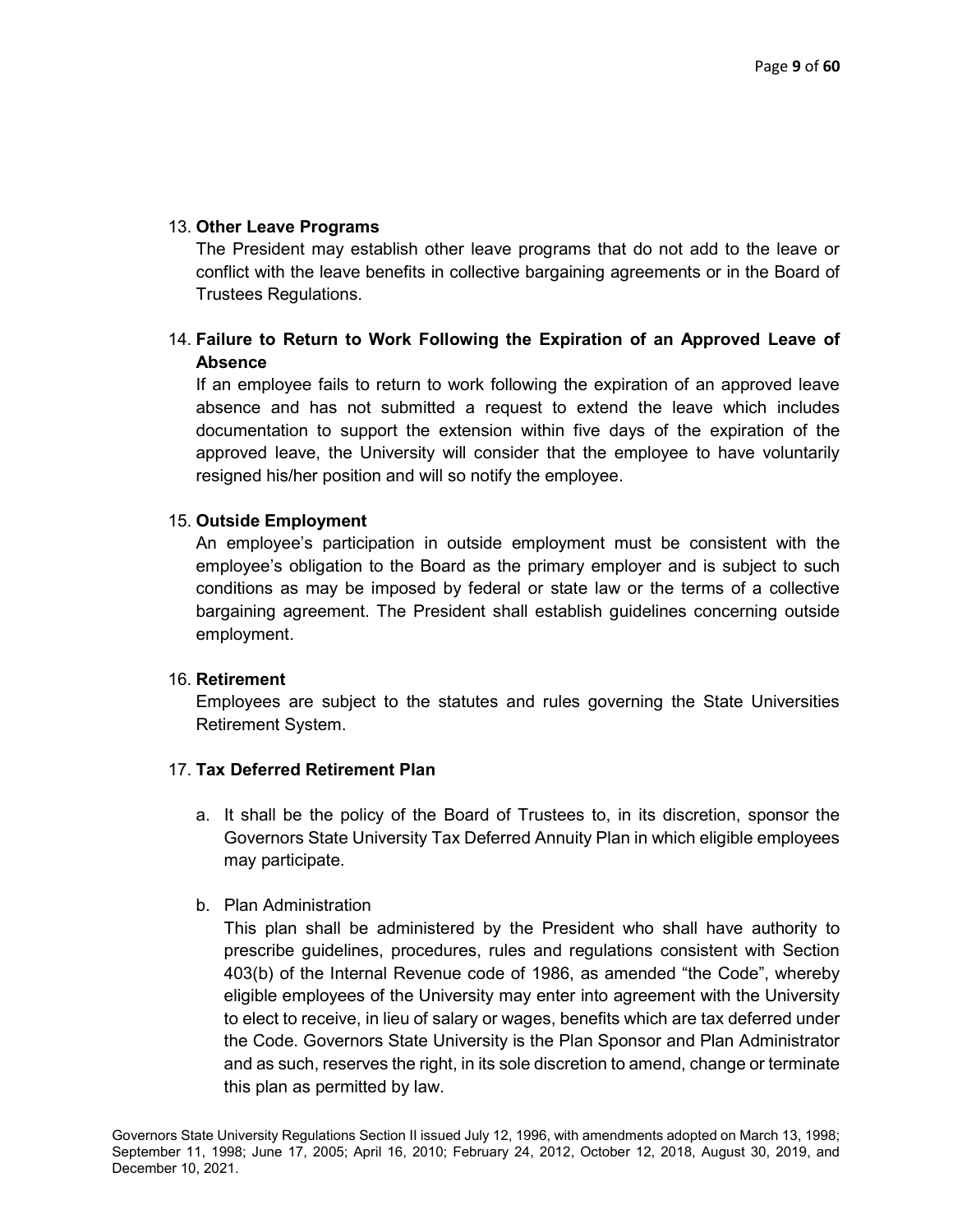### 18. Tuition Reduction Benefits

- a. It shall be the policy of the Board of Trustees to, in its discretion, make available to each eligible employee now or hereafter employed, the opportunity to participate in a Tuition Reduction Plan that exempts the employee from tuition and certain fees.
- b. The specific benefits available to University employees, if approved, are described in Section II.B.5.f. for faculty and administrative employees and in Section II.C.7.g. for Civil Service employees of these Regulations, and the tuition waiver provisions, if any, of applicable collective bargaining agreements.
- c. Benefit Administration

This benefit shall be administered by the President who shall have the authority to prescribe guidelines, procedures, rules and requirements consistent with a taxexempt tuition reduction provision under the Internal Revenue code, where employees of the University may obtain tuition and certain fee waivers on a taxexempt basis. The Board of Trustees of Governors State University, in its sole discretion, reserves the right to amend, change or terminate the benefits under this program.

d. Employee Dependents

Governors State University provides a partial tuition waiver benefit for certain dependents of eligible employees subject to the provision and limitation of the Governors State University Law 110 ILCS 670/15-90. Dependents under the age of twenty-five of eligible employees shall receive a fifty percent (50%) reduction of the tuition for undergraduate education at any Illinois state university named in the Act for a period not to exceed four years. Fees and charges other than tuition are not included in this waiver.

#### 19. Employees Licensed to Practice Law

Employees of the Board who are licensed to practice law may not represent any person or entity in any litigation, administrative proceeding, or other matter (other than proceedings conducted pursuant to Board or University regulations or procedures or a collective bargaining agreement to which the Board is a party) in which the Board, the University, or other employees of the Board are adverse parties.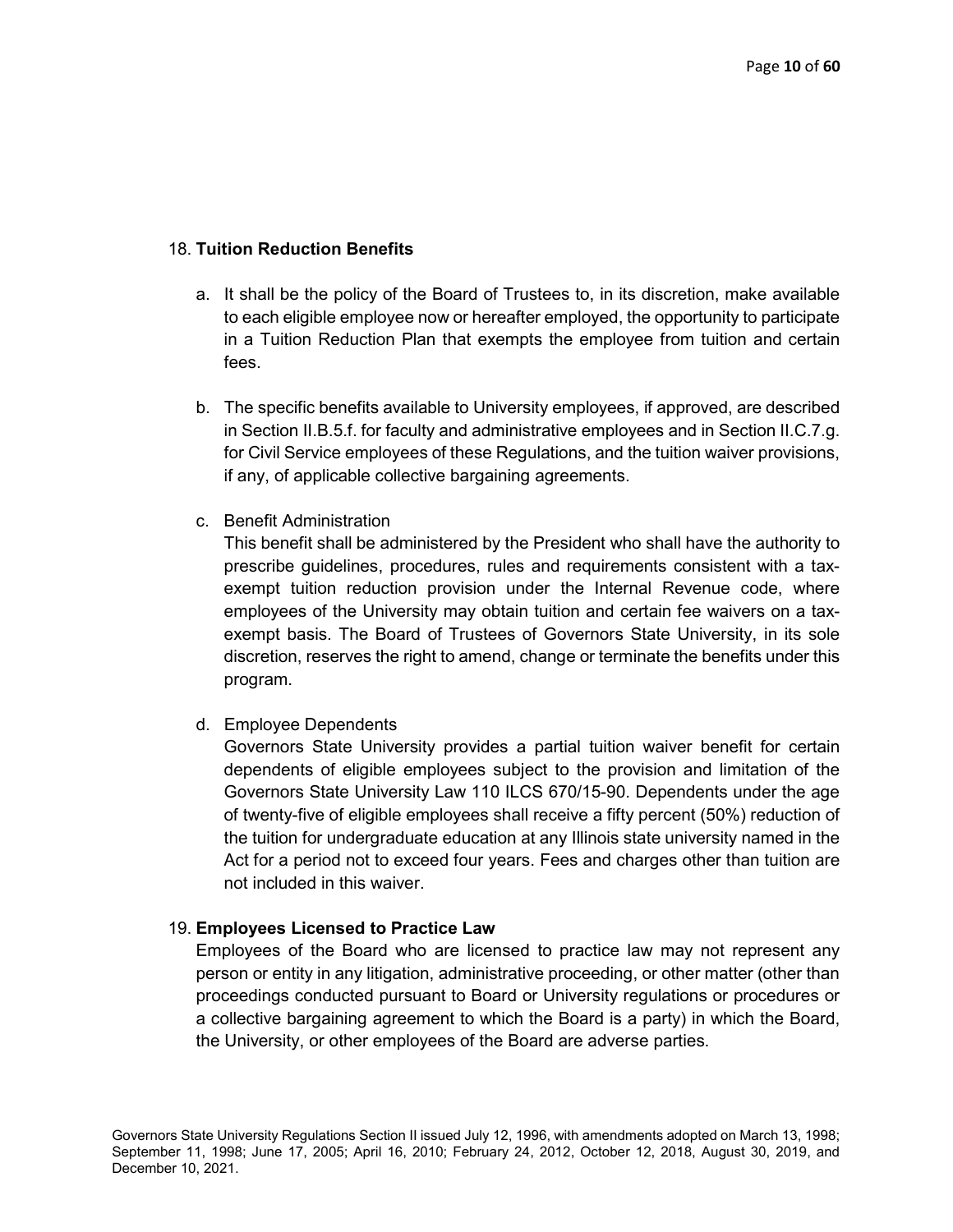#### 20. Anti-Discrimination, Harassment, and Retaliation

a. Purpose of Regulation

The University is committed to maintaining a community in which students and employees can learn and work together in an atmosphere free from all forms of unlawful discrimination and harassment on the basis of an individual's actual or perceived membership in one or more protected classes under state and federal law and/or retaliation. Such unlawful discrimination and harassment violate the dignity of the individual and the integrity of the University as an institution of higher learning and, thus, will not be tolerated. The University is committed to taking all appropriate steps to eliminate unlawful discrimination and harassment, prevent their recurrence, and address their effects. Further, the University is committed to preventing any and all unlawful retaliation against an individual exercising a lawful right and address the effects of any such unlawful retaliation in the event it does occur.

b. Scope of Regulation

This Regulation prohibits all forms of unlawful discrimination and harassment against students, employees, and applicants for admission or employment based on their actual or perceived membership in any one or more of the following protected classes

- 
- 
- Arrest Record Status Pregnancy
- **Citizenship Status Race**
- 
- Disability (Physical or Mental) Sex
- Gender Identity or Expression Sexual Orientation
- 
- Military or Veteran Status Military Service
- Age National Origin
	- Ancestry Order of Protection Status
		-
		-
	- Color Religion
		-
		-
	- Marital or Civil Union Status Unfavorable Discharge from

(each a "Protected Status") including all Prohibited Conduct as defined below in Section II.A.20.c of these Regulations. It applies to all members of the University community, including students, faculty, staff, administrators, trustees, members, consultants, vendors, visitors, and others engaged in business with the University (the "GSU Community"). It applies to conduct on or off campus property that substantially interferes with the mission of the University, including but not limited to, interference with the safety and well-being of self or others and/or interference with the academic pursuits or employment environment of the University's students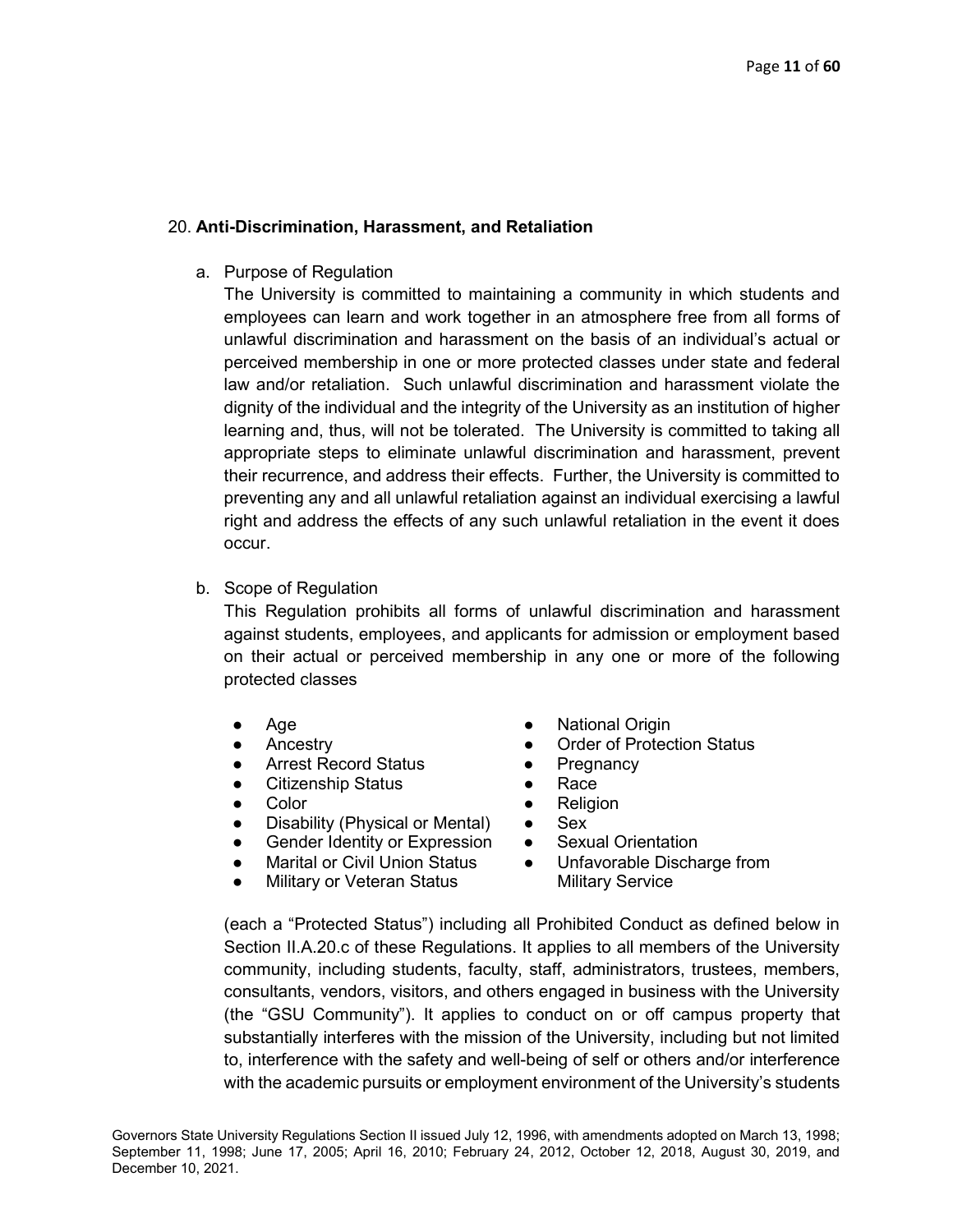or employees. This Regulation does not replace federal and state mandated laws and regulations, and, where there is a conflict, the provisions of applicable law and regulations will govern.

- c. University Prohibition of Unlawful Discrimination, Harassment, and Unlawful Retaliation
	- i. Prohibited Conduct

No person shall, on the basis of Protected Status, be subjected to unlawful discrimination or harassment under any academic, extracurricular, research, occupational training, employment program, or activity operated by the University, or in any other terms, conditions, or privileges of employment and education, including, but not limited to, in the following aspects of employment at the University:

- Recruitment and hiring;
- Job posting and advertisements;
- Promotion, transfer, layoff, recall, and renewal of employment;
- Assignment and classification;
- Testing;
- Selection for training or apprenticeship;
- Discharge;
- Discipline;
- Tenure;
- Compensation;
- Disability accommodations;
- Retirement plans, disability leave, and fringe benefits; and
- Use of University facilities and property;

and including, but not limited to, in the following aspects of education at the University:

- Application and admission to the University;
- Participation in University student programs and organizational activities;
- Treatment in the classroom:
- Course evaluation and grading;
- Academic activities external to the classroom;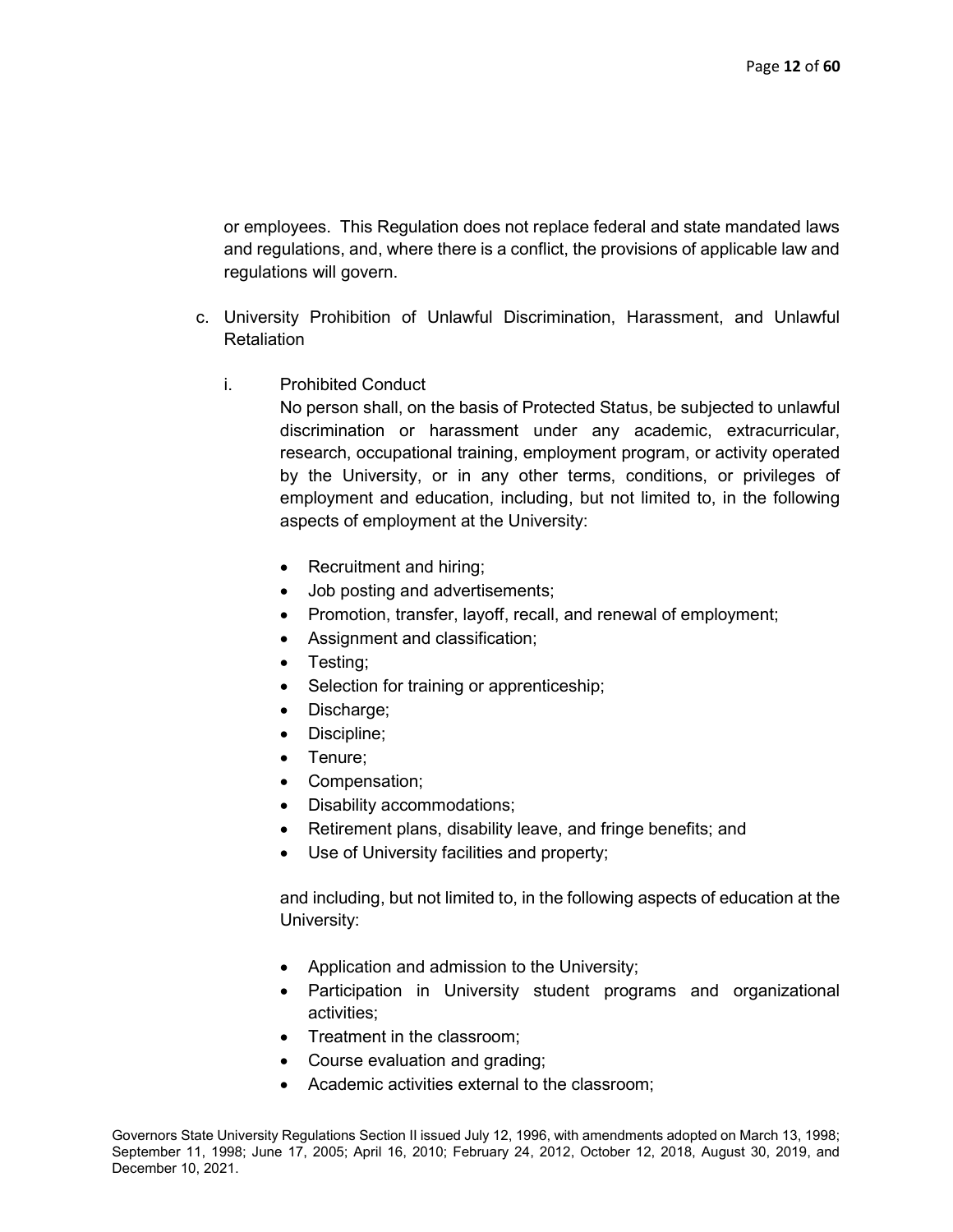- Counseling or other mental health services;
- Career and internship planning and placement services;
- Financial assistance;
- Athletics;
- Disability accommodations;
- Campus housing; and
- Access to University facilities.

Further, no person shall be subject to unlawful retaliation for the purpose of interfering with any right or privilege secured by law or this Regulation, or because the person has made a report or complaint, testified, assisted, or participated or refused to participate, in any manner, in an investigation, proceeding, or hearing under this Regulation and the associated "Reporting and Investigation Procedures for Regulation II.A.20 on Anti-Discrimination, Harassment, and Retaliation" (the "Procedures") or under any applicable law.

It shall be a violation of this Regulation for any member of the GSU Community to engage in such unlawful discrimination, harassment, and/or unlawful retaliation ("Prohibited Conduct"). The University reserves the right to impose any level of sanction or discipline, up to and including suspension, dismissal or termination, for any offense under this Regulation, including engaging in any Prohibited Conduct.

ii. Definitions

For purposes of this Regulation, the following definitions apply:

- a) "Unlawful discrimination" means discrimination against a person because of that person's actual or perceived race, color, religion, national origin, ancestry, age, sex, sexual orientation, gender identity, gender expression, marital or civil union status, order of protection status, disability, military or veteran status, sexual orientation, pregnancy, unfavorable discharge from military service, arrest record, citizenship status, or any other basis prohibited by law. See  $\S 1-103(Q)$ of the Illinois Human Right Act, 775 ILCS 5 ("IHRA").
- b) "Harassment" means any unwelcome conduct on the basis of a person's actual or perceived race, color, religion, national origin, ancestry, age, sex, sexual orientation, gender identity, gender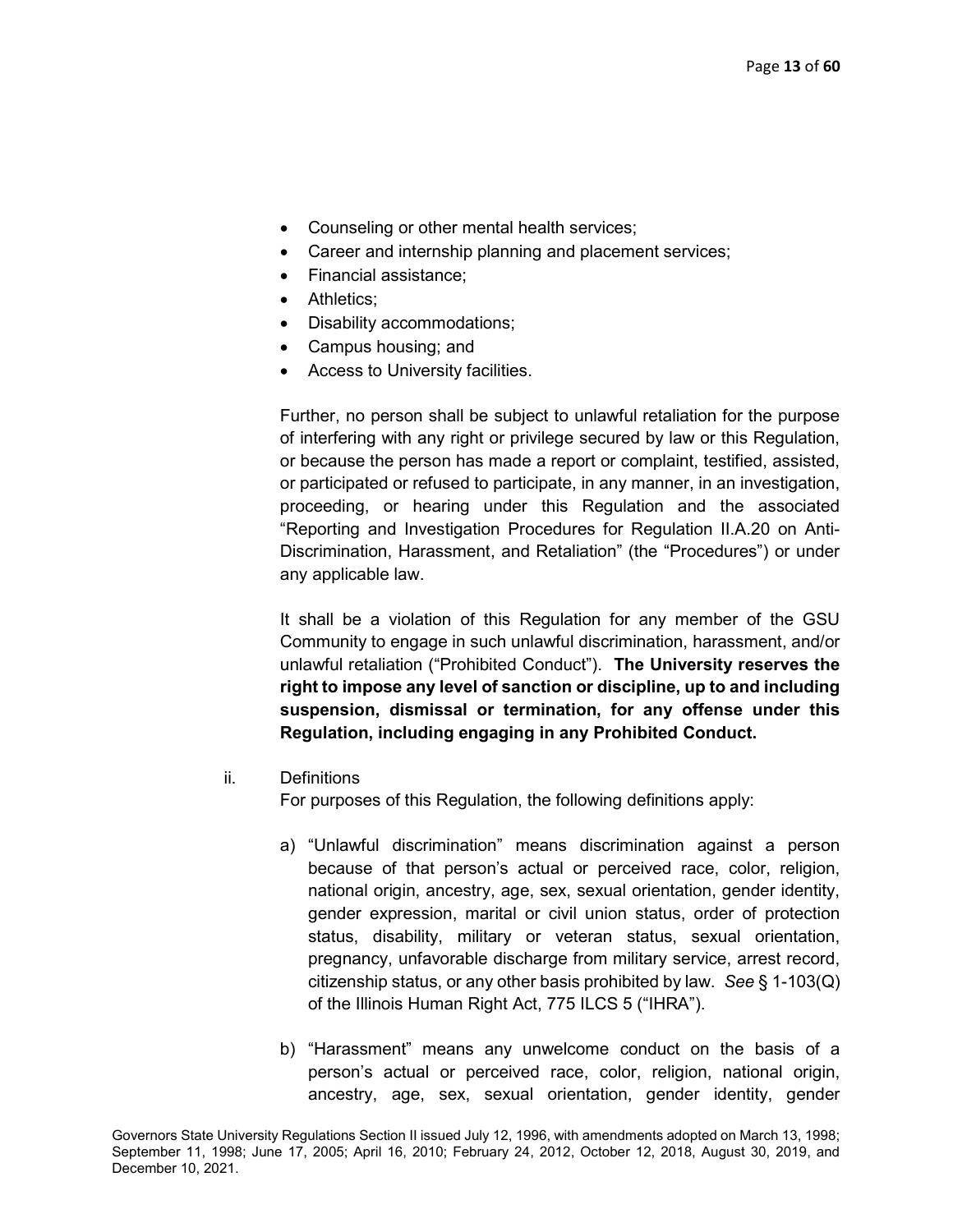expression, marital or civil union status, order of protection status, disability, military or veteran status, arrest record, pregnancy, unfavorable discharge from military service, arrest record, or citizenship status or any other basis prohibited by law that has the purpose or effect of substantially interfering with that person's work or academic performance or creating an intimidating, offensive, or hostile environment. See IHRA at § 2-101(E-1).

By way of illustration, and not as a limitation, the following types of conduct could amount to harassment if based on a person's actual or perceived Protected Status:

- Offensive jokes;
- Slurs;
- Epithets or name calling;
- Physical assault(s);
- Threats;
- Intimidation, ridicule or mockery;
- Insults or put-downs;
- Offensive objects or pictures;
- Deliberate touching, leaning over, or cornering;
- Offensive looks or gestures; or
- Letters, telephone calls, personal e-mails, texts, or other materials of an offensive nature.
- c) "Unlawful retaliation" means the reprimand, discharge, suspension, demotion, denial of promotion or transfer, change in the terms or conditions of employment or education of any person that is taken in retaliation for a person's involvement in protected activity or for the purpose of interfering with any right or privilege secured by this Regulation and relevant law; "unlawful retaliation" also means intimidation, threats, coercion, or harassment made in retaliation for a person's involvement in protected activity or for the purpose of interfering with any right or privilege secured by this Regulation and relevant law. See § 15-5 of the Illinois State Officials and Employees Ethics Act, 5 ILCS 430 ("Ethics Act"); IHRA at § 6-101(A); see also § 20.2 of the Illinois Whistleblower Act, 740 ILCS 174 ("Whistleblower Act").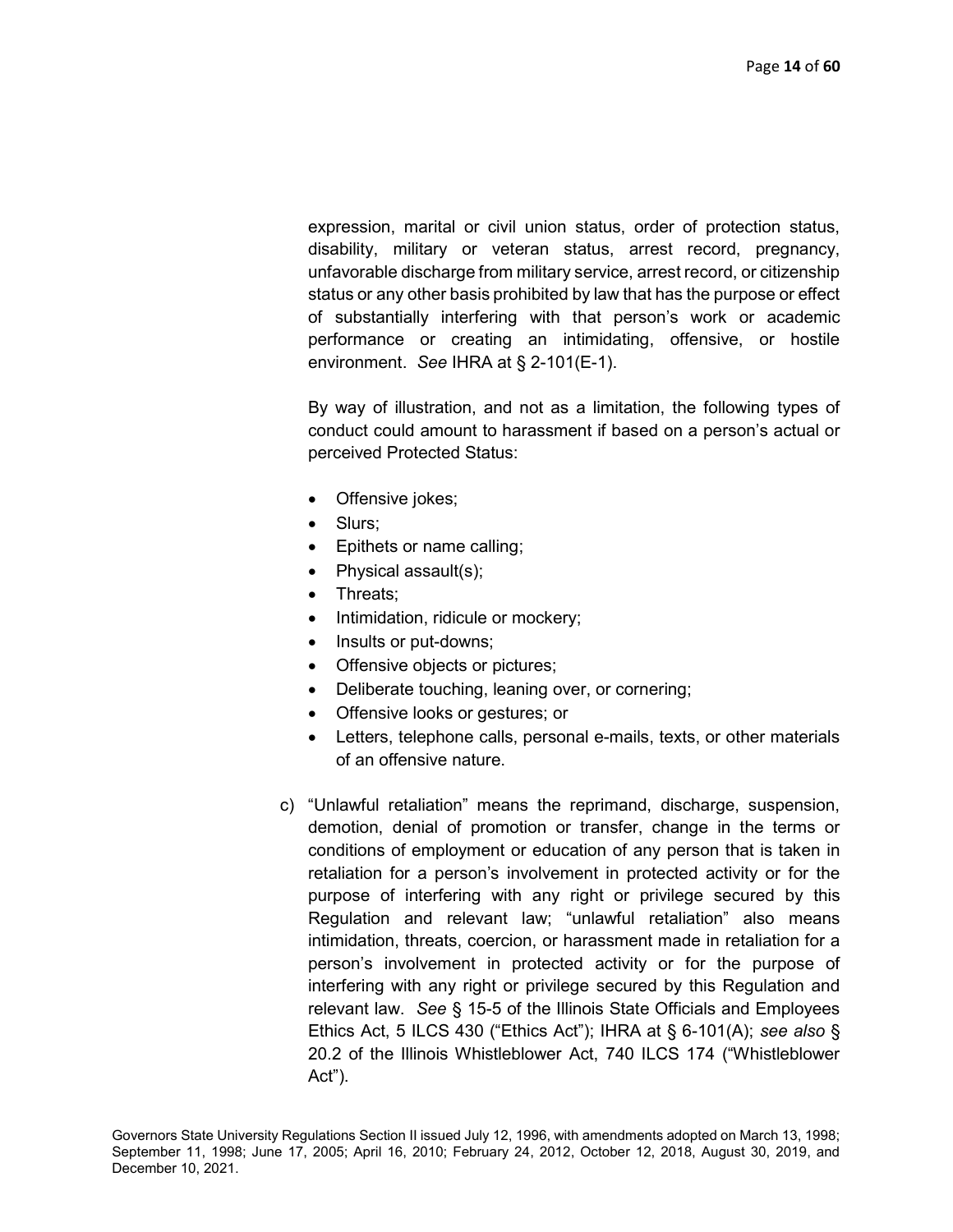For purposes of this definition, protected activities include: (a) the disclosure or threatened disclosure to a supervisor or to a public body of an activity, policy, or practice the person reasonably believes is in violation of this Regulation or any law, rule, or policy; (b) the provision of information to the University or any public body or agency conducting an investigation, hearing, or inquiry into any violation of this Regulation or any law, rule, or policy; and (c) the assistance of or participation in a proceeding to enforce the provisions of this Regulation or applicable law. See Ethics Act at § 15-10; see also Whistleblower Act at §§ 15, 20, 20.1.

- d) "Race" means the physical characteristics commonly associated with a person's race such as a person's color, hair, facial features, height, weight, race-linked illnesses, and cultural characteristics related to race or ethnicity. See EEOC Compliance Manual, Doc. No. 915.003, at 15 (2006).
- e) "Color" means the pigmentation, complexion, shade, or tone of a person's skin. See EEOC Compliance Manual, Doc. No. 915.003, at 15 (2006).
- f) "National origin" means the place in which a person or one of that person's ancestors was born. See IHRA at § 1-103(K).
- g) "Ancestry" means a person's forebears, lineage, or their line of familial descent. See Black's Law Dictionary (11th ed. 2019).
- h) "Age" means the chronological age of a person who is at least 40 years old. See IHRA at § 1-103(A).
- i) "Sex" means the status of being male or female. See IHRA at § 1- 103(O).
- j) "Marital or civil union status" means the legal status of being married, in a civil union, single, separated, divorced, or widowed. See IHRA at  $§$  1-103(J).
- k) "Order of protection status" means a person's status as being a person protected under an order of protection issued pursuant to certain Illinois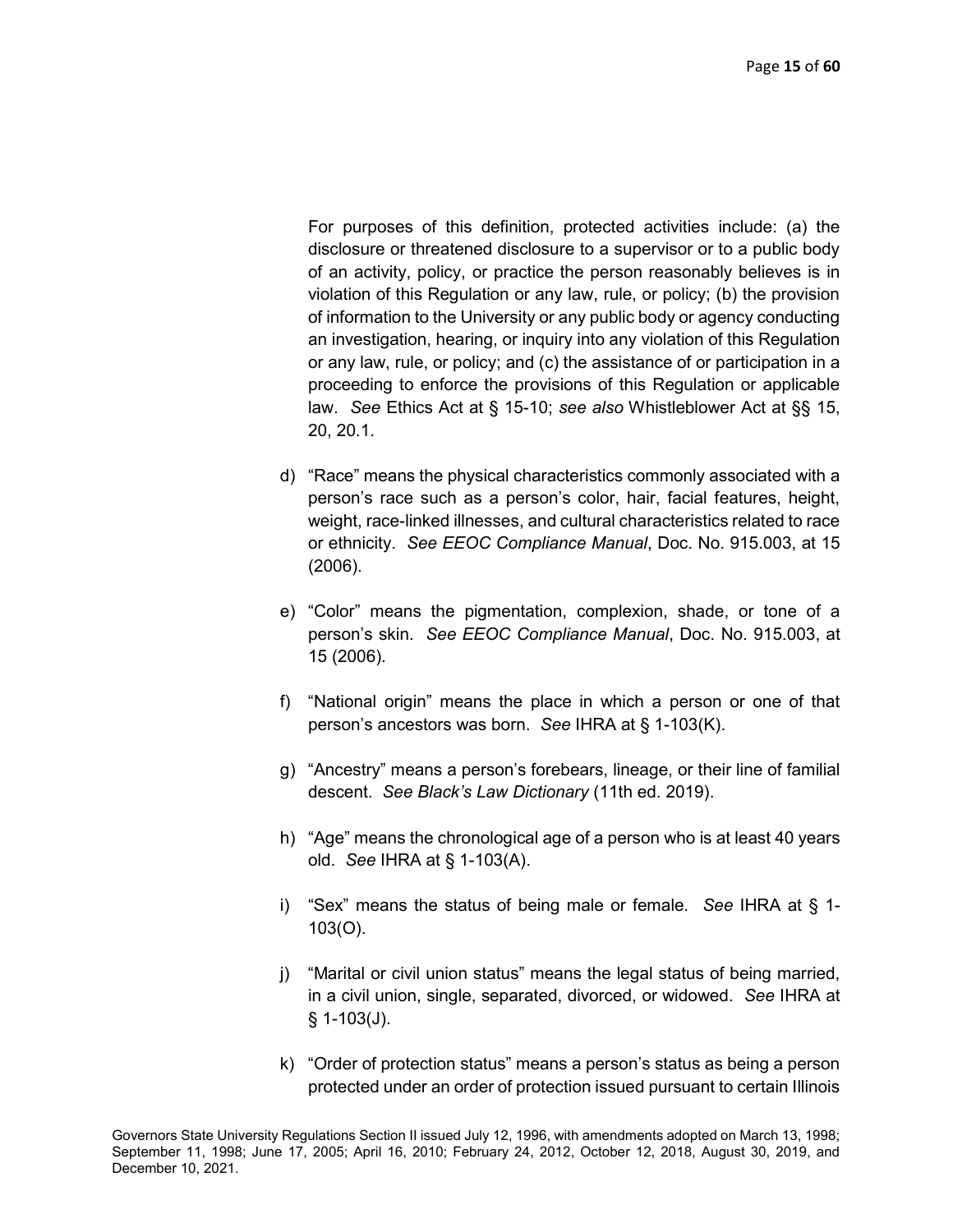statutes, or an order of protection issued by a court of another state. See IHRA at § 1-103(K-5).

- l) "Disability" means a determinable physical or mental characteristic of a person, including one that necessitates the person's use of a guide, hearing or support dog, the history of such characteristic, or the perception of such characteristic by the person complained against, which may result from disease, injury, congenital condition of birth or functional disorder, and which characteristic is unrelated to the person's ability to perform the duties of a particular job or position. See IHRA at § 1-103(I).
- m) "Military or veteran status" means a person's status on active duty in or status as a veteran of the United States Armed Forces, status as a current member or veteran of any reserve component of the United States Armed Forces, or status as a current member or veteran of the Illinois Army National Guard or Illinois Air National Guard. See IHRA at § 1-103(J-1).
- n) "Sexual orientation" and "gender identity or expression" mean the actual or perceived heterosexuality, homosexuality, bisexuality, or gender-related identity or expression of a person, whether or not traditionally associated with the person's designated sex at birth. See IHRA at § 1-103(O-1).
- o) "Pregnancy" means pregnancy, childbirth, or medical or common conditions related to pregnancy or childbirth. See IHRA at § 1-103(L-5).
- p) "Unfavorable military discharge" means discharges from the United States Armed Forces, their Reserve components, or any National Guard or Naval Militia that are classified as RE-3 or the equivalent, but does not mean discharges characterized as RE-4 or "Dishonorable." See IHRA at § 1-103(P).
- q) "Citizenship status" means the status of being: (1) a born U.S. citizen; (2) a naturalized U.S. citizen; (3) a U.S. national; or (4) a person born outside the U.S. and not a U.S. citizen who is not an unauthorized alien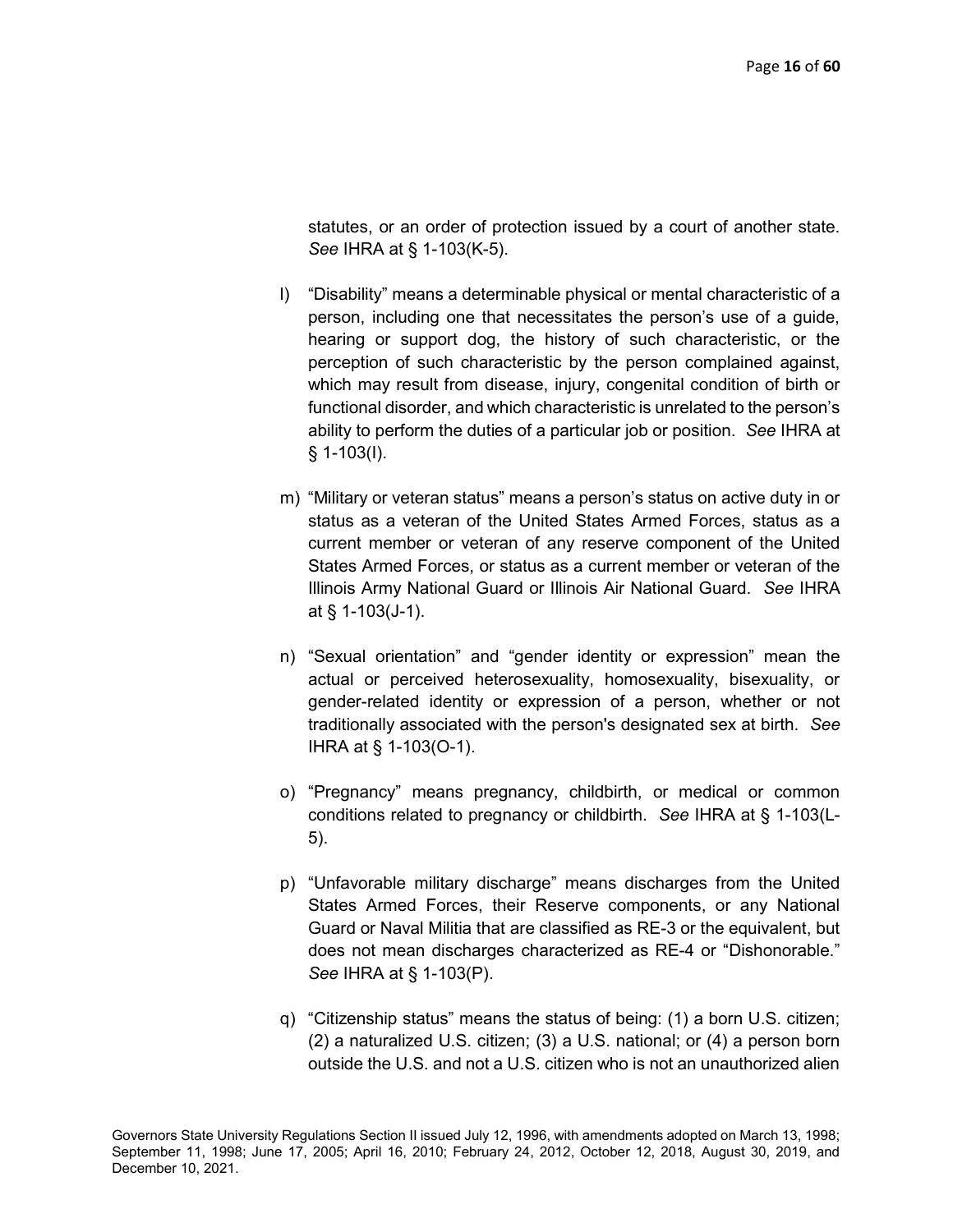and who is protected from discrimination under a federal law. See IHRA at § 2-101(K).

- r) "Religion" means all aspects of religious observance and practice, as well as belief. See IHRA at § 2-101(F).
- s) "Arrest record" means: (1) an arrest not leading to a conviction; (2) a juvenile record; or (3) criminal history record information ordered expunged, sealed, or impounded under Section 5.2 of the Criminal Identification Act. See IHRA at § 1-103(B-5).
- iii. Limited Exceptions

Academic freedom, as stated in the Governing Policies of the Board of Trustees, allows for discussion or inclusion of germane, sensitive issues such as those relating to sexual relationships or race relations within the context of teaching, research, or other academic activities. Such discussions do not constitute harassment, and they do not contribute to a hostile environment. Academic freedom, however, does not protect persons who violate this Regulation and/or state and federal law by discriminating against or harassing others on the basis of a Protected Status.

- d. Reports of Unlawful Discrimination, Harassment, or Unlawful Retaliation, and the University's Response.
	- i. Reporting Prohibited Conduct

Any member of the GSU Community who witnesses, is subjected to, or becomes aware of unlawful discrimination, harassment, or unlawful retaliation should immediately report the incident. Prohibited Conduct may be reported internally to University personnel, including the University Office of the General Counsel ("OGC"), the University Human Resources Department, the University Office of the Dean of Students, or any University Supervisor (as defined below). Alternatively, members of the GSU Community may use the University's Ethics Hotline to submit reports of Prohibited Conduct (see the Procedures for more information).

Individuals also may report Prohibited Conduct externally to the Office of Executive Inspector General ("OEIG"); and/or the Illinois Department of Human Rights ("IDHR"); the U.S. Equal Employment Opportunity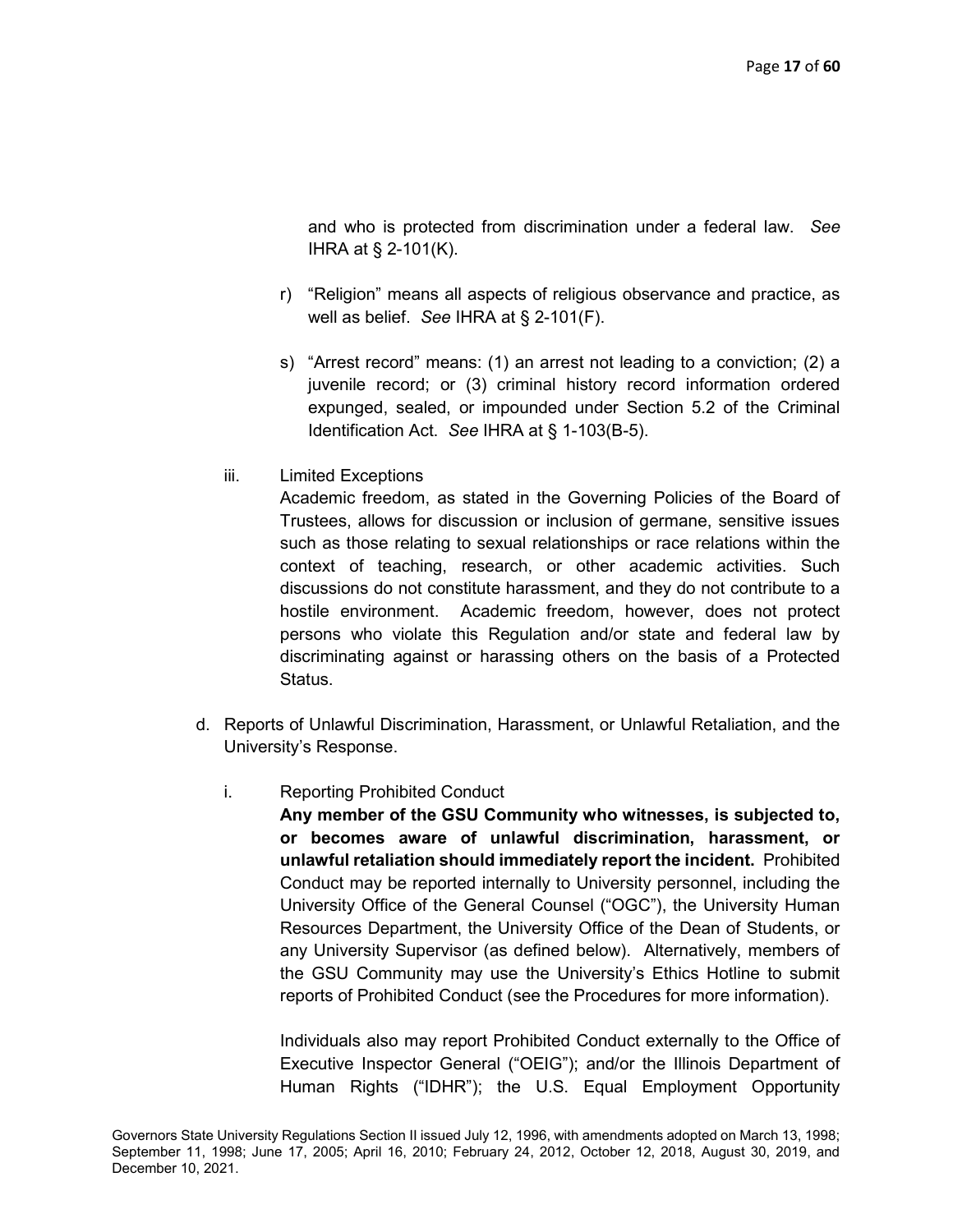Commission ("EEOC"); and the U.S. Department of Education Office for Civil Rights ("OCR").

In addition to the information provided below, please refer to the Procedures for information related to reporting Prohibited Conduct.

a) University Personnel

Office of the General Counsel. The OGC includes the University Chief Diversity Officer and the University Director of Compliance and Ethics Officer, either of whom will accept any report of Prohibited Conduct (whether or not the person reporting is the person alleged to be the target of the Prohibited Conduct). They are also available to discuss any concerns members of the GSU Community have regarding actual or suspected unlawful discrimination, harassment, and unlawful retaliation, this Regulation, or the Procedures. The OGC also includes the University's General Counsel, who is available to advise University Supervisors (as defined below) on the University's legal risks and responsibilities. Reports of Prohibited Conduct received by any University employee or Supervisor shall immediately be referred to the General Counsel for consideration and, if appropriate, referral to appropriate personnel for investigation. Where appropriate, the General Counsel will assign the complaint to the appropriate personnel for investigation depending on a number of factors, including the identity of the complaining party, the identity of the responding party, actual and perceived conflicts of interest, and workloads.

Human Resources Department. Members of the University's Human Resources Department also will accept any report of Prohibited Conduct and promptly and without prejudice accept and submit same to the General Counsel.

Supervisors. Supervisory personnel of faculty, staff, or students, including academic chairs, academic deans, directors, vice presidents, and assistant or associate vice presidents (collectively, "Supervisors"), are responsible for ensuring this Regulation is enforced in their areas. Supervisors must promptly and without prejudice accept and report to the General Counsel all complaints of Prohibited Conduct they receive. They must also report to Chief Diversity Officer or the Director of Compliance and Ethics Officer any incidents or conduct that they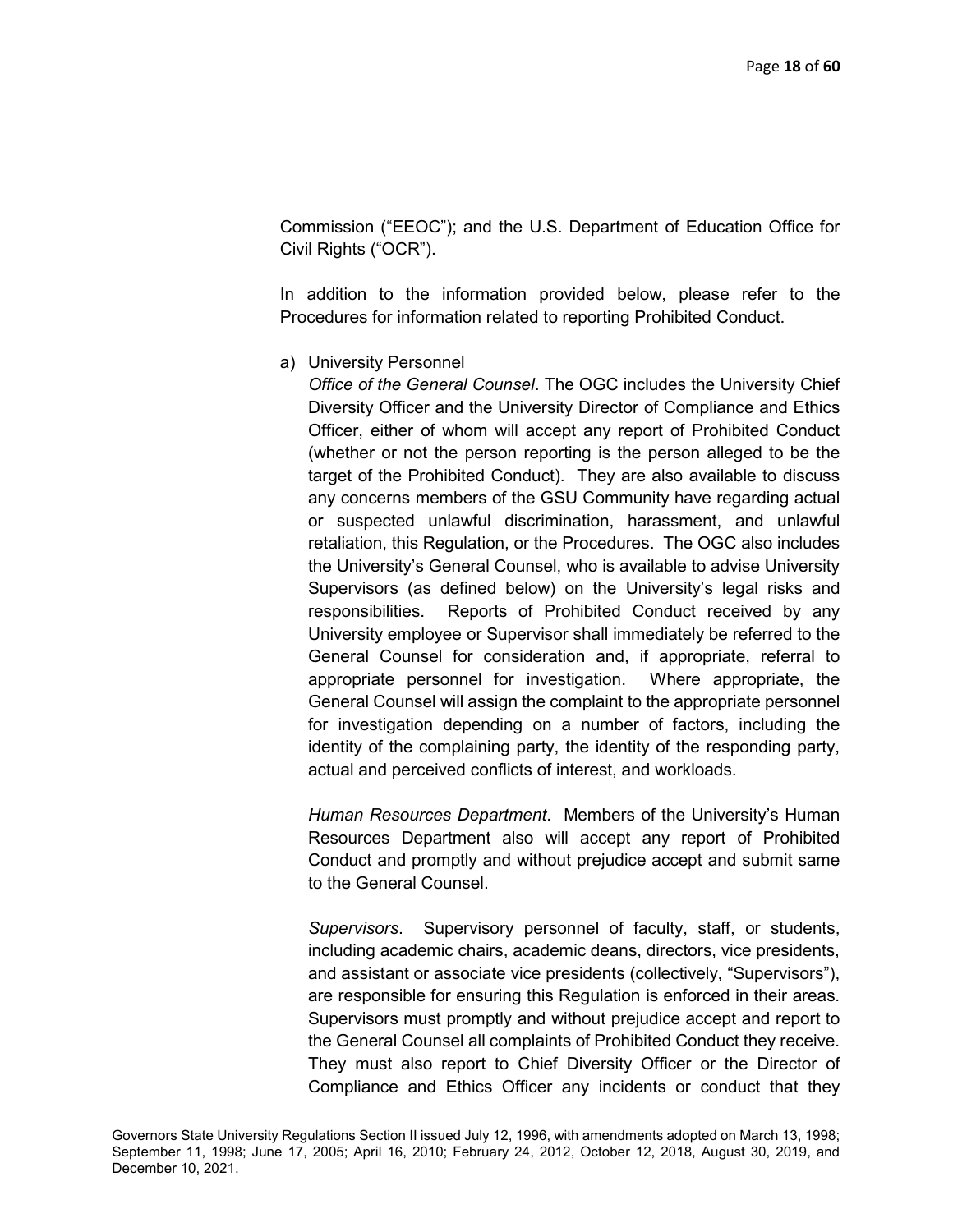observe or about which they hear that may constitute a violation of this Regulation.

Office of the Dean of Students. Members of the Office of the Dean of Students also will accept any report of Prohibited Conduct and promptly and without prejudice accept and submit same to the General Counsel.

Title IX Coordinator. With respect to Prohibited Conduct based on a person's sex or sexual orientation, or gender identity or expression, reports of same may be made to the University's Title IX Coordinator as explained in Regulation II.A.21, below, and associated reporting and grievance procedures, which are published on the University's Title IX webpage (www.govst.edu/TitleIX/).

ADA Advisory Committee. With respect to Prohibited Conduct based on a person's disability, reports of same may be made to any member of the University's ADA Advisory Committee, which is made up of the University's ADA Compliance Officers and the Director of Student Disability Services.

b) The Office of Executive Inspector General

The primary role of the OEIG, which has jurisdiction over executive branch agencies (including the University and its employees), is to investigate allegations of misconduct and to make reports of its findings to the affected agencies. The OEIG investigates, when appropriate, alleged violations of laws committed by any employee of, or those doing business with, an entity under its jurisdiction. Under the Illinois State Officials and Employees Ethics Act, see 5 ILCS 430/20-63, the OEIG is tasked with accepting and investigating complaints of unlawful discrimination, harassment, and unlawful retaliation submitted by State employees. Such a complaint may be filed with the OEIG in writing or orally as described at:

https://www2.illinois.gov/oeig/complaints/Pages/process.aspx

c) The Illinois Department of Human Rights The IDHR administers the Illinois Human Rights Act, 775 ILCS 5/1-101 et seq., which prohibits various types of discrimination and harassment in Illinois, including discrimination with respect to employment. It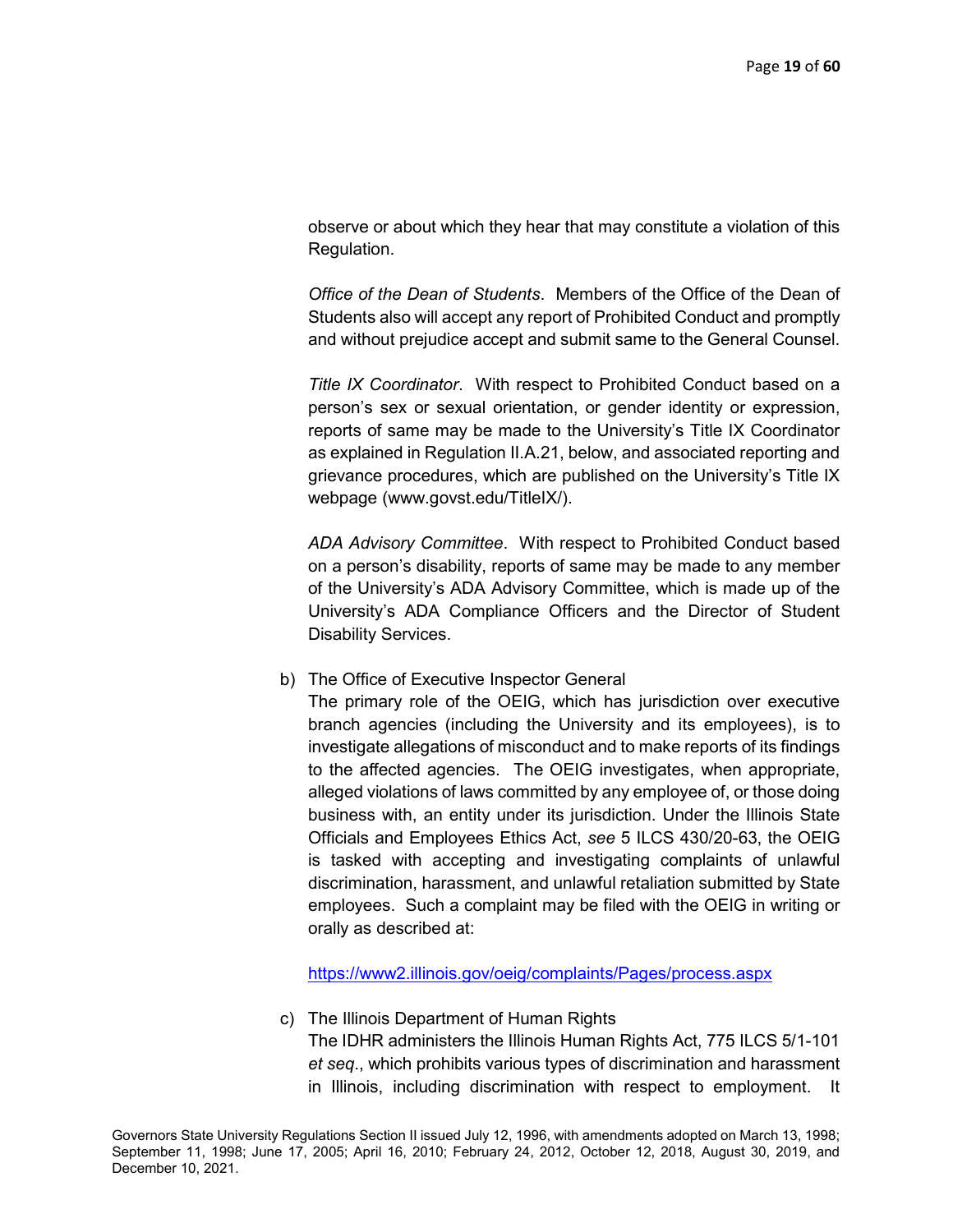investigates charges of employment discrimination filed against employers that are units of State government. A discrimination charge can be initiated by calling, writing, or appearing in person at the IDHR's Chicago or Springfield office within 300 days of the date the alleged discrimination took place, as described at:

https://www2.illinois.gov/DHR/filingacharge/pages/employment.aspx

d) The U.S. Equal Employment Opportunity Commission

The EEOC enforces the federal laws, such as Title VII of the Civil Rights Act of 1964, as amended (42 U.S.C. § 2000e et seq.), which prohibit employment discrimination and retaliation on the basis of a federally recognized Protected Status. Employees who believe they have been unlawfully discriminated against, harassed, or unlawfully retaliated against at work can file a "charge of discrimination" against their employer with the EEOC. All the laws enforced by EEOC, except for the Equal Pay Act (29 U.S.C. § 206(d)), require an employee to file a charge of discrimination with us before being able to file a job discrimination lawsuit against his or her employer. There are time limits by which charges of discrimination must be filed with the EEOC depending on the type of discrimination alleged. Timely charges of discrimination can be filed online, in person, or by mail, as described at:

https://www.eeoc.gov/how-file-charge-employment-discrimination

Additional information about how the EEOC can help employees is available at:

https://www.eeoc.gov/employees-job-applicants

e) The U.S. Department of Education Office for Civil Rights For students, the OCR enforces the federal laws—such as Title VI of the Federal Civil Rights Act of 1964, as amended (42 U.S.C. § 2000d et seq.) and Title IX of the Federal Education Amendments of 1972, as amended (20 U.S.C. § 1681)—that prohibit discrimination, harassment, and retaliation (on the basis of several federally recognized Protected Statuses) in programs or activities that receive federal financial assistance from the U.S. Department of Education ("DOE"). A student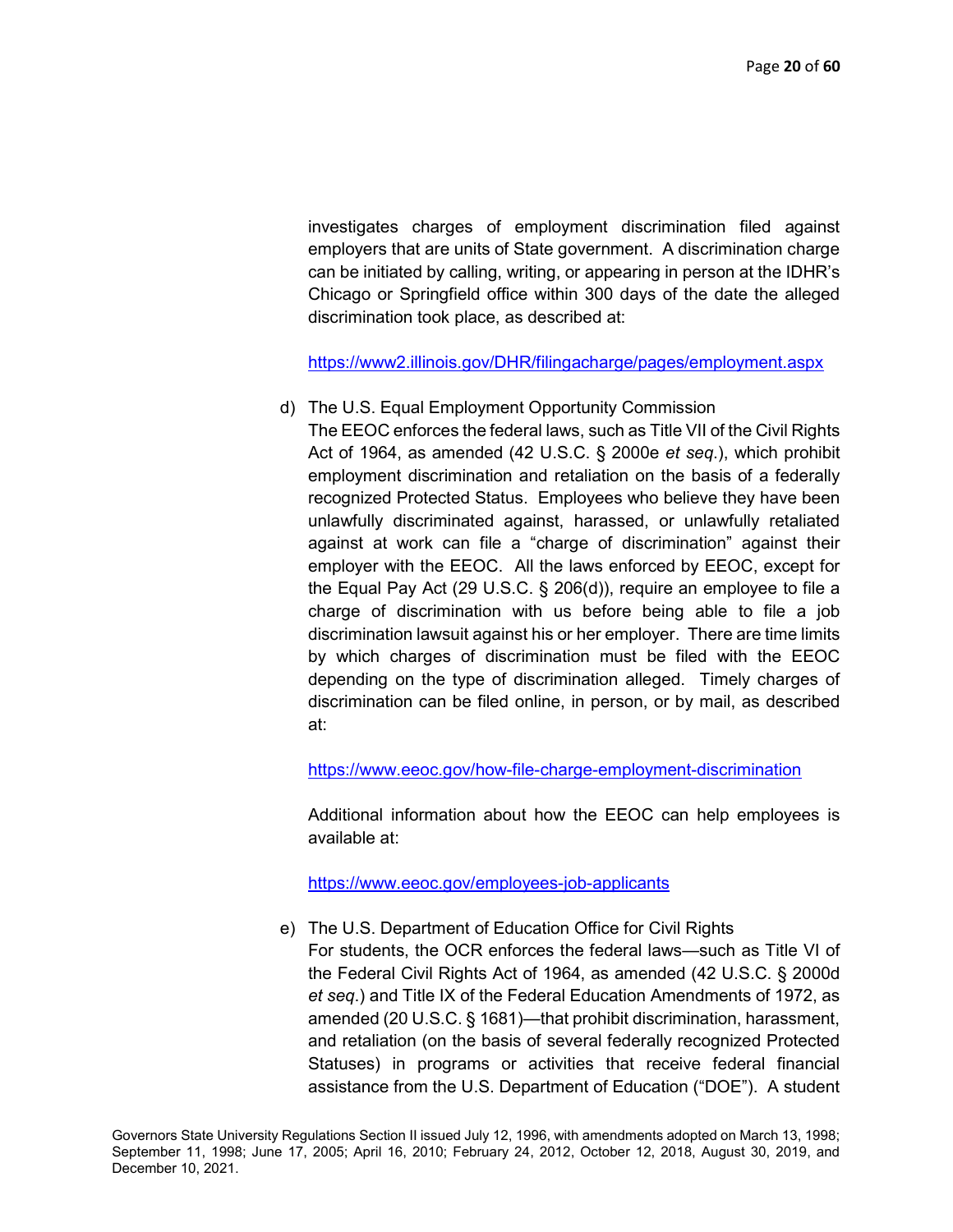who believes he or she has been unlawfully discriminated against, harassed, or unlawfully retaliated against by an educational institution receiving federal funds from the DOE, or any other person who believes a student has been unlawfully discriminated against, harassed, or unlawfully retaliated against, may file a complaint of discrimination with the DOE. A timely compliant can be filed online, by mail, by email, or by fax, as described at:

https://www2.ed.gov/about/offices/list/ocr/docs/howto.html

More details about the OCR's jurisdiction can be found on its website at:

https://www2.ed.gov/about/offices/list/ocr/frontpage/prostudents/protectingstudents.html

#### ii. False Reporting and Frivolous Complaints

Given the potentially severe consequences that a charge of Prohibited Conduct may have for the responding party, the University deems it a severe offense knowingly to submit a false report or frivolous complaint. Committing such offense may subject the reporter/complaining party to disciplinary action, up to and including suspension, dismissal, or termination. False reports and frivolous complaints refer to cases where a reporter/complaining party is using a claim of Prohibited Conduct to accomplish some end other than stopping Prohibited Conduct. In addition to discipline from the University, a reporter/complaining party who makes a claim that is later found to have been intentionally false or made maliciously without regard for the truth may also be in violation of State criminal statutes and/or civil defamation laws.

The provision does not apply to reports made in good faith, even if the facts alleged in the report are not ultimately substantiated by an investigation. Each University employee is expected to report conduct they observe or learn of that may constitute Prohibited Conduct without regard to whether they are certain such conduct occurred.

Further, any individual who is later proven to have intentionally given false or misleading information during the course of an investigation or hearing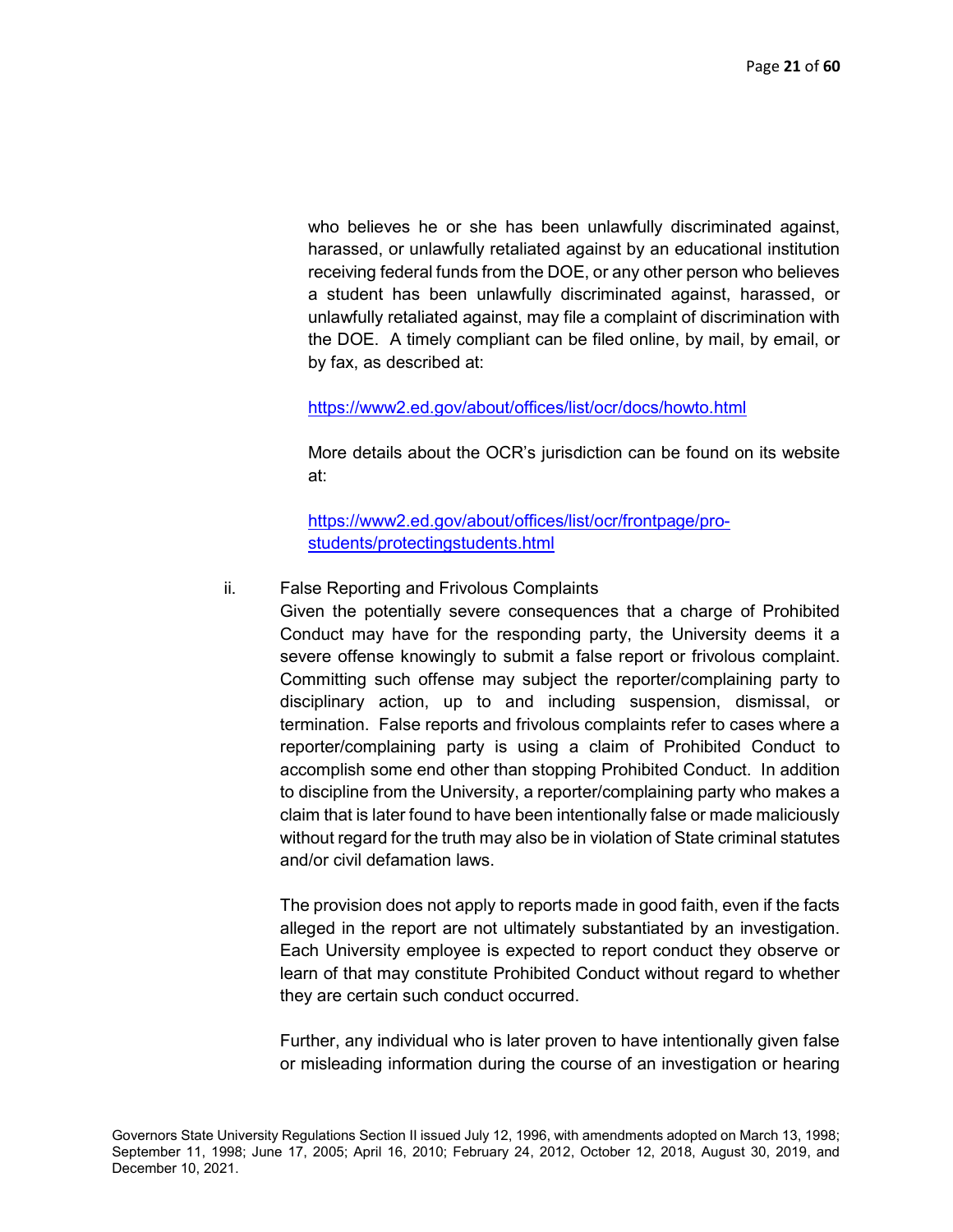conducted pursuant to this Regulation may be subject to disciplinary action, up to and including termination or dismissal.

iii. Complaint Resolution Process

The University takes all reports and complaints of alleged Prohibited Conduct very seriously. Accordingly, the University has adopted and published the Procedures to provide for the prompt, equitable, and impartial resolution of student and employee reports and complaints alleging unlawful discrimination, harassment, and/or unlawful retaliation. The Procedures are incorporated into this Regulation by reference and are published on the University website.

As the Procedures explain in detail with respect to reports/complaints involving employee respondents:

- a) Upon being notified of a report (involving an employee respondent) filed pursuant this Regulation, the General Counsel (or designee) opens a file on the incident alleged in the report and reviews the allegations in the report to determine whether the alleged incident meets the definition of Prohibited Conduct. If the incident alleged in the report fails to meet the definition of Prohibited Conduct, the incident file will be closed.
- b) If the initial assessment determines that the incident alleged in the report meets the definition of Prohibited Conduct, then the General Counsel will contact the complainant to assist him or her in filing a formal complaint, if the complainant desires to do so. If the complainant does not wish to proceed with a formal complaint, the General Counsel will determine whether a formal complaint and the resolution process should nonetheless go forward.
- c) If the complainant files a formal complaint, informal resolution thereof may be an option. The University will provide the parties with written notice of the reported Prohibited Conduct and any sanctions or measures that may result from participating in such a process, including information regarding any records that will be maintained or shared by the University. The University will obtain voluntary, written confirmation that all parties wish to resolve the matter through an informal resolution before proceeding with same. The ultimate determination of whether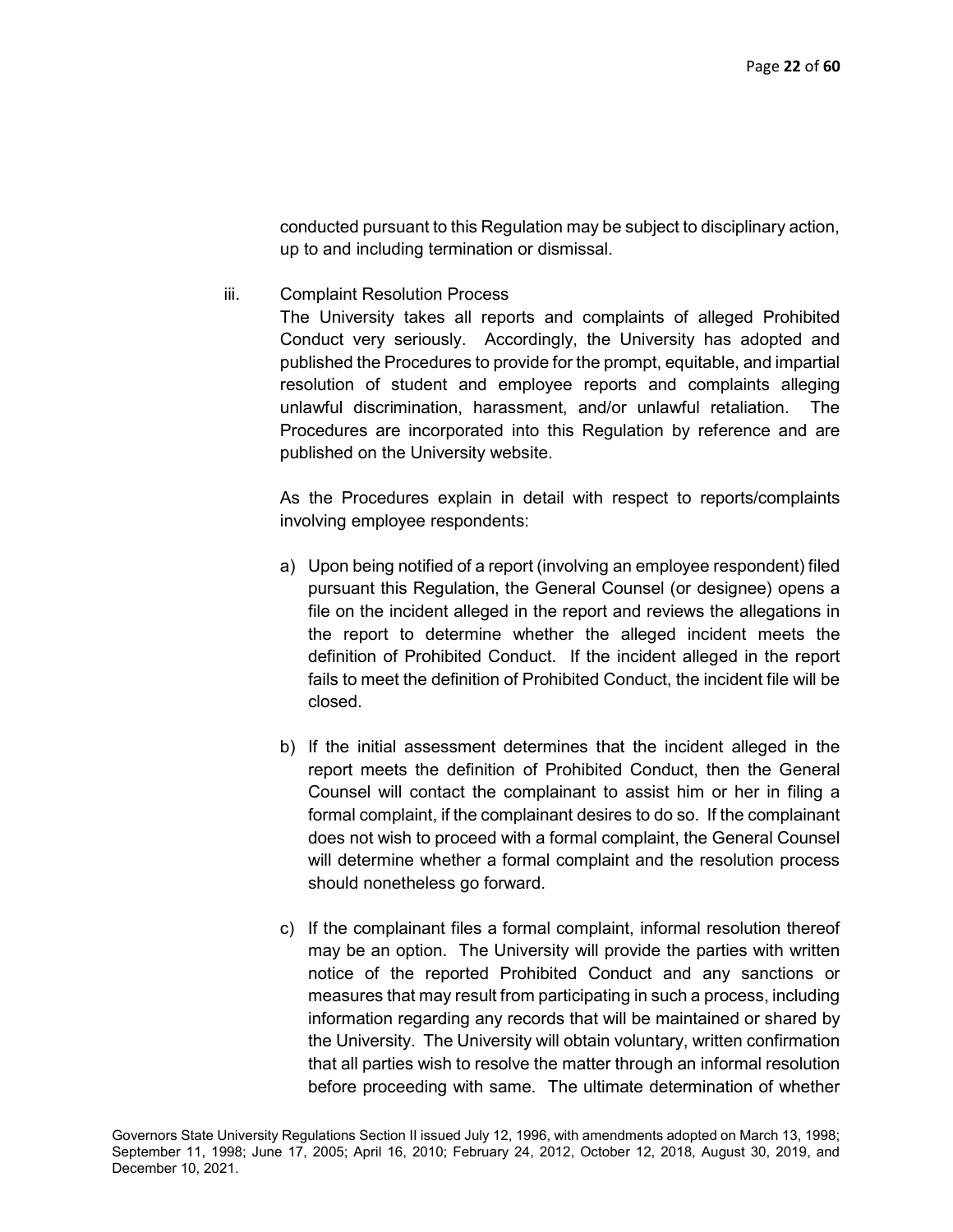an informal resolution is available or successful is to be made by the General Counsel. If a formal complaint is successfully resolved by an informal resolution, copies of all relevant materials will be added to the incident file and the file will be closed. However, the General Counsel has the authority to reopen an incident file if any party thereto fails to abide by the resolution agreement and may take appropriate responsive/disciplinary actions.

- d) If an informal resolution is not pursued or is unsuccessful, then written notice of an investigation and allegations will be sent to the parties.
- e) All investigations are to be thorough, reliable, impartial, prompt, and fair. They involve interviewing all relevant parties and witnesses; obtaining available, relevant evidence; and identifying sources of expert information, as necessary. The burden of gathering evidence sufficient to reach a determination regarding responsibility rests on the University and not the parties. Ultimately, the investigator will write a comprehensive investigation report fully summarizing the investigation, all witness interviews, and addressing all relevant evidence, but including no conclusions, analysis, or recommendations with respect thereto (appendices including relevant physical or documentary evidence will be included with the report).
- f) Once the investigation report is shared with the parties, the General Counsel will refer the matter for a hearing and assign one or more appropriate decisionmakers to oversee the hearing process.
- g) At the hearing, the decisionmaker has the authority to hear and make determinations on all allegations of Prohibited Conduct and may also hear and make determinations on any additional alleged policy or regulation violations that have occurred in concert with the unlawful discrimination, harassment, and/or unlawful retaliation. First, the investigator will present a summary of the investigation report. Then, the parties and witnesses may provide relevant information in turn, beginning with the complainant.
- h) After the hearing is complete, the decisionmaker will issue a written determination regarding whether there are any violations. To reach this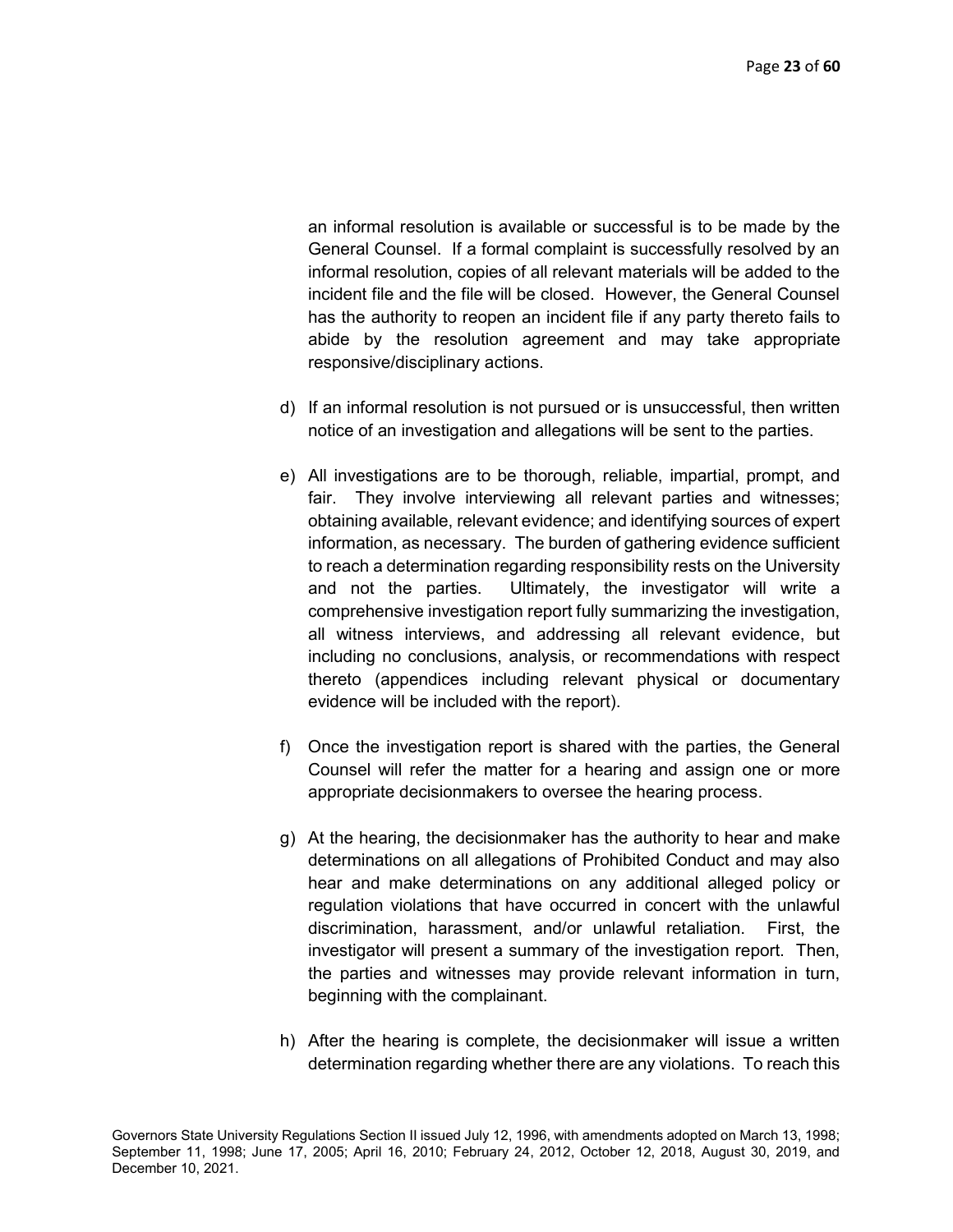determination, the preponderance of evidence burden of proof must be applied.

- i) Where the decisionmaker finds that, by a preponderance of the evidence, this Regulation was violated, the decisionmaker will confer with the Human Resources Department or Office of the Dean of Students, as applicable, for appropriate discipline or sanction.
- j) Any party may file with the General Counsel a written request for appeal from the decisionmaker's responsibility determination within seven (7) days of delivery of the responsibility determination.

When a report/complaint of Prohibit Conduct involves a respondent who is a student, resolution of the report/complaint will be conducted in accordance with the procedures applicable to "Nonacademic Grievances" set forth in University Academic Policy 5 and in accordance with all applicable provisions of the Student Code of Conduct (University Academic Policy 4) and the Student Handbook.

iv. Confidentiality

All reports of and investigations into incidents of Prohibited Conduct are treated as confidential to the greatest extent possible without compromising the investigative process, and disclosure of information is restricted to a need-to-know basis. However, the University cannot guarantee confidentiality in all matters, and the identity of the complaining party is usually revealed to the persons involved during the investigation (including the responding party and any witnesses).

v. Supportive Measures

In order to address the effects Prohibited Conduct can have on the targets thereof, the University will make all reasonable efforts to promptly offer and implement appropriate and reasonable supportive measures to the involved parties upon notice of alleged Prohibited Conduct.

Supportive measures are non-disciplinary, non-punitive individualized services offered as determined by the University to be appropriate and reasonably available, and without fee or charge to the parties to restore or preserve access to the University's education program or activity, including measures designed to protect the safety of all parties or the University's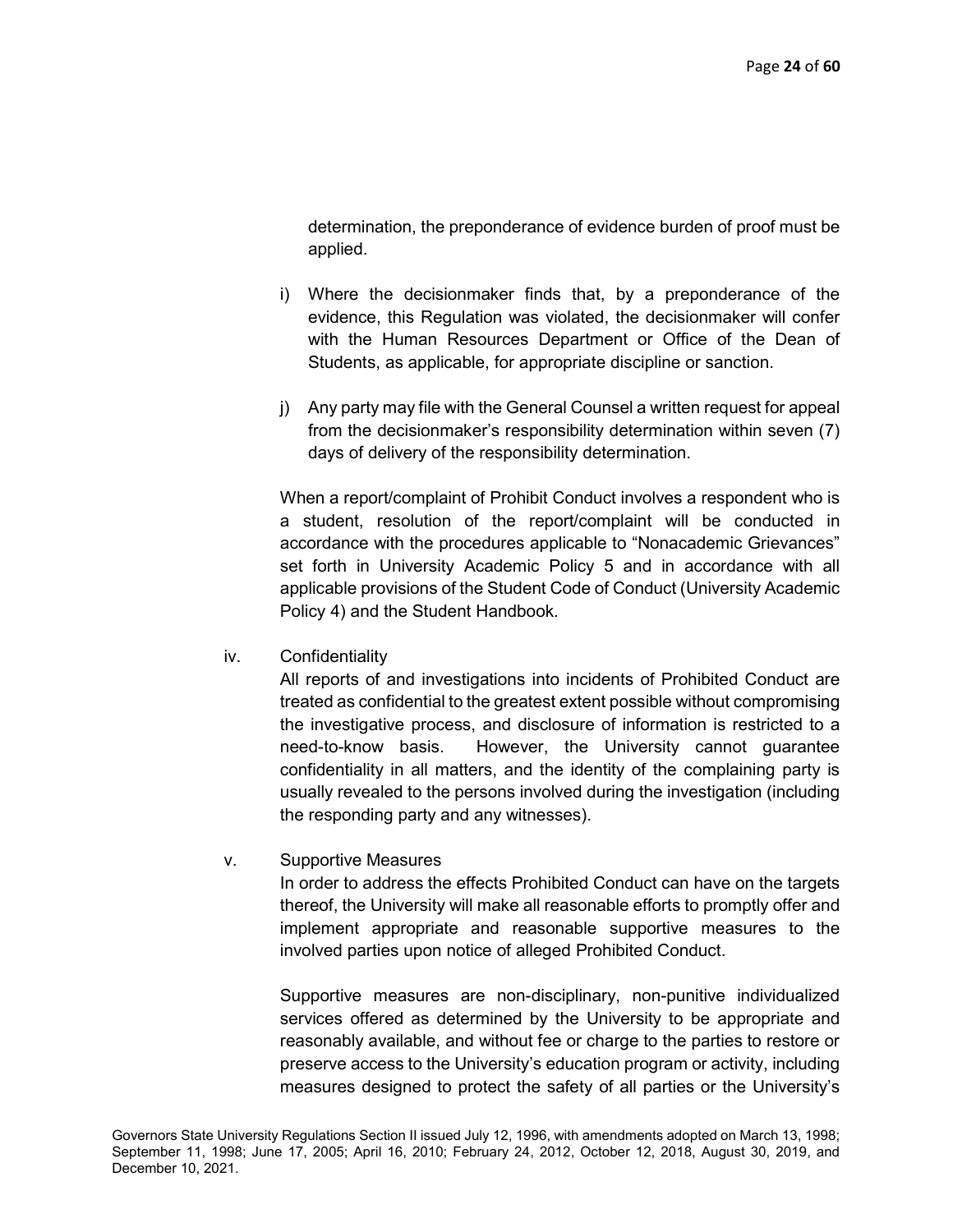educational environment, and/or prevent further Prohibited Conduct. Supportive measures may include counseling services available at the University, extensions of deadlines or other course-related adjustments, modifications of work or class schedules, campus escort services, mutual restrictions on contact between the parties, changes in work or housing locations, leaves of absence, increased security and monitoring of certain areas of the campus, and other similar measures.

The University will maintain the privacy of the supportive measures, provided that privacy does not impair the University's ability to provide the supportive measures. The University will act to ensure as minimal an academic or employment impact on the parties as possible. The University will implement measures in a way that does not unreasonably burden the other party, and after considering the complaining party's wishes with respect to supportive measures and explaining the process for filing a formal complaint.

Employees are also encouraged to take advantage of the resources available to Employees through the Employee Assistance Program ("EAP"), which is a free and confidential resource. More information is available on the Illinois Central Management Services Employee Assistance Program website at:

https://www2.illinois.gov/cms/benefits/StateEmployee/Pages/EmployeeAs sistanceProgram.aspx

### 21. Title IX and Anti-Sex Discrimination, Harassment, and Retaliation

a. Purpose of Regulation

Governors State University is committed to maintaining a community in which students, faculty, and staff can work and learn together in an atmosphere free of all forms of unlawful sex discrimination, harassment, and/or retaliation. Such misconduct violates the dignity of the individual and the integrity of the University as an institution of higher learning, and thus, will not be tolerated. The University does not discriminate against any employee, student, or applicant for employment or admission on the basis of sex in any education program or activity it operates, including admissions and employment, and it is required by Title IX of the Education Amendments of 1972 ("Title IX") not to discriminate in such a manner. The University is committed to taking all appropriate steps to eliminate sex-based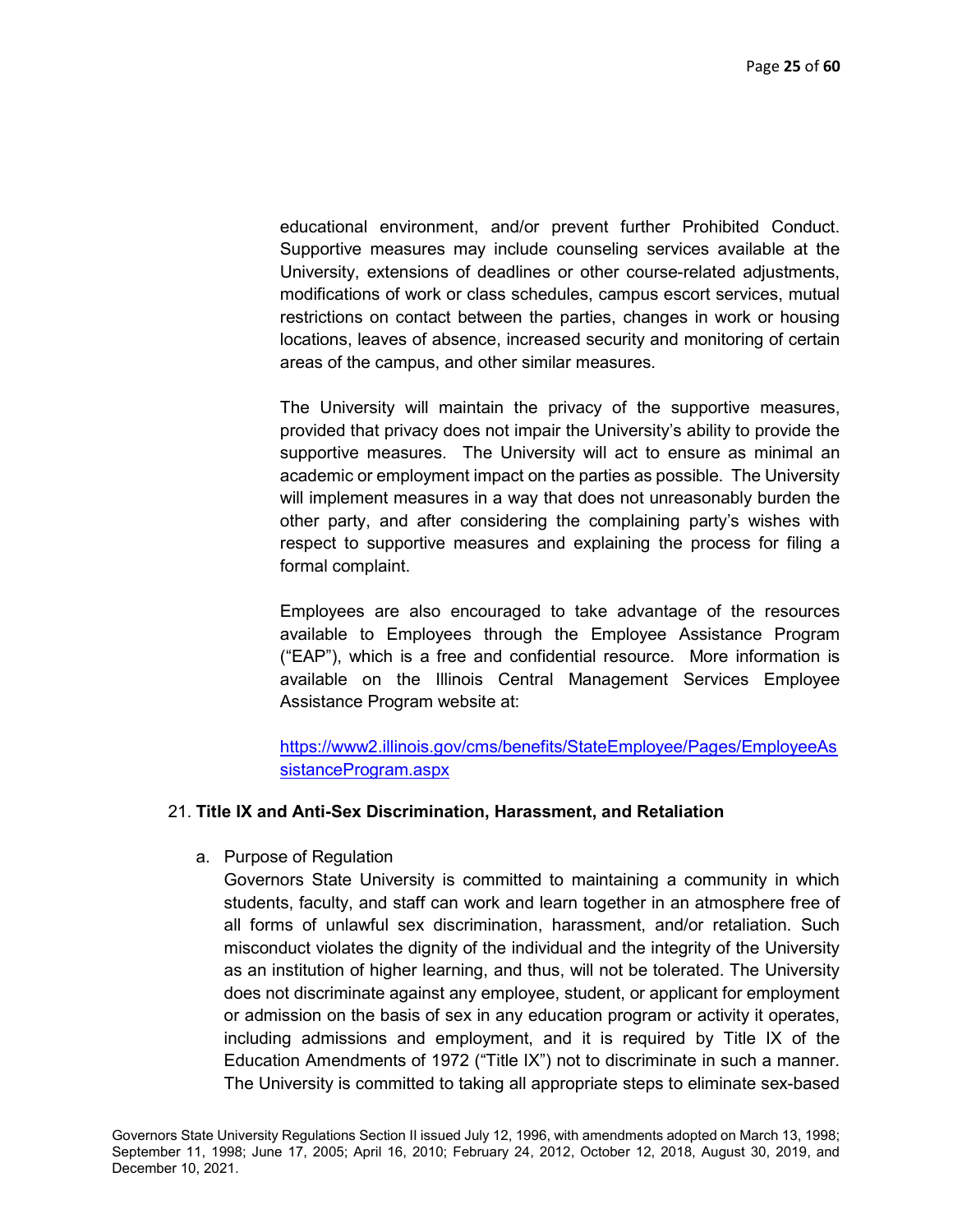discrimination, harassment, and/or retaliation, prevent its recurrence and address its effects.

b. Scope of Regulation

This regulation prohibits all forms of discrimination against students and employees based on their actual or perceived sex, gender, gender identity, gender expression, and/or sexual orientation, including all Prohibited Conduct as defined below in Regulation II.A.21.c hereof. It applies to all members of the University community, including students, faculty, staff, administrators, board members, consultants, vendors, visitors, and others engaged in business with the University. It applies to conduct on or off campus property that substantially interferes with the mission of the University including but not limited to, interference with the safety and well-being of self or others and/or interference with the academic pursuits or employment environment of its students, faculty, or staff. This Regulation does not replace federal and state mandated laws and regulations and where there is a conflict, the provisions of applicable law and regulations will govern.

c. Prohibited Conduct

No person shall, on the basis of sex, gender, gender identity, gender expression, and/or sexual orientation, be excluded from participation in, be denied of, or be subjected to discrimination under any academic, extracurricular, research, occupational training, employment program or activity operated by the University, or in recruitment, hiring, promotion, renewal of employment, selection for training or apprenticeship, discharge, discipline, tenure, compensation, or in any other terms, conditions, or privileges of employment and education. Other types of discrimination that are prohibited include, but are not limited to: sexual harassment, sexual assault, sexual violence, sexual battery, domestic violence, dating violence, stalking, aiding and facilitating any violation of this Regulation, and/or retaliation.

i. Sexual Harassment, defined as:

Any unwelcome sexual advances or requests for sexual favors or any conduct of a sexual nature when:

- a) Quid Pro Quo:
	- 1. Submission to such conduct is made either explicitly or implicitly a term or condition of an individual's employment, education, living environment, or participation in a University activity
	- 2. Submission to or rejection of such conduct by an individual is used as the basis for or a factor in such decisions affecting employment,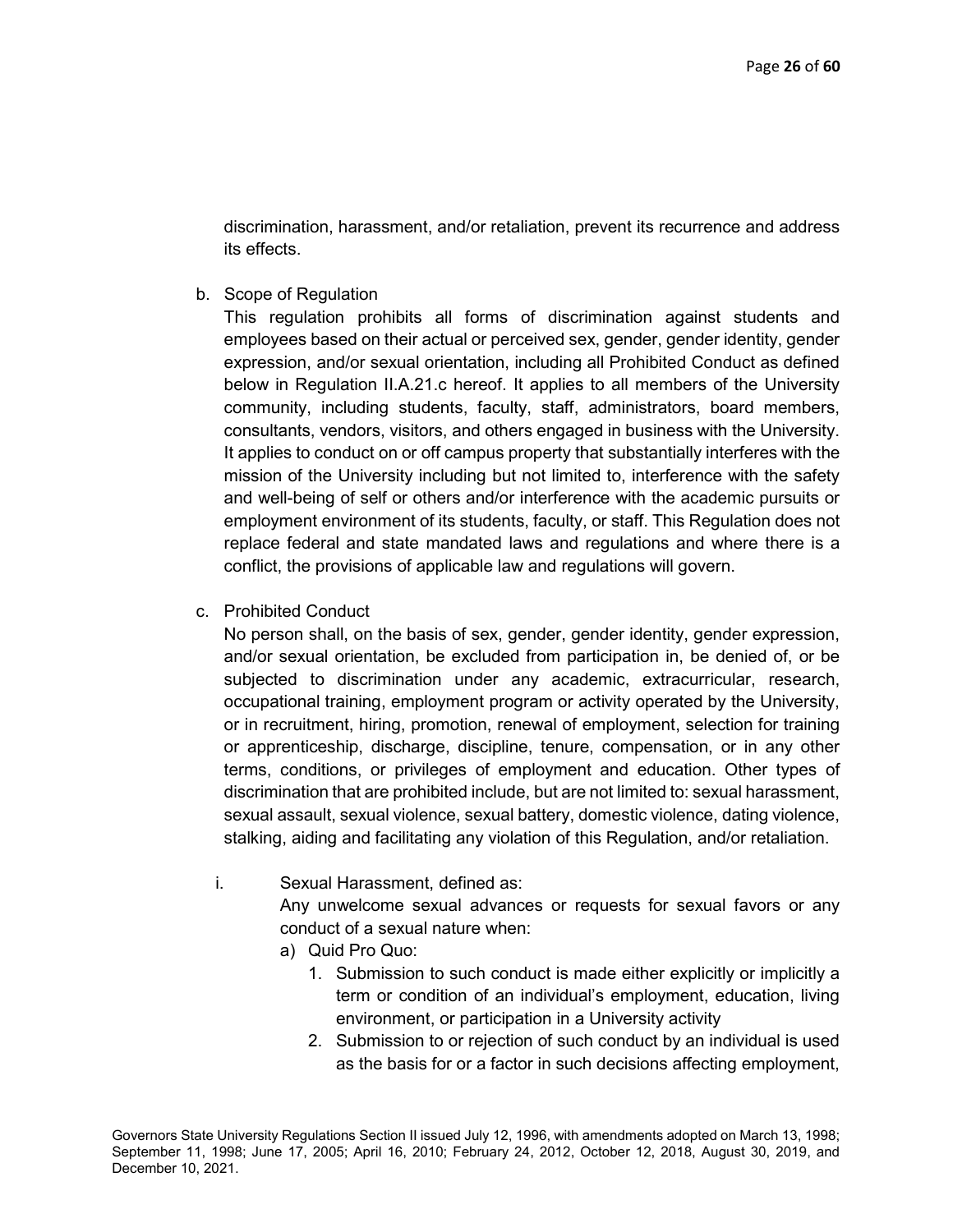education, living environment, or participation in a University activity.

b) Hostile Environment:

Such conduct has the purpose or effect of substantially interfering with an individual's employment or educational performance or creating an intimidating, hostile, offensive environment for that individual's working, educational and/or living environment; or such conduct was so severe or pervasive that it altered the condition of employment or effectively denies a person equal access to the recipient's education program or activity.

- ii. Sexual Harassment, defined as:
	- a) Sex Offenses, Forcible:
		- 1. Any sexual act directed against another person,
		- 2. without the consent of the Complainant,
		- 3. including instances in which the Complainant is incapable of giving consent.
	- b) Forcible Rape:
		- 1. Penetration,
		- 2. no matter how slight,
		- 3. of the vagina or anus with any body part or object, or
		- 4. oral penetration by a sex organ of another person,
		- 5. without the consent of the Complainant.
	- c) Forcible Sodomy:
		- 1. Oral or anal sexual intercourse with another person,
		- 2. forcibly,
		- 3. and/or against that person's will (non-consensually), or
		- 4. not forcibly or against the person's will in instances in which the Complainant is incapable of giving consent because of age or because of temporary or permanent mental or physical incapacity.
	- d) Sexual Assault with an Object:
		- 1. The use of an object or instrument to penetrate,
		- 2. however slightly,
		- 3. the genital or anal opening of the body of another person,
		- 4. forcibly,
		- 5. and/or against that person's will (non-consensually),
		- 6. or not forcibly or against the person's will in instances in which the Complainant is incapable of giving consent because of age or because of temporary or permanent mental or physical incapacity.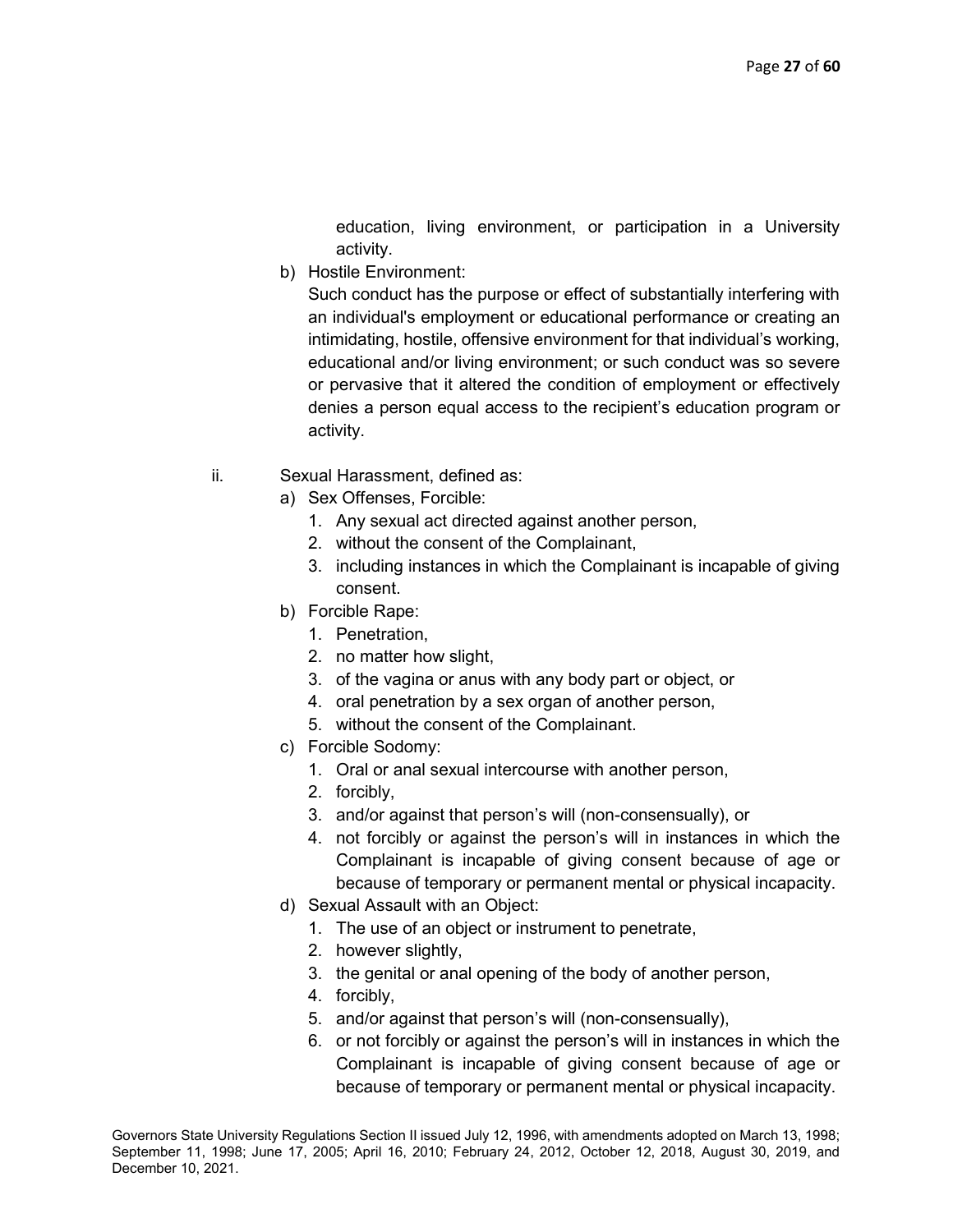- e) Forcible Fondling:
	- 1. The touching of the private body parts of another person (buttocks, groin, breasts),
	- 2. for the purpose of sexual gratification,
	- 3. forcibly,
	- 4. and/or against that person's will (non-consensually),
	- 5. or not forcibly or against the person's will in instances in which the Complainant is incapable of giving consent because of age or because of temporary or permanent mental or physical incapacity.
- f) Sex Offenses, Non-forcible:
	- 1. Incest:
		- A) Non-forcible sexual intercourse,
		- B) between persons who are related to each other,
		- C) within the degrees wherein marriage is prohibited by Illinois.
	- 2. Statutory Rape:
		- A) Non-forcible sexual intercourse,
		- B) With a person who is under the statutory age of consent of 17 years of age.
- iii. Dating Violence, defined as:
	- a) Violence,
	- b) on the basis of sex,
	- c) committed by a person,
	- d) who is in or has been in a social relationship of a romantic or intimate nature with the Complainant.
		- 1. The existence of such a relationship shall be determined based on the Complainant's statement and with consideration of the length of the relationship, the type of relationship, and the frequency of interaction between the persons involved in the relationship. For the purposes of this definition—
		- 2. Dating violence includes, but is not limited to, sexual or physical abuse or the threat of such abuse.
		- 3. Dating violence does not include acts covered under the definition of domestic violence.
- iv. Domestic Violence, defined as:
	- a) Violence;
	- b) on the basis of sex,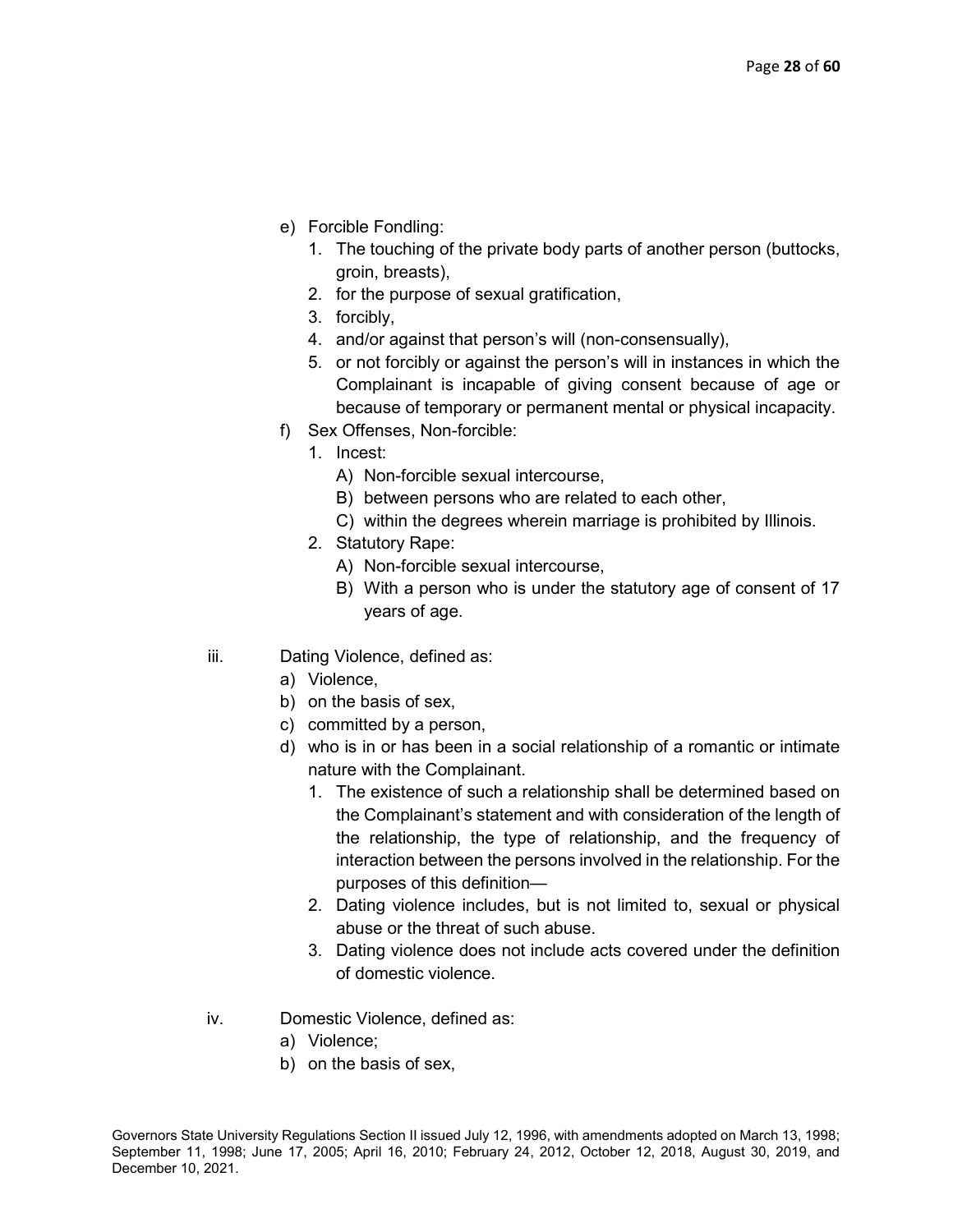- c) committed by a current or former spouse or intimate partner of the Complainant,
- d) by a person with whom the Complainant shares a child in common, or
- e) by a person who is cohabitating with, or has cohabitated with, the Complainant as a spouse or intimate partner, or
- f) by a person similarly situated to a spouse of the Complainant under the domestic or family violence laws of Illinois or
- g) by any other person against an adult or youth Complainant who is protected from that person's acts under the domestic or family violence laws of Illinois.
- v. Stalking, defined as:
	- a) Engaging in a course of conduct,
	- b) on the basis of sex,
	- c) directed at a specific person, that
		- 1. would cause a person to fear for the person's safety, or
		- 2. the safety of others; or
		- 3. suffer emotional distress.
	- d) For purposes of this definition—
		- 1. Course of conduct means two or more acts, including, but not limited to, acts in which the Respondent directly, indirectly, or through third parties, by any action, method, device, or means, follows, monitors, observes, surveils, or threatens a person, workplace, or school, engages in other conduct, or interferes with or damages a person's property or pet. A course of conduct may include contact via electronic communications.
		- 2. Reasonable person means a person in the Complainant's circumstances with the Complainant's knowledge of the respondent and the respondent's prior acts.
		- 3. Emotional distress means significant mental suffering, anxiety or alarm.
- vi. Sexual Exploitation, defined as:
	- a) Taking advantage of the sexuality of another person,
	- b) without consent,
	- c) or in a manner that extends the bounds of consensual sexual activity without the knowledge of the other individual for any purpose, including sexual gratification, financial gain, personal benefit, or any other nonlegitimate purpose.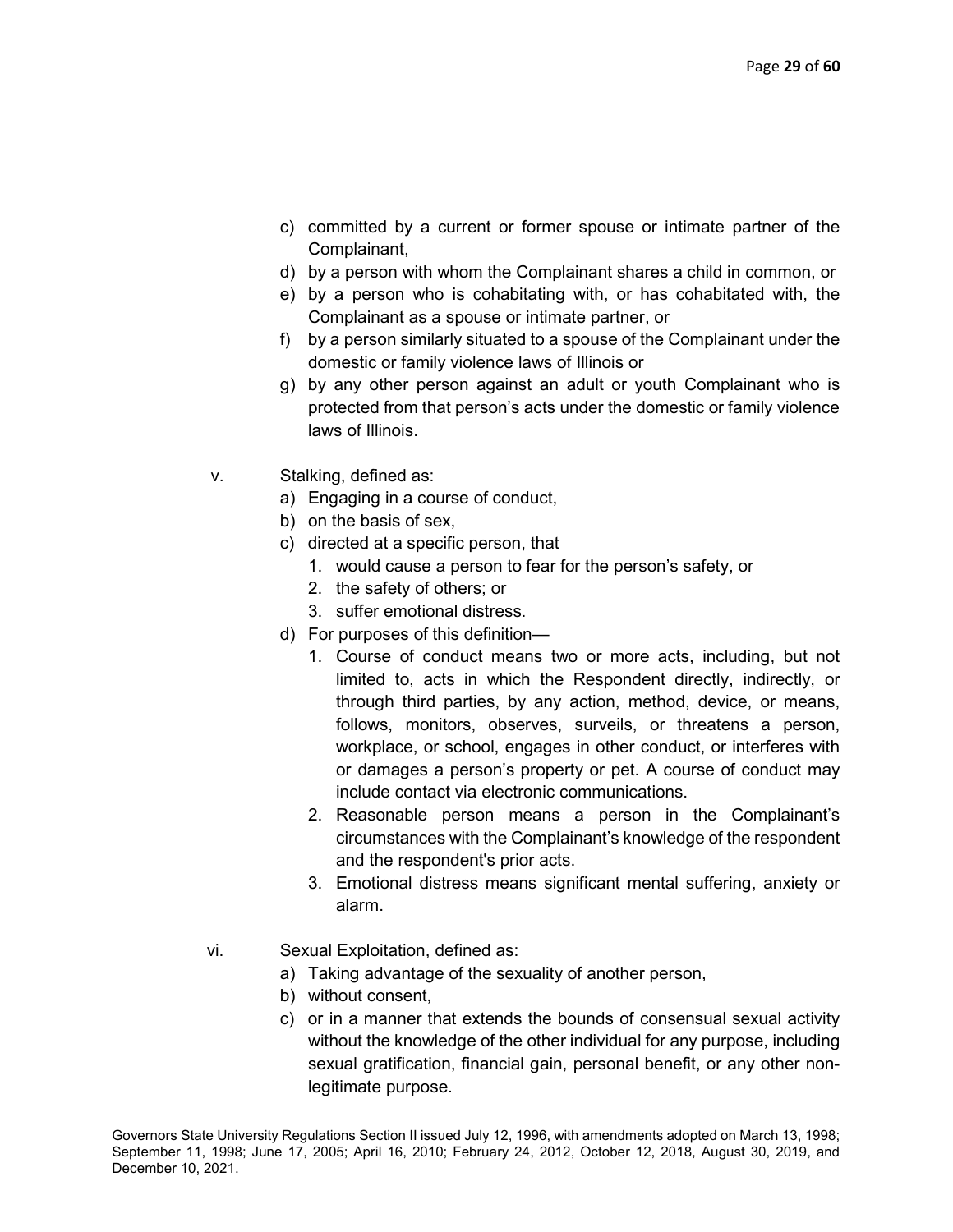- d) Examples of sexual exploitation include:
	- 1. non-consensual video or audio-taping of sexual activity;
	- 2. going beyond the boundaries of consent (such as letting others hide in the closet to watch you having consensual sex);
	- 3. engaging in voyeurism;
	- 4. knowingly transmitting an STD or HIV to another person;
	- 5. exposing one's genitals in non-consensual circumstances; or
	- 6. inducing another to expose their genitals.
- vii. Aiding or Facilitating, defined as: When an individual or group of individuals promote or encourage others to engage in Prohibited Conduct in violation of this Regulation.
- viii. Retaliation, defined as:
	- a) It is prohibited for the University or any member of the University community from taking materially adverse action by intimidating, threatening, coercing, harassing, or discriminating against any individual for the purpose of interfering with any right or privilege secured by law, policy, or regulation, or because the individual has made a report or complaint, testified, assisted, or participated or refused to participate in any manner in an investigation, proceeding, or hearing under this Regulation and procedure.
	- b) The University or other persons may not intimidate, threaten, coerce, or discriminate against any individual for the purpose of interfering with any right or privilege secured by law, policy, or regulation or because the individual has made a report or complaint, testified, assisted, or participated or refused to participate in any manner in an investigation, proceeding, or hearing.
	- c) Intimidation, threats, coercion, or discrimination, including charges against an individual for policy or regulation violations that do not involve sex discrimination or sexual harassment, but arise out of the same facts or circumstances as a report or complaint of sex discrimination, or a report or formal complaint of sexual harassment, for the purpose of interfering with any right or privilege secured by Title IX constitutes retaliation.
	- d) The exercise of rights protected under the First Amendment does not constitute retaliation.
	- e) Charging an individual with a policy or regulation violation for making a materially false statement in bad faith in the course of a grievance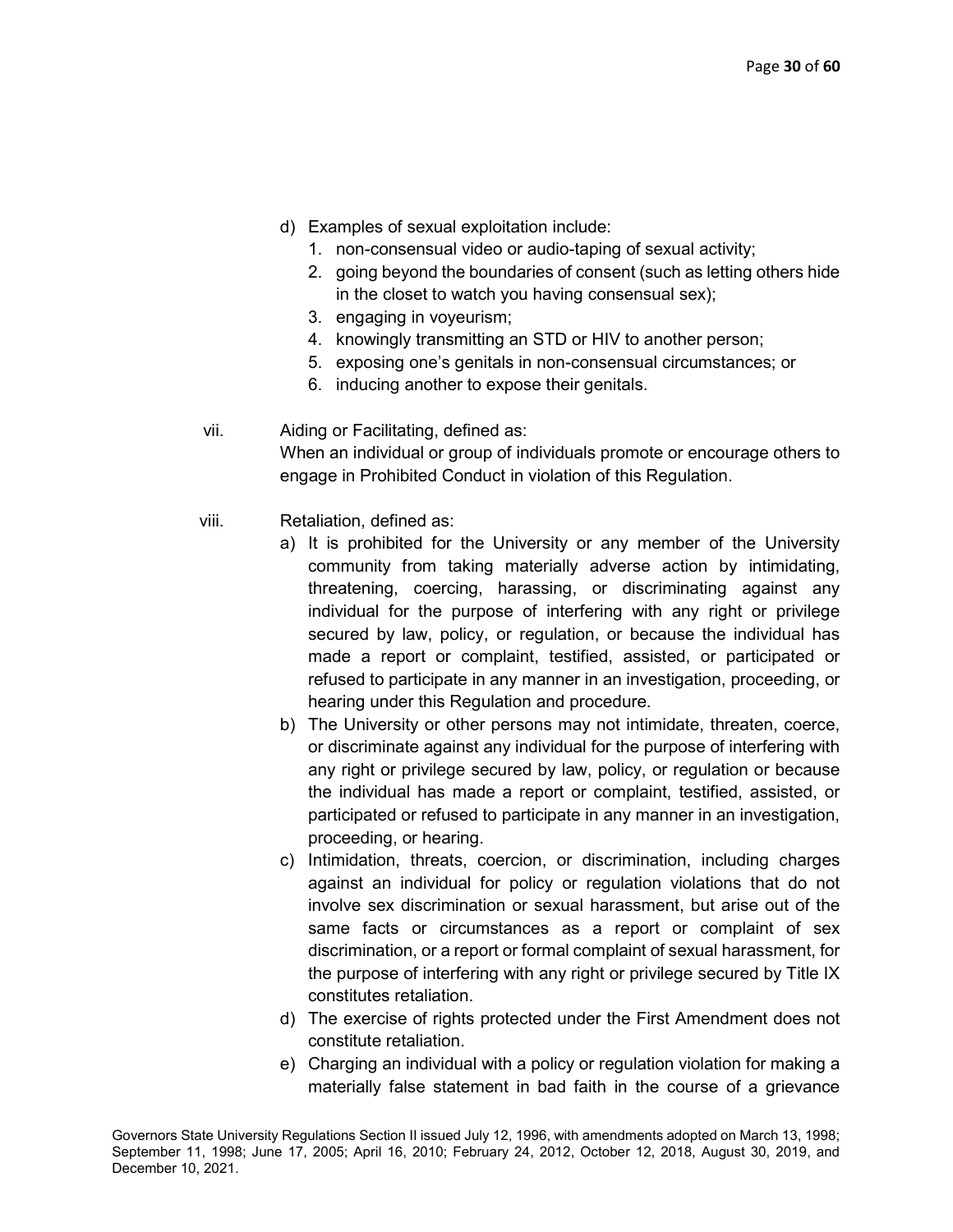proceeding under this Regulation and procedure does not constitute retaliation, provided that a determination regarding responsibility, alone, is not sufficient to conclude that any party has made a materially false statement in bad faith.

# The University reserves the right to impose any level of sanction or discipline, up to and including suspension, dismissal or termination, for any offense under this Regulation, including engaging in any Prohibited Conduct in section II.A.21.c of this Regulation.

d. Consent

As used under Prohibited Conduct in section II.A.21.c of this Regulation, the following definition applies:

"Consent" is a freely and knowingly given agreement to the act of sexual conduct or sexual penetration in question. Consent is demonstrated through mutually understandable words and/or actions that clearly indicate a willingness to engage freely in sexual activity. Lack of verbal or physical resistance or submission resulting from the use of force or threat of force by the accused shall not constitute consent. A person's manner of dress does not constitute consent. A person's consent to past sexual activity does not constitute consent to future sexual activity. A person's consent to engage in sexual activity with one person does not constitute consent to engage in sexual activity with another. A person can withdraw consent at any time, and a person cannot consent to sexual activity if that person is unable to understand the nature of the activity or give knowing consent due to circumstances, including without limitation the following: (a) the person is incapacitated due to the use or influence of alcohol or drugs; (b) the person is asleep or unconscious; the person is under age; or (c) the person is incapacitated due to a mental disability.

e. Title IX Coordinator Carl Hampton, J.D. Chief Diversity Officer and Title IX Coordinator 1 University Parkway, G-342 University Park, IL 60484 Telephone: 708.235.7531 Email: titleixofficer@govst.edu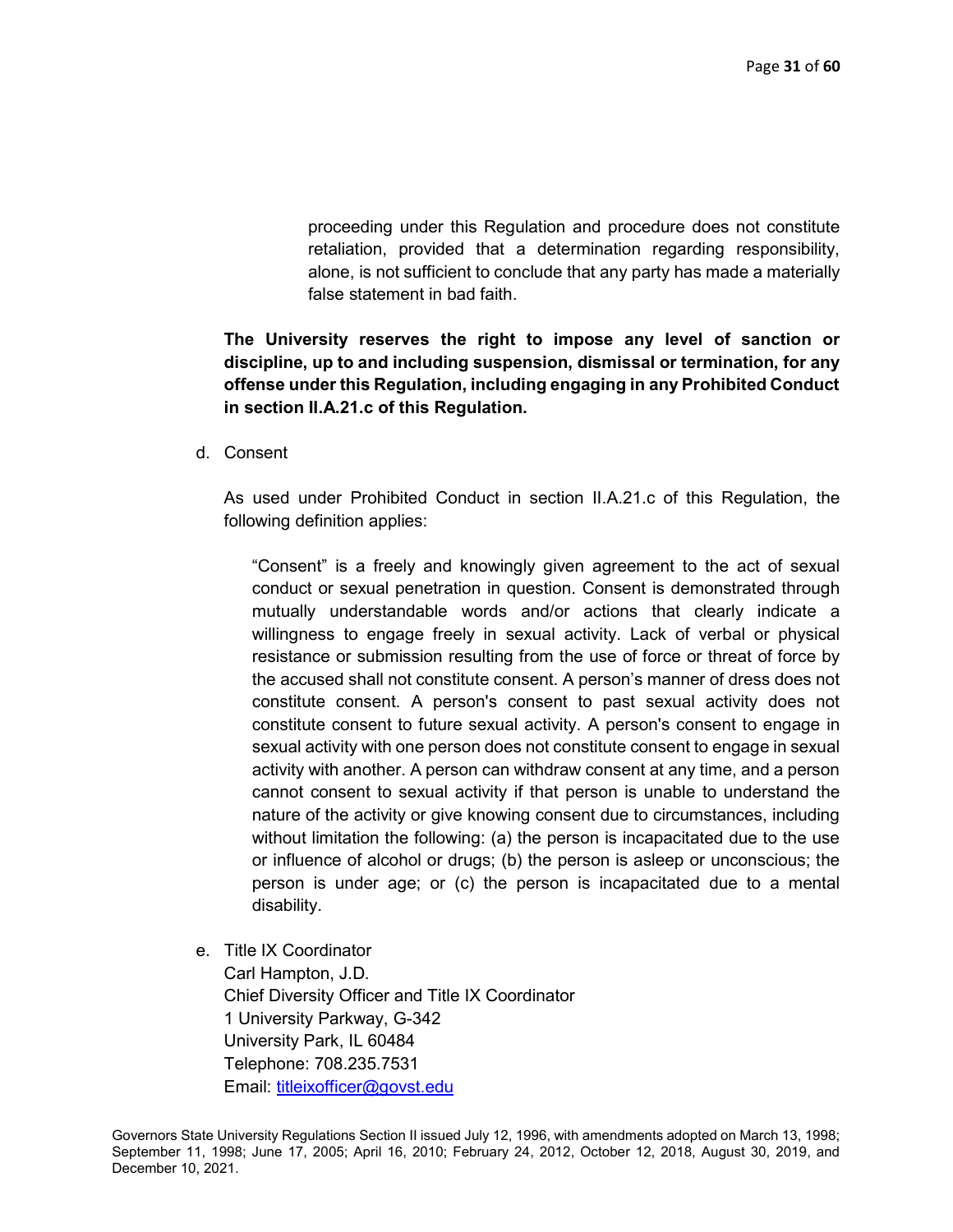The Title IX Coordinator has the primary responsibility for coordinating the University's efforts related to the intake, investigation, resolution, and implementation of supportive measures to stop, remediate, and prevent discrimination, harassment, and retaliation prohibited under this Regulation. The Title IX Coordinator acts with authority free from bias and conflicts of interest in overseeing all resolutions under this Regulation.

f. Complaints of Discrimination, Harassment, and/or Retaliation and the University's Response

To ensure compliance with federal and state civil rights laws and regulations, and to affirm its commitment to promoting the goals of fairness and equity in all aspects of the educational program or activity, the University has developed internal procedures that provide a prompt, fair, and impartial process for those involved in an allegation of discrimination or harassment on the basis of sex, gender, gender identity, gender expression, and/or sexual orientation, and for allegations of retaliation.

Any person may report any Prohibited Conduct as defined in section II.A.21.c above (whether or not the person reporting is the person alleged to be the target of the Prohibited Conduct that could constitute a violation of this Regulation and/or Title IX) in person, by mail, by telephone, or by electronic mail, using the contact information listed for the Title IX Coordinator, or by any other means that results in the Title IX Coordinator receiving the person's verbal or written report. Such a report may be made at any time (including during non-business hours) by using the telephone number or electronic mail address, or by mail to the office address for the Title IX Coordinator listed above in section II.A.21.e.

All University employees, unless specifically exempted, are required to report actual or suspected sex, gender, gender identity, gender expression, and/or sexual orientation discrimination, harassment, and/or retaliation to the University's Title IX Coordinator. For more information on mandated reporting and exemptions from such requirement, please refer to the University's Reporting and Grievance Procedures published on the Title IX website: https://www.govst.edu/TitleIX/.

In addition, inquiries about the application of Title IX and its regulations to the University may be referred to the Title IX Coordinator or externally to the Department of Education Office of Civil Rights, or both. Contact information for external inquiries is as follows: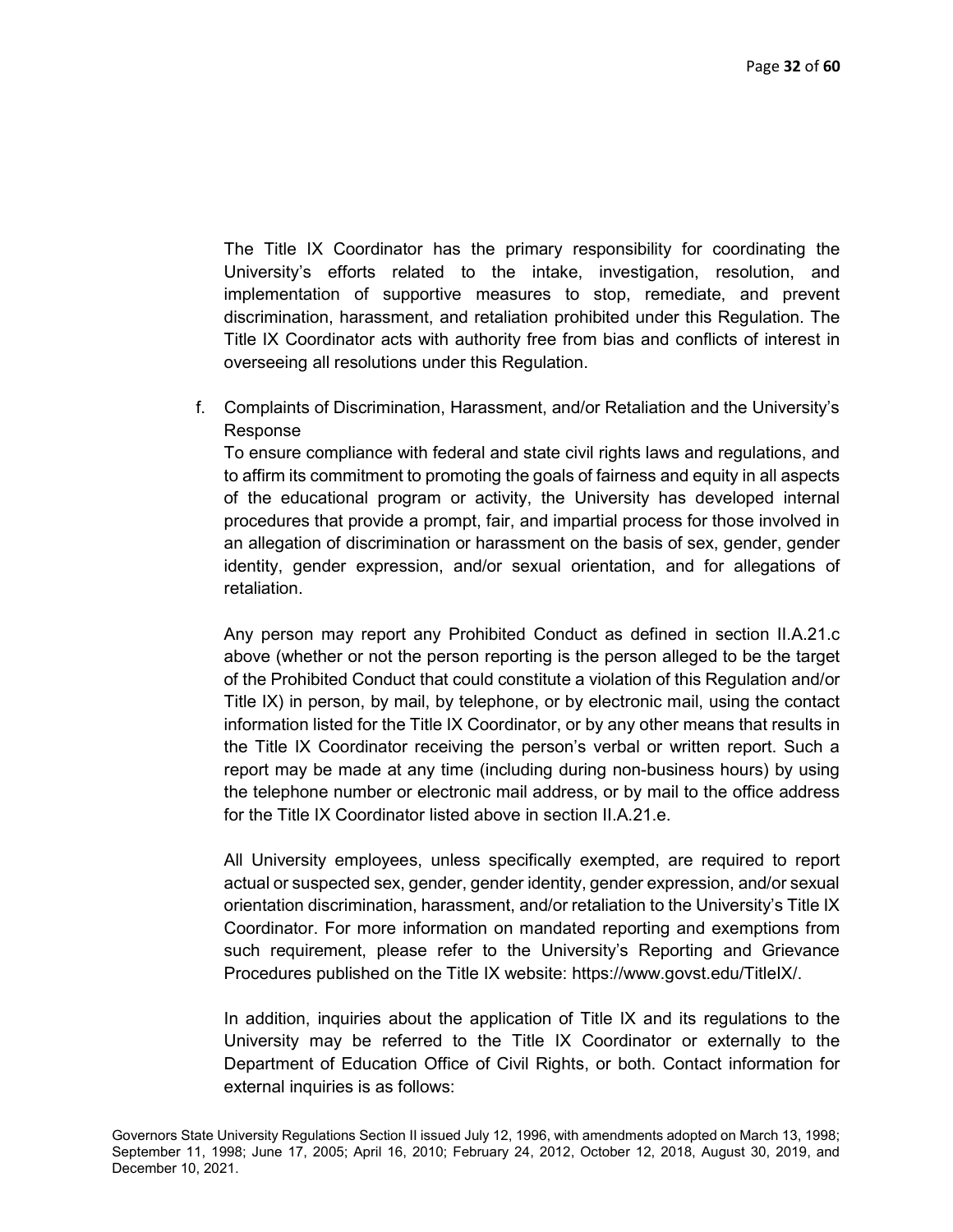Office of Civil Rights U.S. Department of Education John C. Kluczynski Federal Building 230 S. Dearborn Street, 37th Floor Chicago, IL 60604 Telephone: 312.730.1560 Facsimile: 312.730.1576 Email: OCR.Chicago@ed.gov

g. Grievance Procedures

The University has adopted and published grievance procedures that provide for the prompt, equitable and impartial resolution of student and employee complaints alleging sex, gender, gender identity, gender expression, and/or sexual orientation discrimination, harassment and/or retaliation. The University's Reporting and Grievance Procedures for this Regulation are incorporated herein and are published on the Title IX website: https://www.govst.edu/TitleIX/.

h. Supportive Measures

The University will promptly offer and implement appropriate and reasonable supportive measures to the parties upon notice of alleged sex, gender, gender identity, gender expression, and/or sexual orientation discrimination, harassment and/or retaliation.

Supportive measures are non-disciplinary, non-punitive individualized services offered as determined by the University to be appropriate and reasonably available, and without fee or charge to the parties to restore or preserve access to the University's education program or activity, including measures designed to protect the safety of all parties or the University's educational environment, and/or deter harassment, discrimination, and/or retaliation. Supportive measures may include counseling services available at the University, extensions of deadlines or other course-related adjustments, modifications of work or class schedules, campus escort services, mutual restrictions on contact between the parties, changes in work or housing locations, leaves of absence, increased security and monitoring of certain areas of the campus, and other similar measures.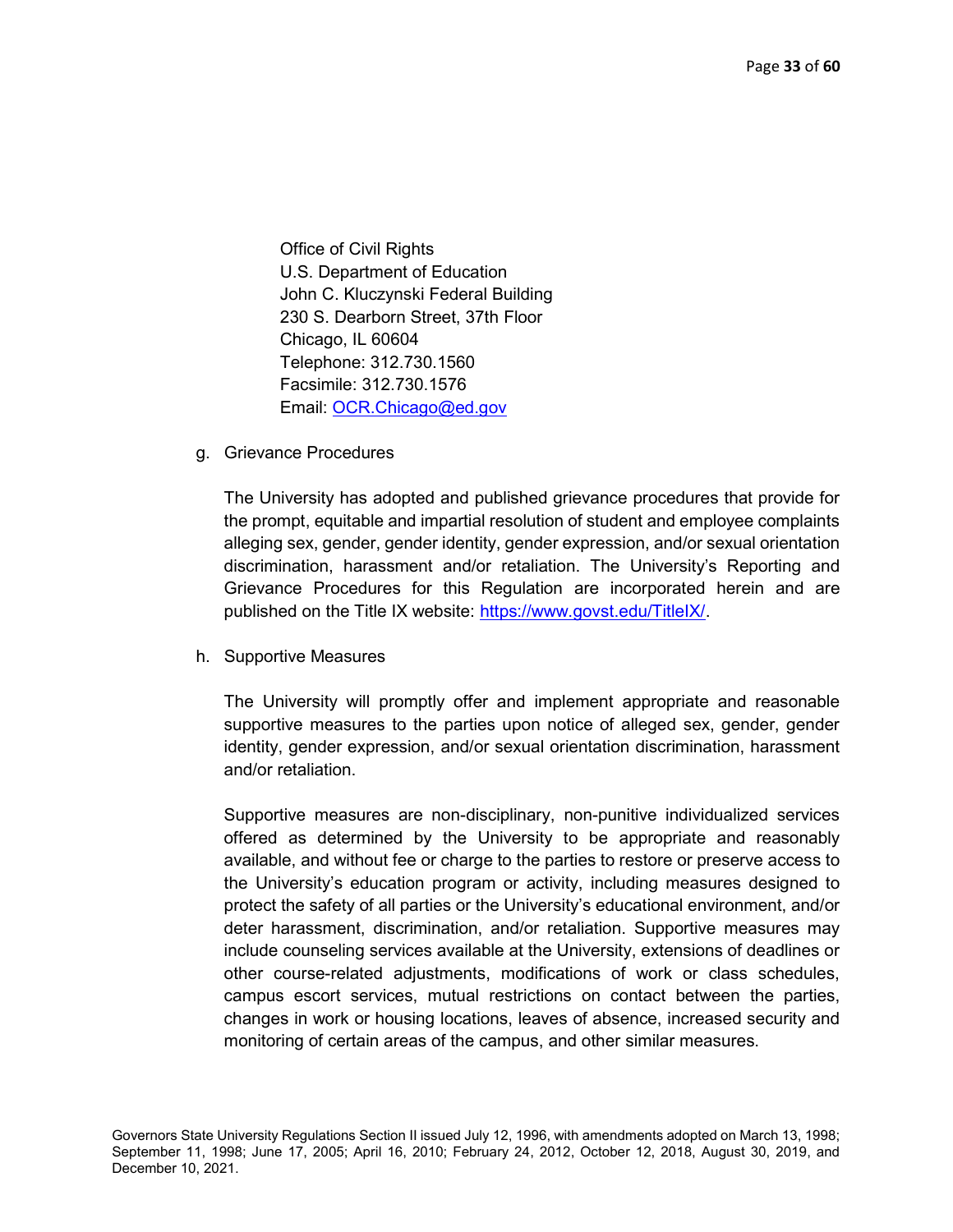The University will maintain the privacy of the supportive measures, provided that privacy does not impair the University's ability to provide the supportive measures. The University will act to ensure as minimal an academic impact on the parties as possible. The University will implement measures in a way that does not unreasonably burden the other party, and after considering the complainant's wishes with respect to supportive measures and explaining to the Complainant the process for filing a formal complaint.

#### 22. Reasonable Accommodations for Employees with Disabilities or Pregnancy

a. Introduction and Statement of Policy

In accordance with federal, state, and local laws, and with Governors State University (the "University") Mission and Core Values, the University seeks to retain a diverse workforce, provide equal employment opportunities to all qualified persons, and to prohibit discrimination in all employment practices against qualified individuals with disabilities, who are pregnant, or who have known association or relationship with an individual with a Disability (all capitalized terms used herein shall have the meaning ascribed below in section II.A.22.c). Discrimination is prohibited in connection with any employment practices, including, but not limited to: job application procedures; hiring; firing; advancement; compensation; benefits; training; and other terms, conditions, and privileges of employment.

Therefore, it is the policy of the University to provide Reasonable Accommodations upon request for Qualified Individuals with a Disability or Pregnancy who are employees or applicants for employment, unless (i) the Reasonable Accommodation would impose an Undue Hardship on the University or (ii) doing so causes a direct threat to these individuals or others in the workplace and the threat cannot be eliminated by Reasonable Accommodation. The University complies with all applicable federal, state, and local laws, regulations and guidelines as they may be amended, including but not limited to the Americans with Disabilities Act of 1990 ("ADA"), including changes made by the ADA Amendments Act of 2008, 42 U.S.C. §§ 12101 et seq., Section 504 of the Rehabilitation Act of 1973, 29 U.S.C. §§ 701 et seq., and the Illinois Human Rights Act, 775 ILCS 5/1-101. Such Reasonable Accommodations for Qualified Individuals with a Disability or Pregnancy shall be made in a timely manner and on an individualized and flexible basis, and shall be the result of a dialogue between the requesting individual and designated representatives of the University as part of the Interactive Process.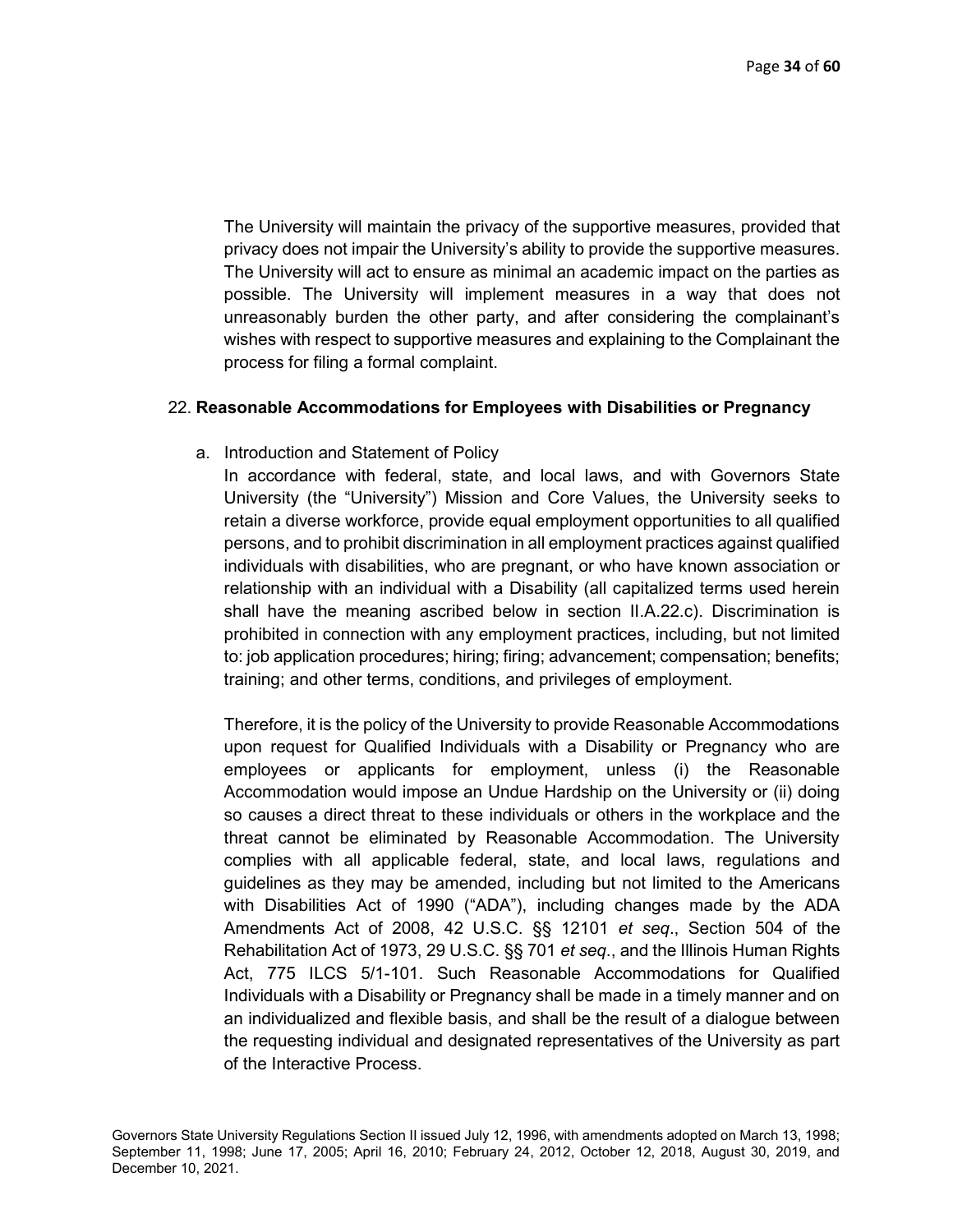b. Purpose of Regulation

The purposes of this Regulation are to (i) enhance the University's ability to attract and retain a diverse and talented workforce, (ii) effect the University's commitment to nondiscrimination and provide equal employment opportunities, and (iii) ensure compliance with applicable federal, state, and local laws.

- c. Definitions
	- i. "ADA Coordinator for Employment Issues": The Vice President for Human Resources or his/her designee.
	- ii. "Disability": With respect to an individual  $-$  (1) a physical or mental impairment that substantially limits one or more major life activities; (2) a record of such impairment; or (3) being regarded as having or perceived to have an impairment.
	- iii. "Interactive Process": The process by which the University and individual requesting a Reasonable Accommodation engage to discuss physical or mental abilities and limitations to determine whether the individual's medical condition meets the definition of Disability, as they relate to the discussion of the job's essential functions, and to determine possible job Reasonable Accommodations, as defined below in section II.A.22.c.vii, if any. As part of this process, documentation may be necessary to determine an employee's Disability, as defined above in section II.A.22.c.ii, and Reasonable Accommodation, as defined below in section II.A.22.c.vii.
	- iv. "Major Life Activities": Major life activities include, but are not limited to, caring for one's self, performing manual tasks, walking, sitting, standing, seeing, hearing, eating, breathing, speaking, sleeping, reproducing, working, learning, thinking, concentrating and interacting with others, and the operation of a major bodily function.
	- v. "Pregnancy": The period of time when a fetus develops in a woman's uterus, including but not limited to medical or common conditions relating to pregnancy or childbirth.
	- vi. "Qualified Individual": A person who meets legitimate skill, experience, education, and other requirements of an employment position that he or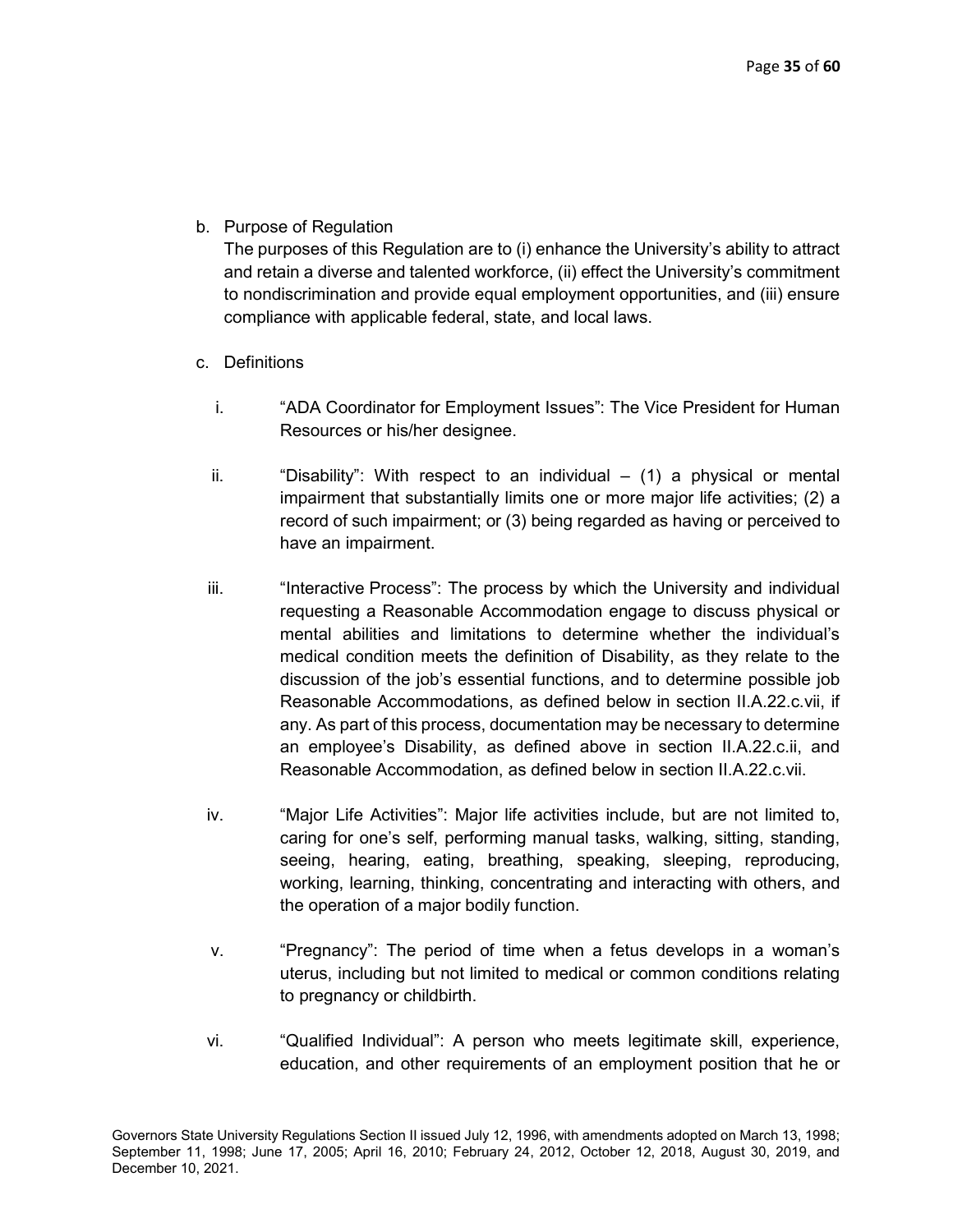she holds or seeks, and who can perform the essential functions of the position with or without Reasonable Accommodation.

- vii. "Reasonable Accommodation": A modification or adjustment to a job or the work environment that will enable a Qualified Individual with a Disability to participate in the application process, to perform essential job functions, or to enjoy benefits and privileges of employment equal to those enjoyed by employees without a Disability. Examples of Reasonable Accommodation may include, but are not limited to: making facilities readily accessible; modifying work schedules; reassignment to a vacant position; or acquiring or modifying equipment or devices.
- viii. "Undue Hardship": An action that is excessively costly, extensive, substantial, or disruptive, or that would fundamentally alter the nature or operation of the University and/or the particular department at which the accommodation is to be made. Factors to be considered when determining whether an Undue Hardship exists include, but are not limited to: the cost of the accommodations, the University's overall financial resources, the financial resources of the particular department at which the accommodation is to be made, the number of employees within the department, and the total number of employees of the University.
- d. Requesting a Reasonable Accommodation

It is the responsibility of individual employees to identify themselves as individuals with a Disability or Pregnancy when seeking a Reasonable Accommodation. An employee who believes he or she needs a Reasonable Accommodation to perform an essential function of the job should make the request to the ADA Coordinator for Employment Issues. Once a request for a Reasonable Accommodation is received by the ADA Coordinator for Employment Issues, the individual will then be required to complete and submit the Reasonable Accommodation Request Form.

Employees seeking a Reasonable Accommodation must timely cooperate with the University during the Interactive Process, including attending meetings and/or providing documentation where requested. It is also the responsibility of individual employees to document their Disability or Pregnancy from an appropriate licensed professional, and to demonstrate how the Disability or Pregnancy limits their ability to complete the essential functions of their job, where requested by the University. Medical documentation will be kept confidential as the law requires.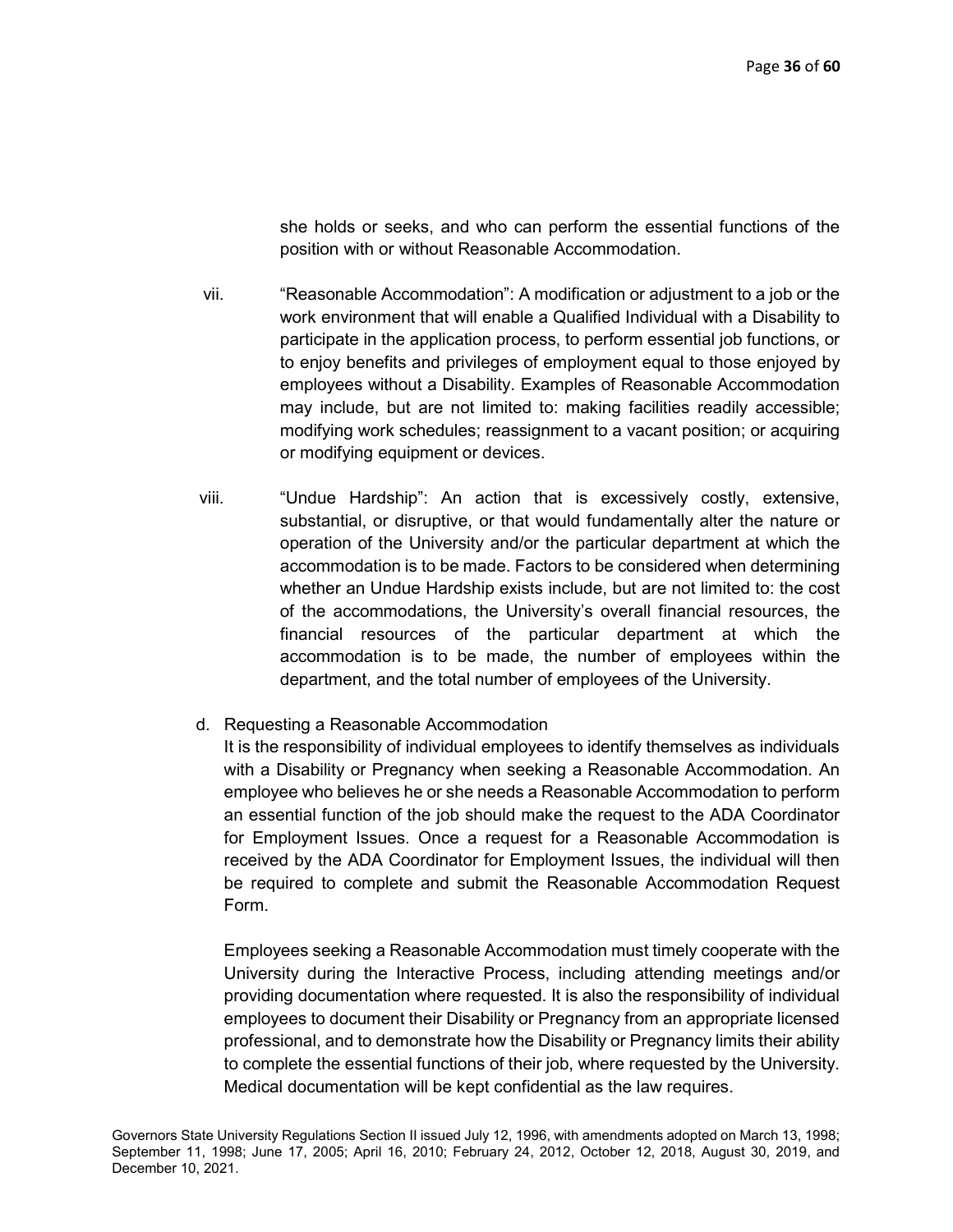All requests for Reasonable Accommodation shall be responded to in a timely manner. The University reviews all requests for Reasonable Accommodation on a case-by-case basis. Through the Interactive Process, a Reasonable Accommodation will be selected that is most appropriate for both the University and the individual requesting the Reasonable Accommodation when available. While an employee's preference will be considered, the University is free to choose between equally effective Reasonable Accommodations. The University is not obligated to provide a Reasonable Accommodation that causes an Undue Hardship.

e. Supervisor's Responsibility

Supervisors and the Human Resources Department are responsible for notifying the ADA Coordinator for Employment Issues of any Reasonable Accommodation or request for Reasonable Accommodation brought to their attention. In certain circumstances, it may be appropriate for the supervisor to seek consultation with the ADA Coordinator for Employment Issues to determine if the University should initiate the Interactive Process.

Oftentimes, supervisors will be responsible for implementing any granted Reasonable Accommodation. Supervisors shall keep the request and fact of Reasonable Accommodation confidential except as necessary to effectuate the Reasonable Accommodation.

f. Compliant Process

If an applicant or employee believes he or she has been discriminated against in employment on the basis of Disability or Pregnancy or has been unlawfully denied a Reasonable Accommodation, he or she should file an internal complaint with the Human Resources Department, or bring the matter to the attention of the ADA Coordinator for Employment Issues, the University Chief Diversity Officer, or any other supervisor with whom the applicant or employee feels comfortable discussing the matter. No retaliation will be taken or tolerated against any applicant or employee who makes a report under this Regulation or who participates in a complaint investigation.

g. Delegation of Authority

The Board delegates authority to the President and/or the President's delegee to adopt and implement procedures necessary to implement this Regulation.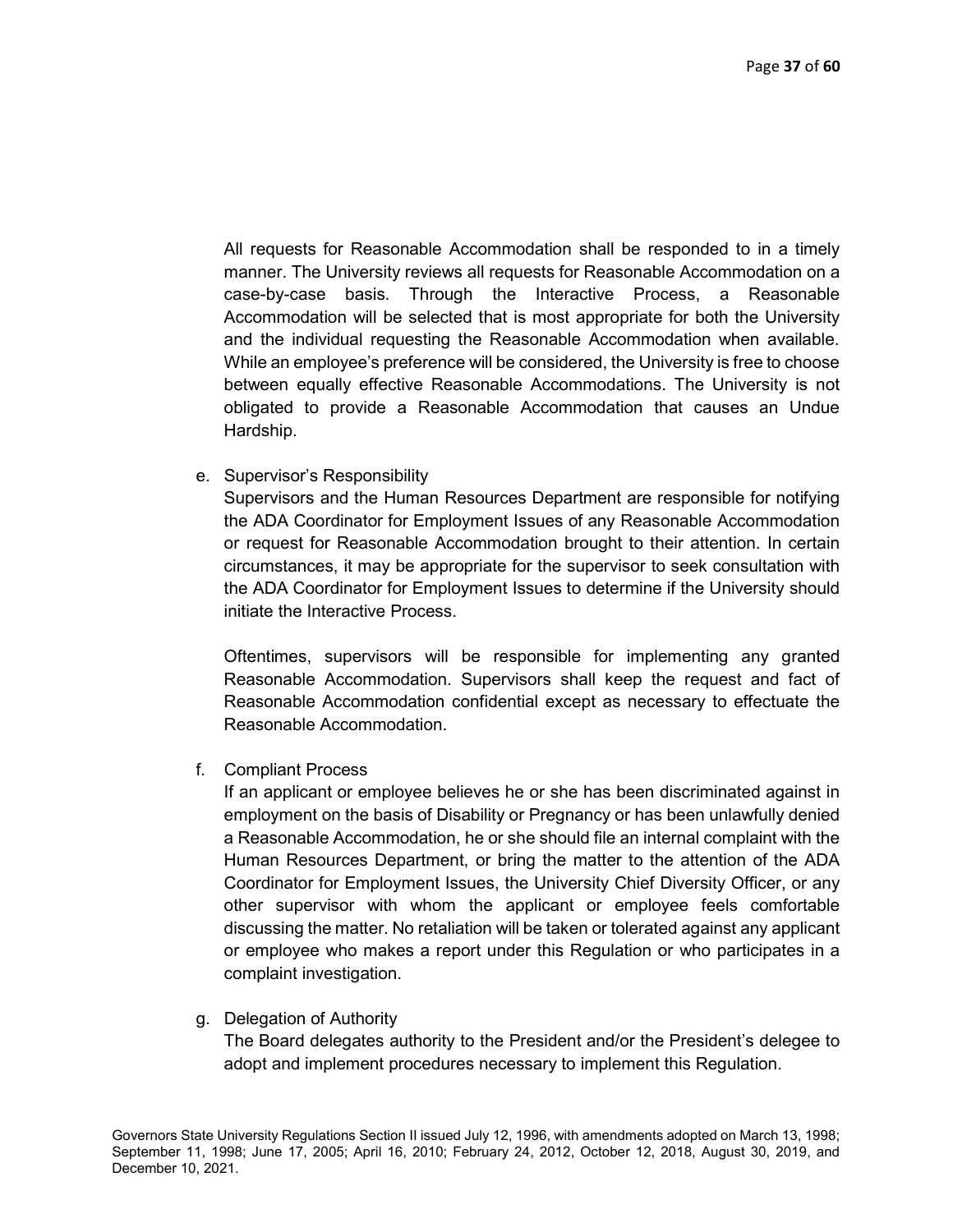### B. Faculty and Administrative Employees

#### 1. Coverage

This Subsection B. applies to all faculty and administrative employees of the University unless otherwise provided by these Regulations, by law, or by the terms of a collective bargaining agreement.

#### 2. Salaries and Compensation

- a. The President shall develop guidelines for the initial and continuing salaries and salary increases of administrative employees.
- b. The President shall develop policies concerning salaries for Chairpersons. The policies and any changes shall become effective when approved by the President.
- c. The salary of any individual becoming a member of the faculty after relinquishing an administrative position shall be determined on the basis of such individual's qualifications as a faculty member.

#### 3. Administrative Employees with Faculty Rank

The following provisions shall apply to administrative employees with faculty rank (including Chairperson) and shall not apply to employees covered by a collective bargaining agreement.

- a. An administrative employee may retain faculty rank in a department (or equivalent academic unit) in which it has previously been granted by the University. Furthermore, an administrative employee may be granted faculty rank at the time of appointment or subsequent thereto or may be promoted in faculty rank if such employee satisfies the educational requirements established pursuant to Subsection A.7. above and faculty rank or promotion is recommended by the appropriate department/division (or equivalent academic unit), the Dean, and Provost/Vice President and approved by the President.
- b. An administrative employee with faculty rank previously granted tenure by the Board shall retain such tenure, which shall not be transferred from one department (or equivalent academic unit) to another except by approval of the Board upon recommendation by the President after consultation with the departments (or equivalent academic units) involved.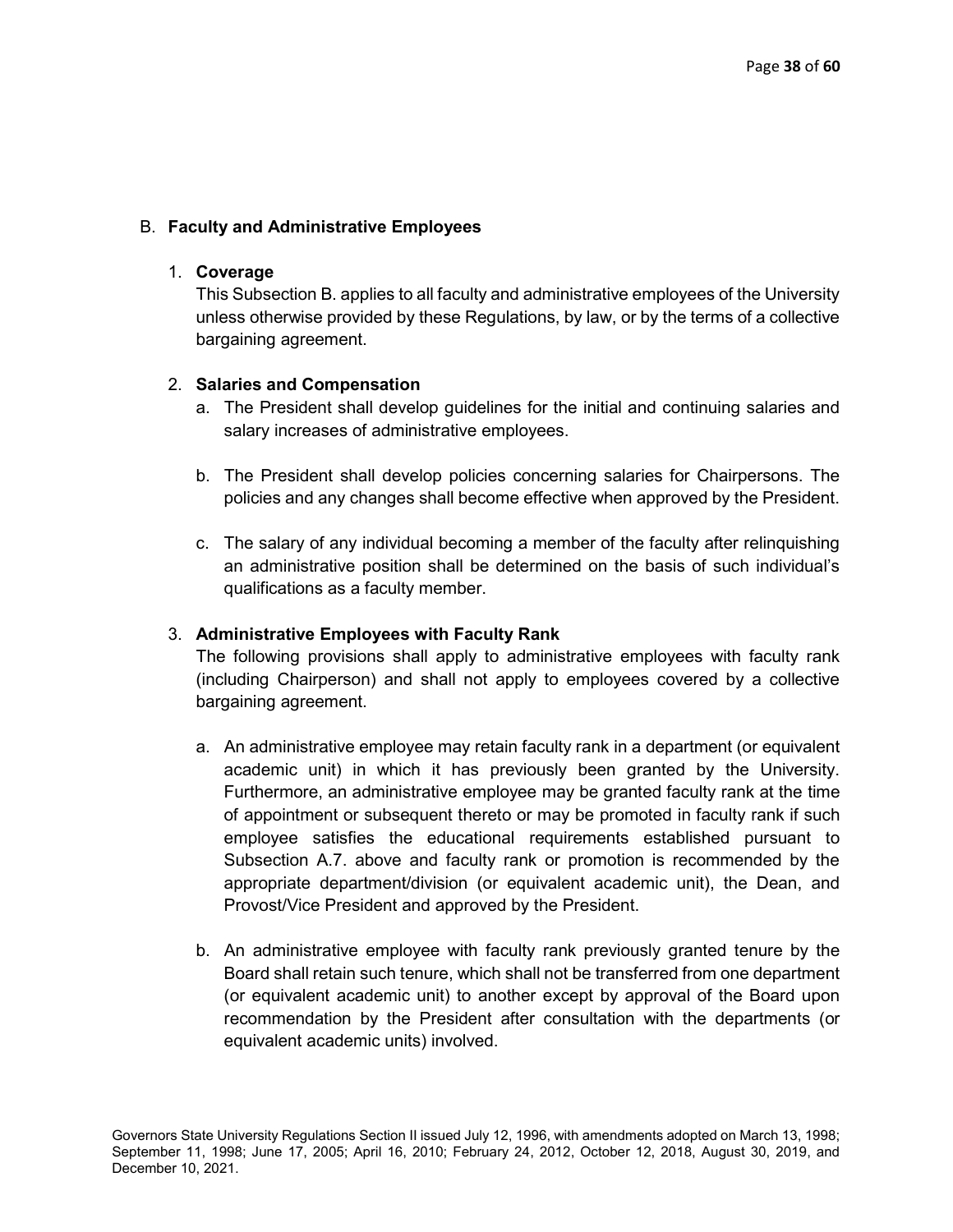- c. At the time of initial employment by the University, an administrative employee whose preceding employment included faculty rank and tenure may be granted tenure only if so recommended by the department (or equivalent academic unit), the Dean, the Provost/Vice President, and the President and approved by the Board.
- d. Except for a Chairperson, who shall be eligible for tenure as provided in paragraph e. below, an administrative employee with faculty rank but without tenure shall not be eligible for tenure during the period that such employee occupies an administrative position.
- e. Chairpersons shall be eligible for consideration for tenure during their term of service as Chairperson if they hold at least the rank of Assistant Professor and meet the following requirements:
	- i. Educational Requirements A Chairperson shall be eligible for consideration for tenure if he/she meets the educational requirements established by the University for tenure for faculty employees covered by a collective bargaining agreement.
	- ii. Years of Service
		- a) Except as provided in paragraph c) below, a Chairperson may not apply for tenure before his/her sixth probationary year of employment at the University.
		- b) A Chairperson who has no previous full-time teaching or professional service in a baccalaureate degree-granting institution of higher education shall be placed in probationary year one at the time of initial appointment.
		- c) A Chairperson who has one year of prior full-time teaching or professional service in a baccalaureate degree-granting institution of higher education shall be placed in probationary year two at the time of initial appointment.
		- d) A Chairperson who has two years of prior full-time teaching or professional service in a baccalaureate degree-granting institution of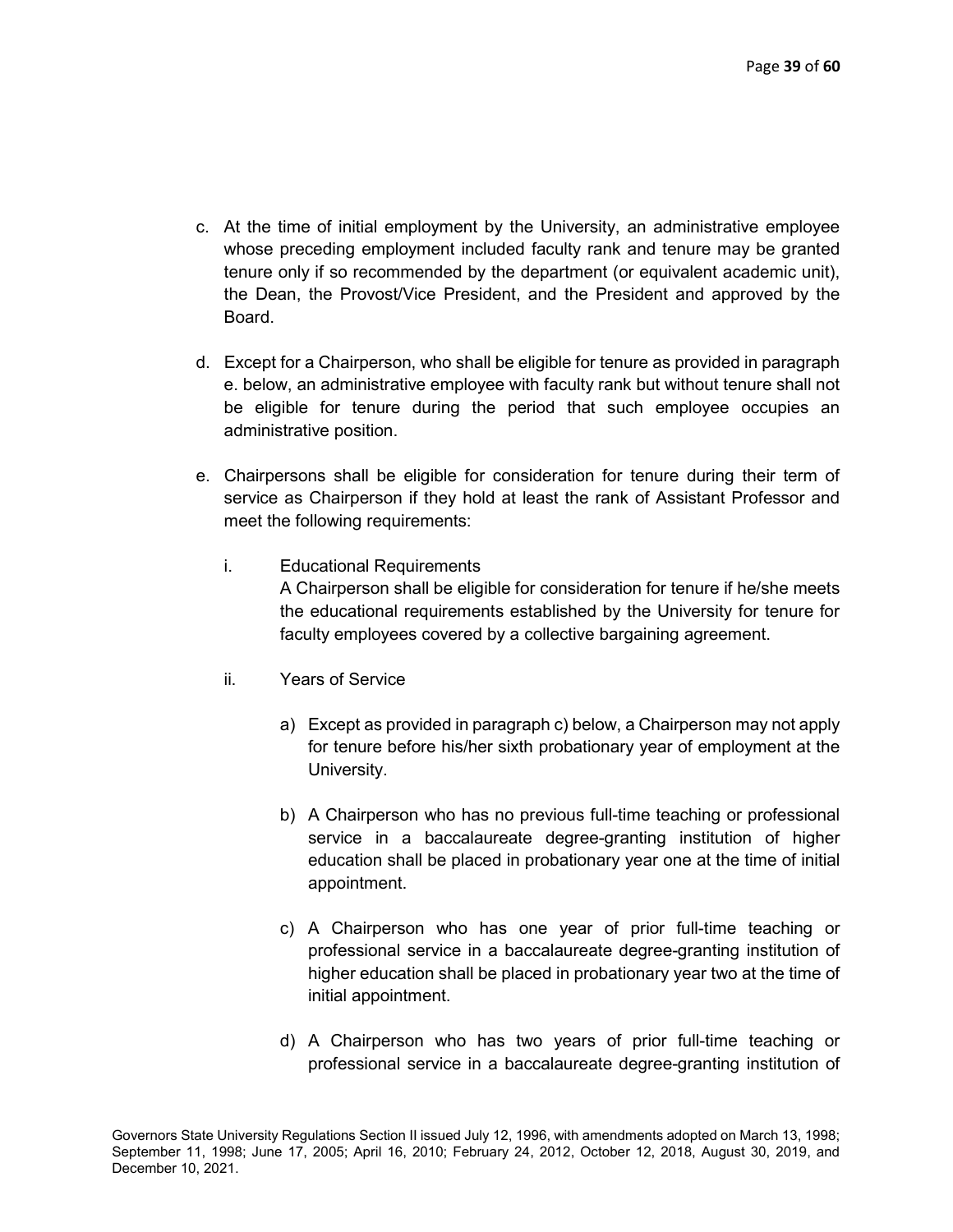higher education shall be placed in probationary year three at the time of initial employment.

- e) A Chairperson who has three or more years of prior full-time teaching or professional service in a baccalaureate degree-granting institution of higher education shall be placed in probationary year four at the time of initial appointment.
- f) A Chairperson may elect to be placed in a lower-numbered probationary year by written notification to the Provost/Vice President by the close of the first academic term following his/her initial appointment.
- iii. Consideration for Tenure on the Basis of Exception
	- a) A Chairperson who does not satisfy the educational requirements of tenure established pursuant to paragraph (i.) above or the years of service requirement specified in paragraph (ii.) above may apply for consideration for tenure in his/her fourth, fifth, or sixth year of full-time service at the University on the basis of exceptional teaching/performance of primary duties, research/creative activity, or service.
	- b) A Chairperson who applies for consideration for tenure as an exception to the educational requirements or years of service requirements shall present evidence in support of his/her claim for an exception.
- iv. Tenure for Chairpersons shall not be acquired automatically by length of service. Tenure shall be granted and may be acquired only by specific action of the Board after receipt of a specific recommendation of the President. Tenure shall be in an academic department/division or equivalent unit.
- v. The performance of a Chairperson during the entire term of employment shall be considered by the Board in determining whether to grant tenure.
- vi. An eligible Chairperson must apply to the Dean of his/her college (or equivalent unit) prior to the commencement of the tenure process in order to be considered for tenure. In the event that an eligible Chairperson does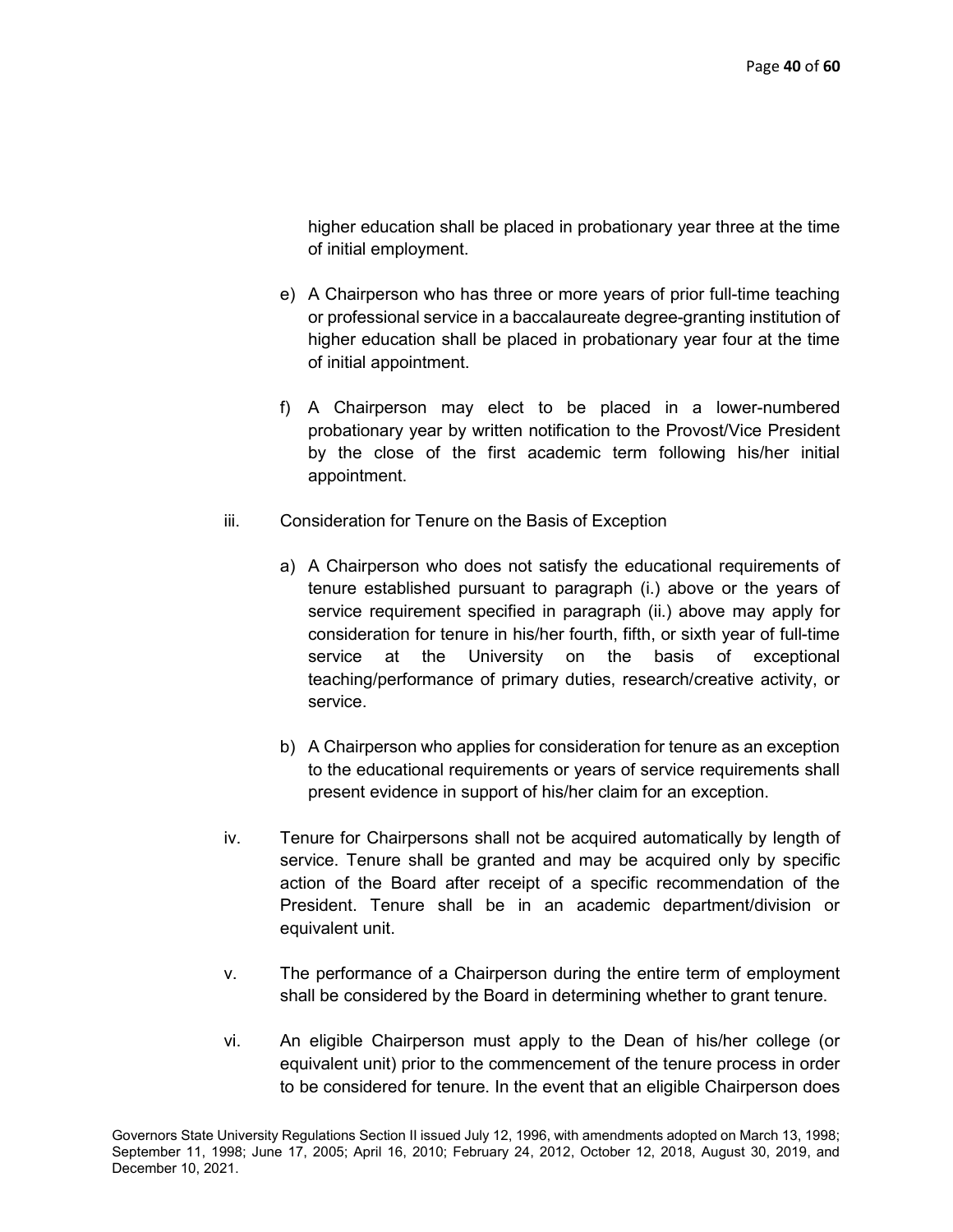not submit his/her application for tenure in the sixth probationary year, such employee shall receive a terminal contract for the next subsequent academic year.

vii. Removal from Office

In appropriate circumstances, removal of a Chairperson from office may be initiated by vote of a 2/3 majority of all probationary and tenured faculty members of the department/division, or by the Dean of the College after consultation with members of the department/division and the Provost/Academic Vice President. The final decision with respect to removal of a Chairperson shall be made by the President. In the event of removal from office, a Chairperson shall be entitled to return to his/her department/division to assume faculty responsibilities at his/her then current faculty rank. The President shall establish guidelines concerning the removal of a Chairperson from office. The guidelines shall ensure due process for the incumbent Chairperson.

#### 4. Reassignment and Termination

a. Reassignment

Employees at the University may be reassigned by the President without notice in advance. The President shall consult with and obtain the approval of the Board of Trustees prior to the reassignment of a Provost/Vice President. Employees, other than employees with a temporary appointment (including employees whose appointment is supported by grant or contract funds), who are reassigned shall receive written notice of any reduction in monthly compensation as follows:

- i. In the first year of employment at the University not less than one month prior to the effective date of reduction in monthly compensation; and
- ii. In the second or subsequent year of employment at the University not less than two months prior to the effective date of reduction in monthly compensation.
- b. Termination
	- i. The President shall be employed by and serve at the pleasure of the Board unless the contract of employment specifies otherwise.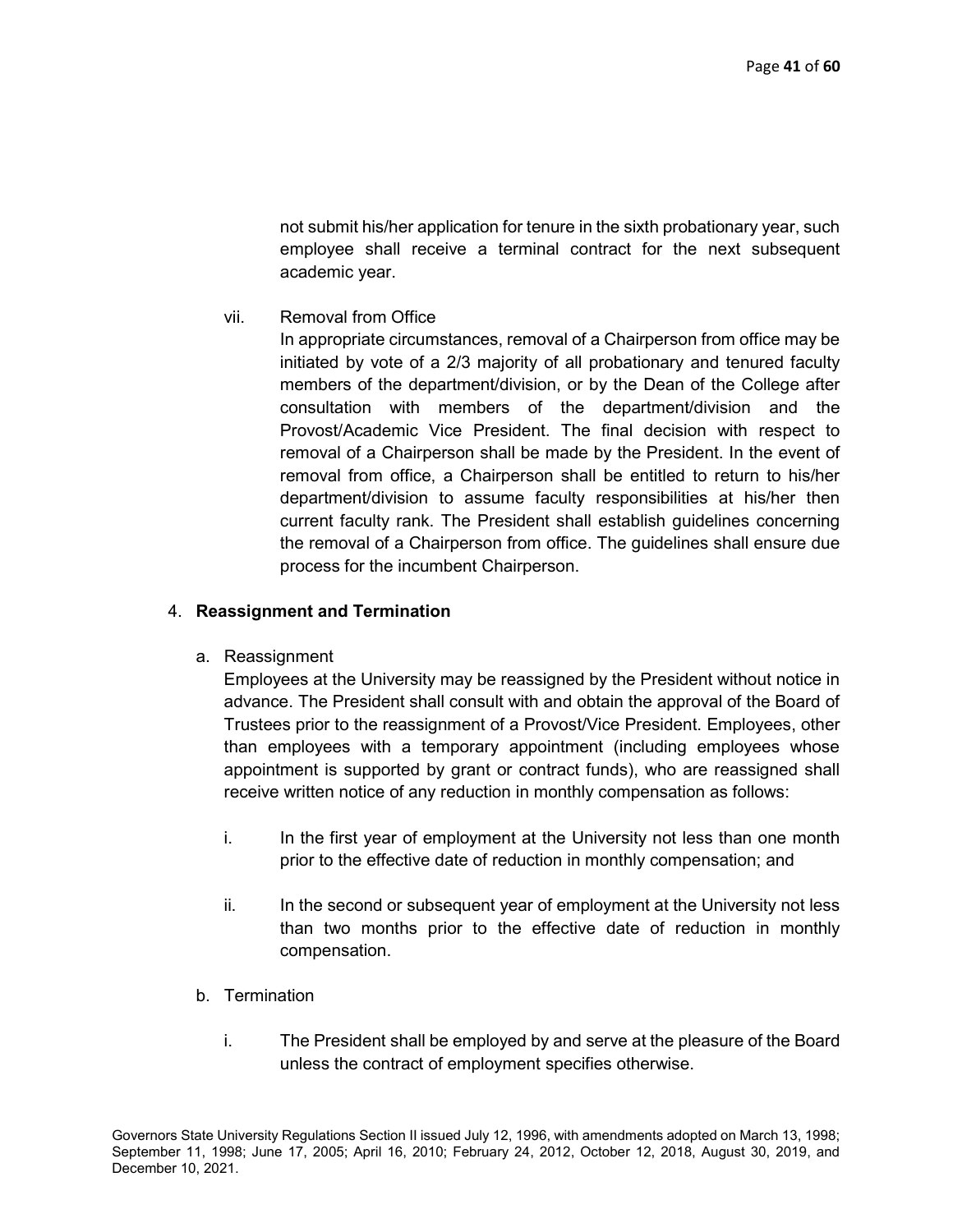- ii. All at-will employees employed by the Board shall serve at the pleasure of the President and may be terminated with or without cause.
- iii. Termination of at-will university employees shall require a pre-termination review by the Department of Human Resources.
- iv. Upon termination, an at-will employee may be offered severance pay based on the individual circumstances of the termination provided the employee signs a separation agreement which, among other things, shall include a release of all potential claims to the fullest extent allowed by law.
- v. Any severance pay provided to any at-will or contractual university employee shall be subject to the provisions of the Government Severance Pay Act, as same may be amended from time to time (5 ILCS 415/1 et seq.), including, but not limited to, the requirement that severance pay may not exceed an amount greater than twenty (20) weeks of compensation.

### 5. Employee Benefits

- a. Temporary Appointments
	- i. An employee hired specifically for a full-time temporary position shall, during the first fiscal year of such appointment, earn non-cumulative sick leave at the rate of 10 days per year (credited to the employee at the beginning of the appointment), shall be eligible for holidays, bereavement leave, and leave for court required service. Such employee shall not receive any benefit for unused sick leave at the end of the fiscal year or at the end of the appointment, whichever is earlier. If such appointment is at least half-time but less than full-time, the employee shall be eligible to receive the benefits listed in this paragraph on a pro-rated basis.
	- ii.
- a) An employee hired specifically for a full-time temporary position, who is appointed to said position for more than one consecutive fiscal year, shall be eligible for holidays, bereavement leave, and leave for court required service.
- b) In addition, effective at the beginning of the second consecutive fiscal year of such appointment, such employee shall become eligible for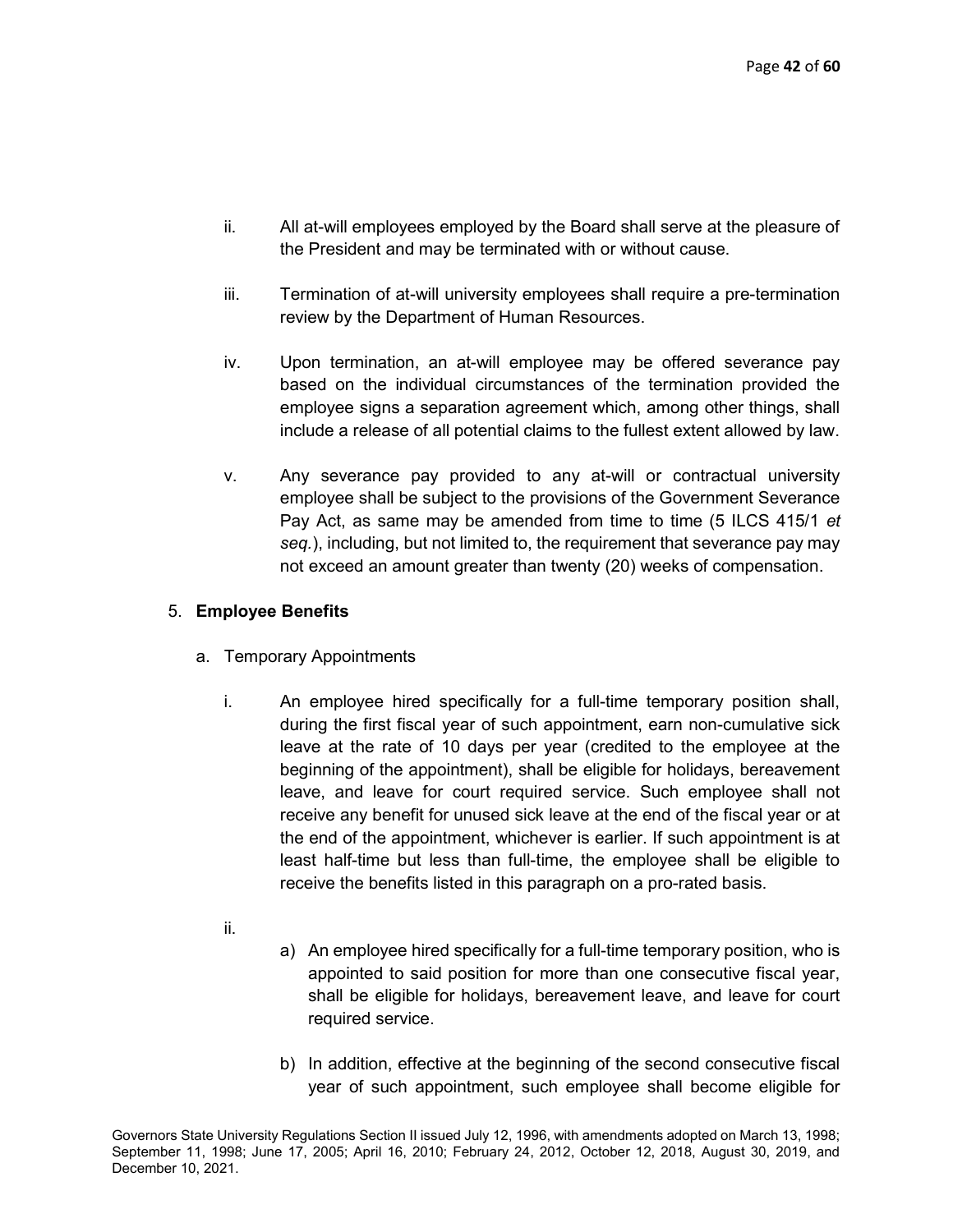educational benefits, shall earn non-cumulative sick leave at the rate of one day per month of appointment (credited to the employee at the beginning of the fiscal year), and, if employed on a 12-month basis, shall (i), if such appointment is supported less than 50% by grant or contract funds, earn vacation leave as specified in paragraph b. below or (ii), if such appointment is supported at least 50% by grant or contract funds, earn non-cumulative vacation leave credited at the rate of two days per month. Such employee shall not receive any benefit for unused sick leave or non-cumulative vacation leave at the end of the fiscal year or at the end of the appointment, whichever is earlier.

- c) If the foregoing appointment is at least half-time but less than full-time, the benefits listed in this paragraph (ii.) shall be provided on a pro-rated basis, and the employee shall not become eligible to earn the benefits listed in paragraph b) above until the beginning of the third consecutive fiscal year of such appointment.
- iii. Part-time faculty employees paid on a per-course basis and employees with appointments for less than half-time shall not be eligible for any benefits described above.
- b. Permanent Appointment
	- i. Vacation Leave

Employees with 12-month appointments shall earn vacation leave at the rate of two days per month during each month, or major fraction thereof, of service in pay status. Employees with less than 12-month appointments shall earn no vacation leave. Vacation leave may be accrued up to a maximum of 48 days. An employee who accrues the maximum will, except as provided below, earn no further vacation leave until the employee's use of vacation leave reduces the accrual below the maximum. An employee who is required to work on a special assignment may, at the discretion of the President, be permitted to earn up to 12 days of vacation leave beyond the maximum of 48 days. Such additional vacation leave must be used within 12 months after the employee completes work on the special assignment.

- ii. Sick Leave
	- a) An employee, while in pay status, shall earn non-cumulative sick leave at the rate of ten days per year of employment, which shall be credited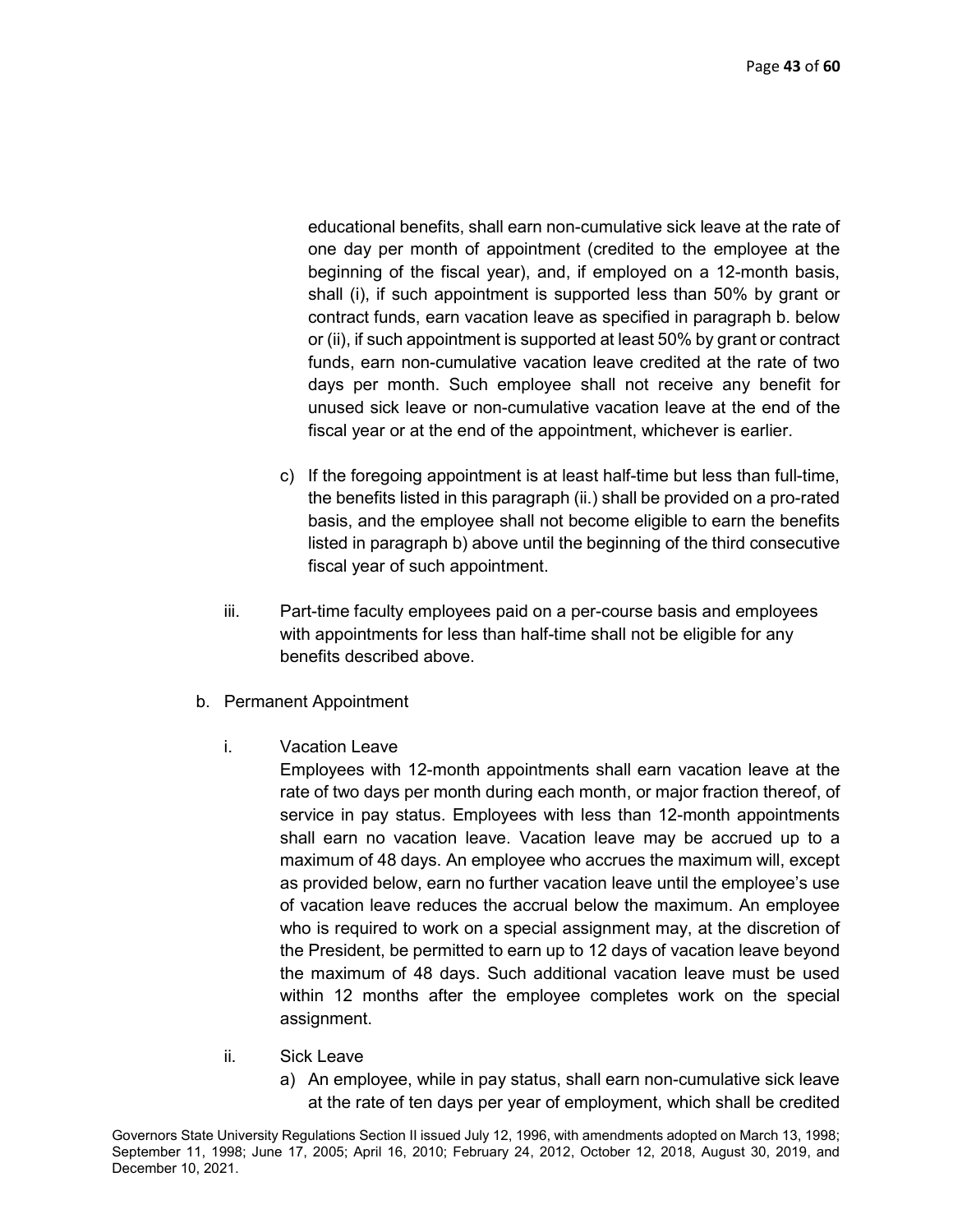to the employee at the beginning of the employment year, starting with the first year of employment.

- b) An employee, while in pay status, shall earn cumulative sick leave at the rate of 1.5 days per month. An employee may accrue cumulative sick leave up to a maximum of 300 work days. An employee who accrues the maximum will earn no further sick leave until the employee's use of sick leave reduces the accrual below the maximum.
- c) Sick leave may be used for injury or illness of an employee, including temporary disability caused or contributed to by pregnancy, which prevents the employee from performing assigned duties.
- d) Deductions of sick leave shall not be made during any Board approved holiday. One day of sick leave shall be deducted for each day an employee is absent because of injury or illness. No more than five days of sick leave shall be deducted in any one calendar week.
- e) Upon termination of employment, and provided the employee is not reemployed at the same place of employment within 30 calendar days, an employee, or such employee's estate, shall be entitled to a lump sum payment for accrued sick leave earned between January 1, 1984 and December 31, 1997. The lump sum payment for accrued sick leave shall be computed as the product of the employee's daily rate of compensation and one-half of the lesser of the following: (i) the number of days, or fractions thereof, of cumulative sick leave earned by the employee, in accordance with paragraph b) above, minus any days, or fractions thereof, of cumulative sick leave used by the employee; or (ii) the number of days, or fractions thereof, of cumulative sick leave earned by the employee in accordance with paragraph b) above between January 1, 1984 and December 31, 1997. Noncumulative sick leave days shall be used first, and cumulative sick leave days shall be used in the following order:
	- 1. Days accrued through December 31, 1983;
	- 2. Days accrued after December 31, 1997;
	- 3. Days accrued between January 1, 1984 and December 31, 1997.

An employee who has received a lump sum payment for accrued sick leave and who, within two years, is reemployed by the Board may, if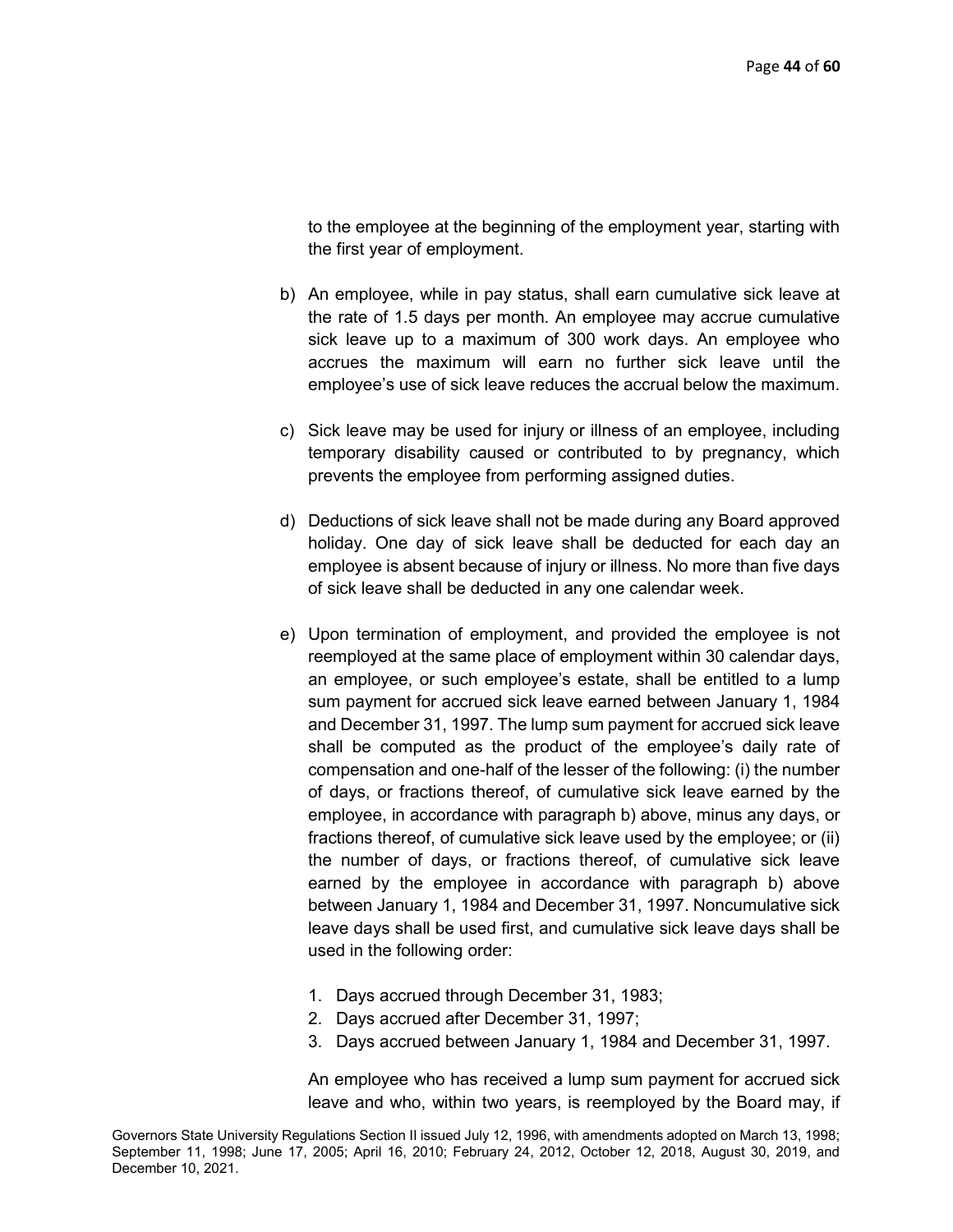separated in good standing, have his or her accrued sick leave restored if, within 30 days after commencement of such reemployment, the employee repays said lump sum payment to the Board for the benefit of the location at which accrued sick leave is restored. For each day of sick leave to be restored, the employee shall repay the gross amount he or she was paid for one day of accrued sick leave. An employee may have part or all of his or her accrued sick leave restored in this manner; however, if the employee does not make any such repayment to the Board, he or she shall not be entitled to have any such sick leave so restored.

The Board, through its authorized representatives, reserves the right to require acceptable evidence of illness or disability with respect to the use of sick leave.

- c. Holidays
	- i. Holidays recognized by the Board shall be New Year's Day, day before or day after New Year's Day, Martin Luther King, Jr.'s Birthday, Lincoln's Birthday, Memorial Day, Independence Day, Labor Day, Thanksgiving Day, day after Thanksgiving Day, Christmas Day, and day before or day after Christmas Day.
	- ii. The University will be closed, except for necessary operations, on the foregoing holidays. Employees will be excused with regular pay on said holidays unless otherwise determined by the President.
	- iii. Employees who are required to work on an observed holiday shall be granted, by mutual agreement between the employee and the employer, paid time away from work equivalent to the number of hours worked on the holiday.
- d. Educational Leave

Employees shall have the right to apply for an educational leave after having completed a period of five years of service at the University. Requests for leave shall be submitted in writing by the employee to his/her unit/department head. If the unit/department head approves the request, it shall be forwarded to the appropriate Vice President for consideration. If recommended by the Vice President, the request is submitted to the President for approval together with the written recommendation of the unit/department and the Vice President.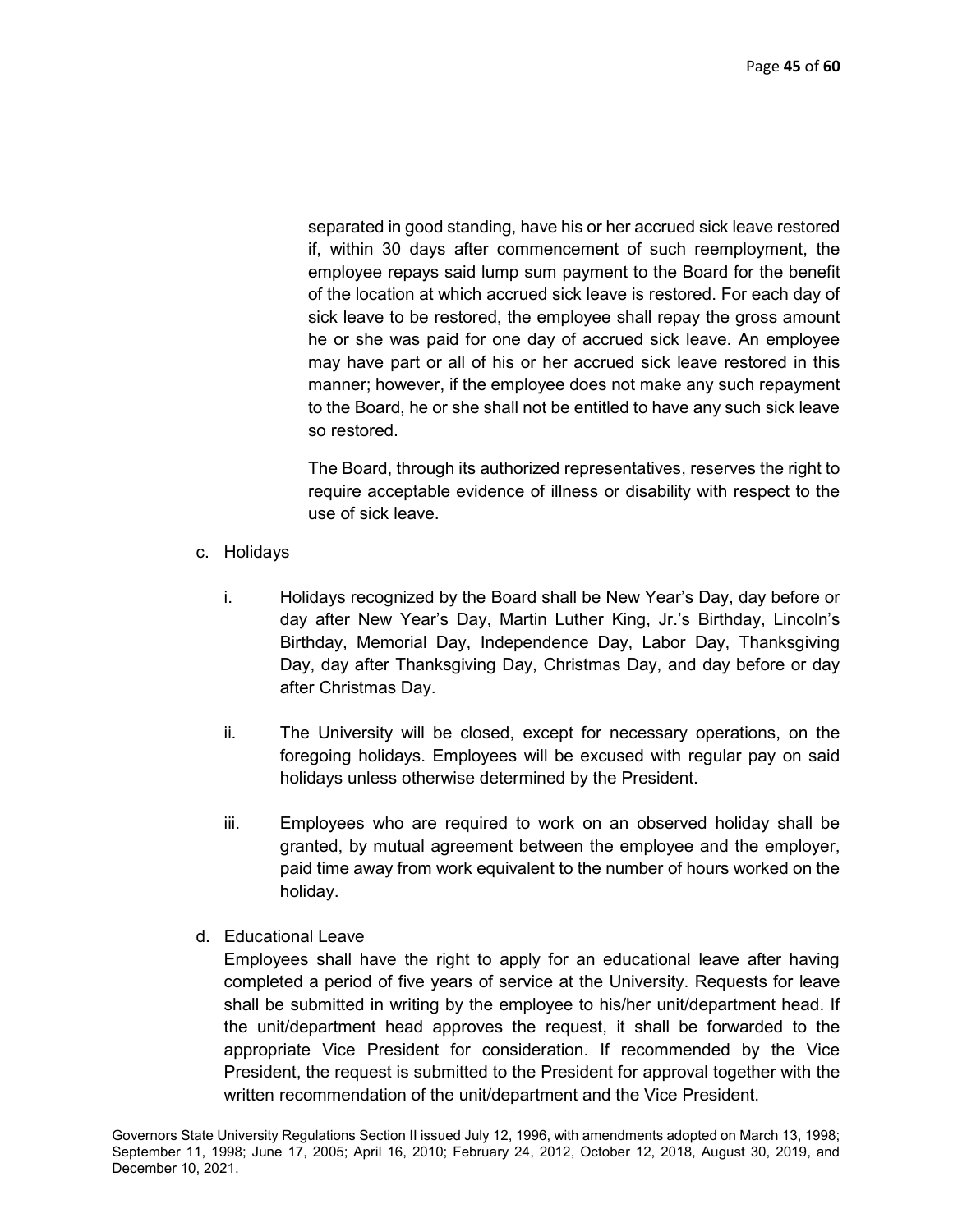- i. Applications for education leave may be approved for the following purposes:
	- a) Study and research, including related travel;
	- b) Creative work in the employee's field of endeavor.
- ii. The employee shall, prior to the granting of educational leave, enter into a written agreement with the Board that, upon the termination of such leave, the employee will return to service for a full year and that, in default of completing such service, will refund, unless excused there from by the President for reasons satisfactory to him or her, an amount equal to such proportion of salary received while on leave as the amount of service not actually rendered as agreed bears to the whole amount of service agreed to be rendered. No such refund shall be necessary should the employee be terminated prior to the completion of the service agreed upon.
- iii. An educational leave shall not be awarded more than once in every seven years, and educational leave time shall not be cumulative.
- iv. Salary payments during educational leave shall be: one-half pay if leave is granted for a full year; full pay if leave is granted for one-half year.
- v. The maximum number of educational leave units that may be used during each fiscal year at the University shall be one unit for each twenty-five fulltime faculty and administrative employees who are not covered by a collective bargaining agreement or major fraction thereof. Each unit so derived shall generate twelve half-pay months or six full-pay months of educational leave.
- e. Leave Without Salary
	- i. An employee may apply for a leave without salary. Ordinarily, such leave may be granted only after the employee has completed at least two consecutive years of full-time service at the University.
	- ii. A leave without salary may be granted at the discretion of the President following a determination that the employee intends to return to service at the end of such leave. The initial grant of a leave without salary may be for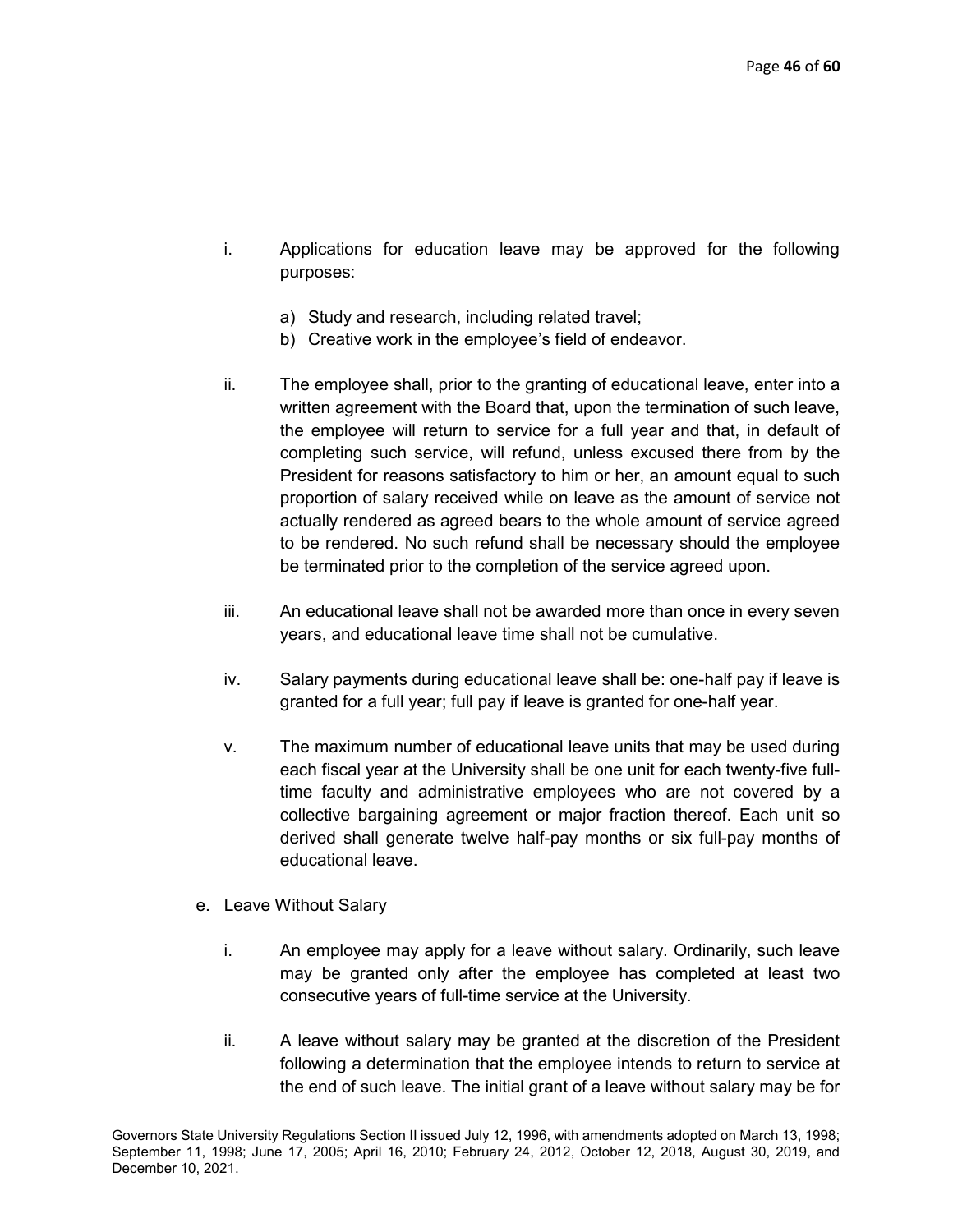a period of up to one calendar year. The leave may be extended upon the agreement of the President for a period of up to two successive calendar years.

- f. Educational Benefits
	- i. An employee may enroll in any university previously a part of the Board of Governors system for a maximum of two courses, or six credit hours, whichever is greater, in any one academic term with exemption from the payment of tuition and fees. The fees which will be waived by such universities include registration, application fees, credit evaluation fees, admission fees, activity fees, graduation fees, and textbook rental fees. In addition, service fees, such as those imposed to secure revenue for bond retirement, will be waived by such universities for an employee of the university granting the waiver.
	- ii. The natural, adopted, foster, and step-children and the spouse of an employee who dies while in service shall be entitled to a waiver of tuition and fees up to and including the baccalaureate degree at any university identified in paragraph (i.) above. Should both parents be employees, the death of one parent makes the child eligible for the waiver. Children of a deceased employee who is divorced shall be eligible for a waiver of tuition and fees if such employee had been contributing to their support at the time of death.
	- iii. An employee who has retired from the University may enroll in the University for a maximum of one course, or three credit hours, whichever is greater, in any one academic term with exemption from the payment of tuition and such fees as may be waived in accordance with paragraph (i.) above.
- g. Administrative Leave
	- i. In the event that the President, the Vice Presidents, or administrative officers holding the title of Dean, Associate or Assistant Dean, Department Head or Division Chairperson, elect to terminate employment in those positions, they shall be eligible, upon approval by the Board (following recommendation of the President) to receive six months' leave at full pay or twelve months' leave at half pay if they meet all the following criteria at the time of retirement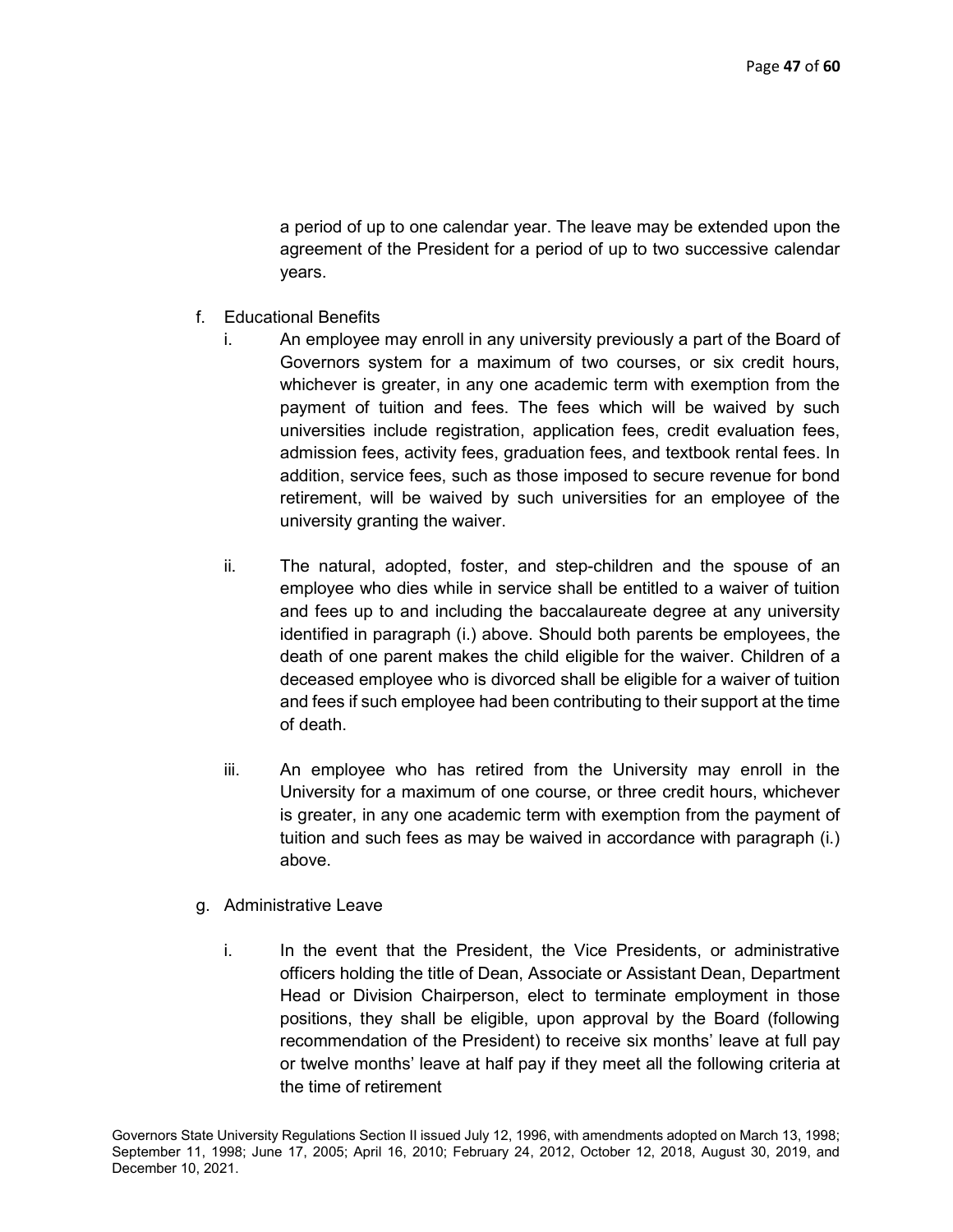- a) They do not continue in a tenured teaching appointment;
- b) They have been in one or more of the aforementioned positions for a period of at least ten years prior to retirement; and
- c) They have not had a sabbatical or educational leave during the ten years immediately preceding retirement.
- ii. Individuals employed in positions specified in paragraph (i.) above may be afforded continued employment as follows:
	- a) Vice Presidents who hold faculty rank but not tenure who elect to terminate employment in those positions in accordance with paragraph (i.) above may, upon recommendation by the President and approval by the Board, be reassigned on a year-to-year basis to teaching positions in the department (or equivalent academic units) in which they hold rank, if any, with the approval of the departments (or equivalent academic units) involved. Approval of the departments (or equivalent academic units) involved shall not be required for Vice Presidents holding tenure immediately prior to termination of employment in an administrative position.
	- b) Administrative officers holding the title of Dean, Associate or Assistant Dean, Department Head or Division Chairperson, Director, Registrar, or Business Manager who elect to terminate employment in those positions in accordance with paragraph (i.) above may, upon recommendation by the President and approval by the Board, be reassigned on a year-to-year basis to teaching positions in the departments (or equivalent academic units) in which they hold rank, if any, or to other positions for which they are qualified, with the approval of the departments (or equivalent academic units) involved. Approval of the departments (or equivalent academic units) involved shall not be required for Vice Presidents holding tenure immediately prior to termination of employment in an administrative position.
	- c) Administrative officers holding the title of Dean, Associate or Assistant Dean, Department Head or Division Chairperson who elect to terminate employment in those positions in accordance with paragraph (i.) above may, upon recommendation by the President and approval by the Board, be reassigned on a year-to-year basis to teaching positions in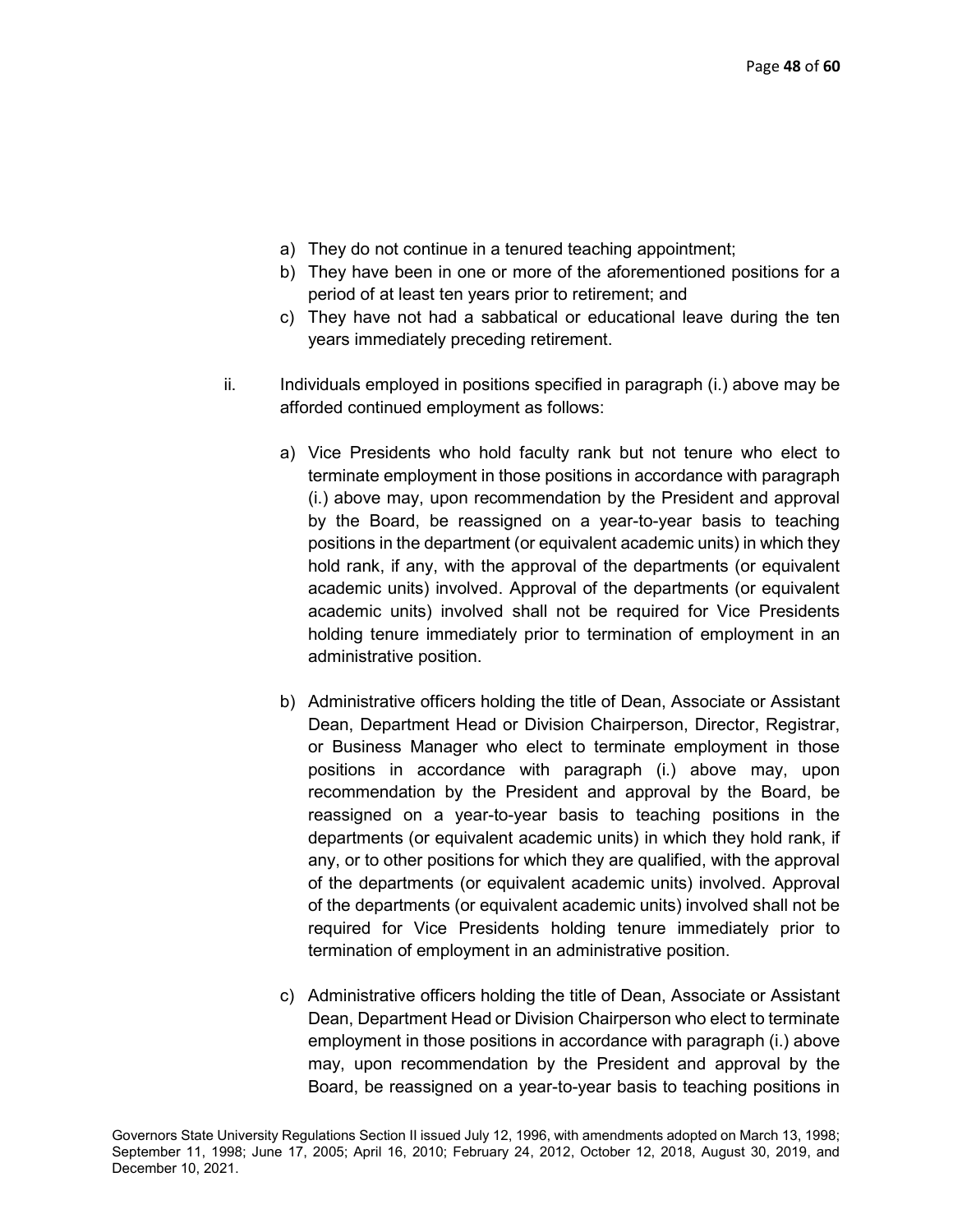the departments (or equivalent academic units) in which they hold rank, if any, or to other positions for which they are qualified, with the approval of the departments (or equivalent academic units) involved. Approval of the department (or equivalent academic units) involved shall not be required for Deans, Associate or Assistant Deans, Vice Deans, Department/Division Chairs holding tenure immediately prior to termination of employment in an administrative position.

### C. Civil Service Employees

#### 1. Coverage

This Subsection C. applies to all civil service employees of the Board unless otherwise provided by these Regulations, by law, or by the terms of a collective bargaining agreement. All civil service employees within Governors State University are employed in accordance with the provisions of Illinois Revised Statutes 110 ILCS 70/10 et seq., as amended, and the rules of the Merit Board and are entitled to all the rights and subject to all the requirements contained therein.

#### 2. Work Week

- a. The standard work week (exclusive of unpaid meal periods) for all full-time employees shall consist of 37  $\frac{1}{2}$  hours per week, except for those classifications maintaining 24-hour per day operations including, but not limited to, Security and Plant Engineers, for which the standard work week shall consist of 40 hours per week.
- b. Any change in the standard work week for represented full-time employees shall require approval of the President.

#### 3. Work Schedules and Shift Assignments

A schedule of work days and shift assignments shall be maintained for each civil service employee. Work day schedules and shift assignments may be changed to meet operating conditions and needs of the University upon reasonable notice to the Civil Service employees affected.

### 4. Performance Evaluation

The University shall develop a performance evaluation program for employees consistent with these Regulations and the statutes and rules governing the State University Civil Service System. The programs and any changes shall become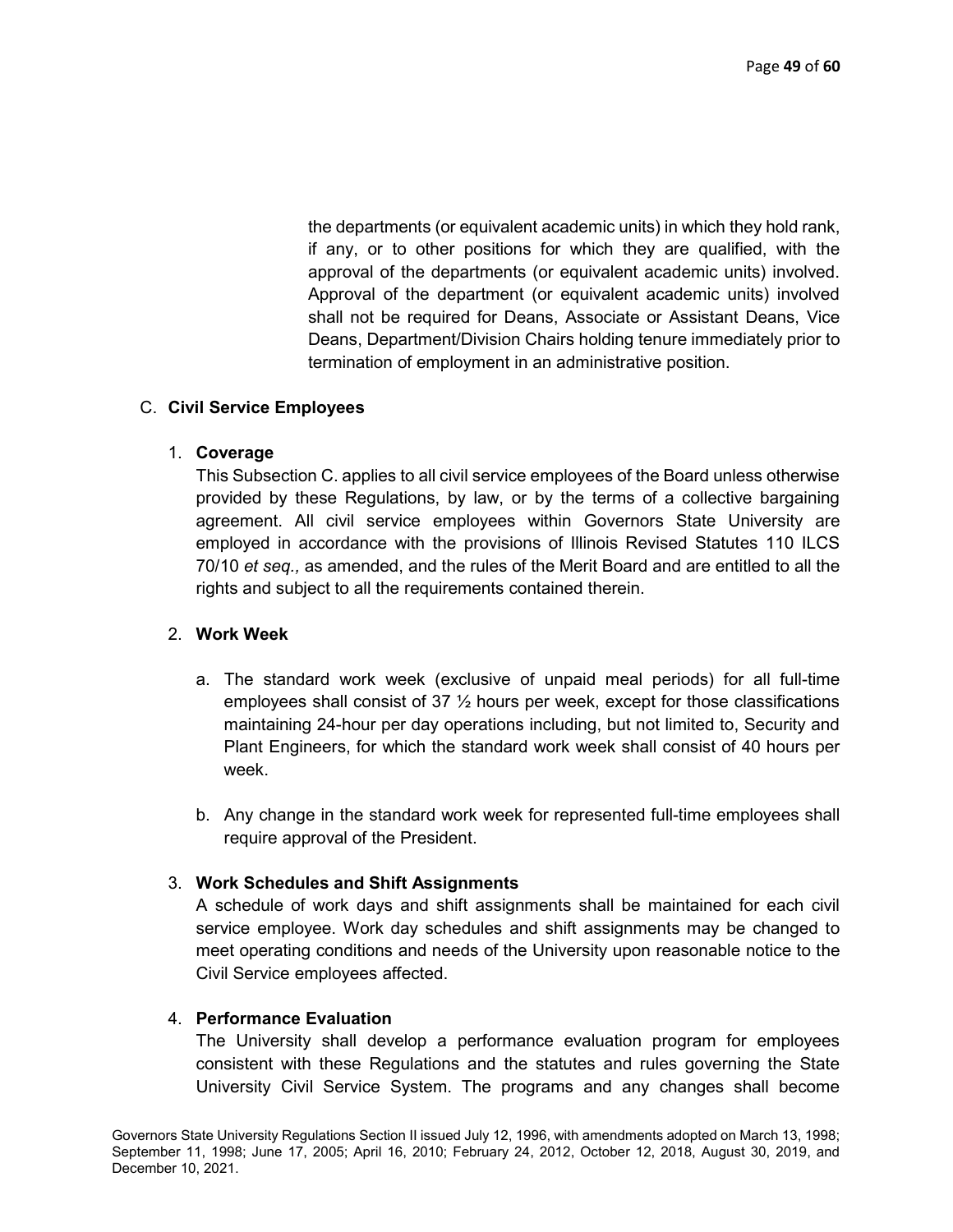effective when approved by the President. Each performance evaluation program shall include the following elements and such other elements as are necessary and appropriate:

- a. A description of the evaluation structure;
- b. An identification of the roles and responsibilities of employees and supervisors;
- c. A statement of job related criteria for performance evaluation; and
- d. A description of the employee appeal procedure with respect to recommendations or decisions made pursuant to a performance evaluation.

### 5. Grievance Procedure

- a. The University shall establish a grievance procedure for the resolution of employee grievances. An employee may file a grievance when a dispute arises concerning the interpretation or application of these Regulations and/or policies established by the University. Each grievance procedure shall contain the following elements and such other elements as are necessary and appropriate:
	- i. Provisions for informal resolution;
	- ii. Formal procedures for filing a grievance; and
	- iii. Provisions for a formal decision of the Director of Human Resources and an appeal by the employee of that decision.
- b. The decision made at the conclusion of the appeal shall be final and binding, and shall be consistent with these Regulations.
- c. If an employee seeks resolution of the grievance in any other forum, whether administrative or judicial, or pursuant to a grievance procedure under a collective bargaining agreement, the Director of Human Resources shall have no obligation to process the grievance under the procedure established in accordance with this regulation.
- d. An employee grievance committee may be established for the purpose of advising the Director of Human Resources on employee grievances.
- e. The grievance procedures described above and any changes therein shall become effective when approved by the President.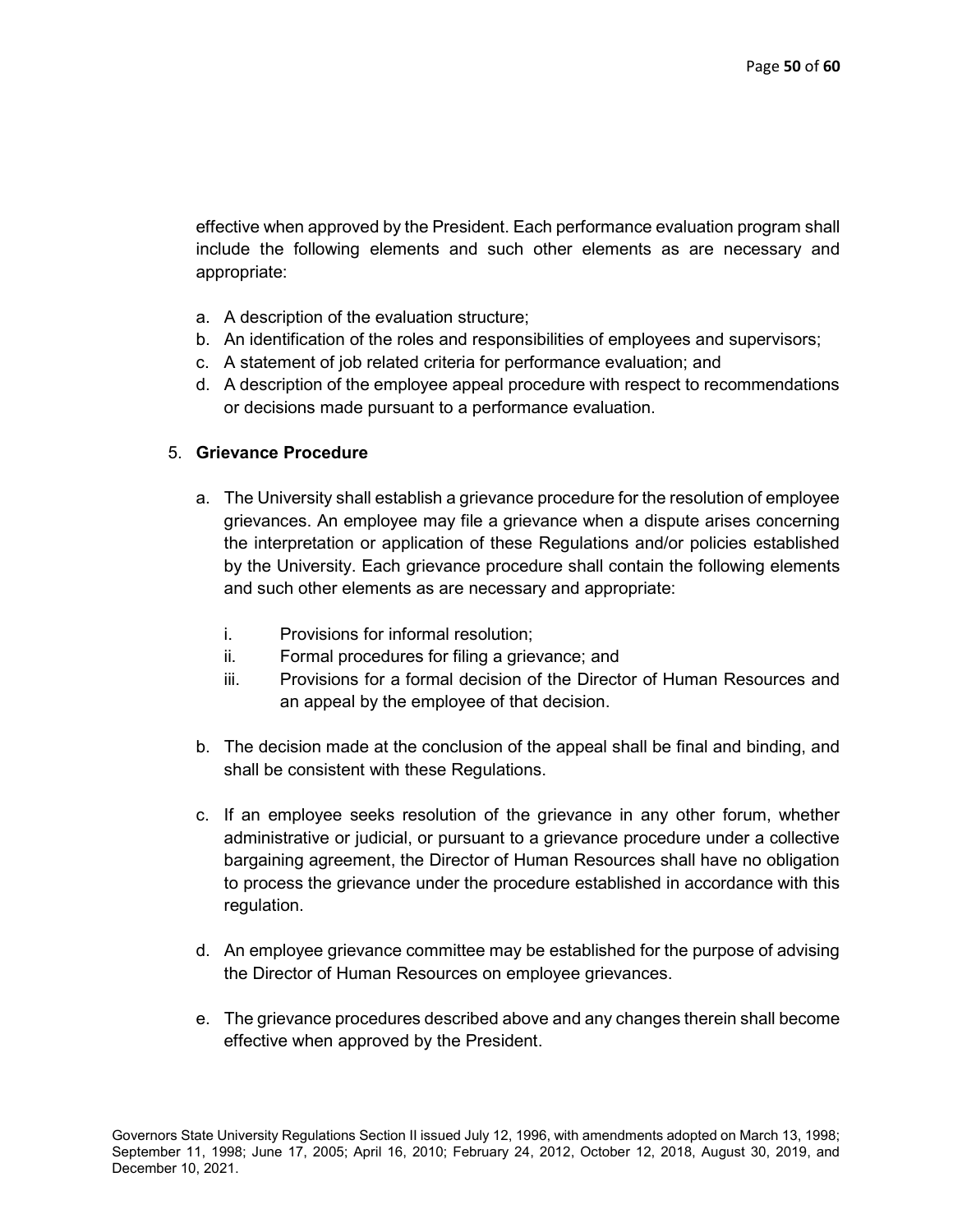### 6. Employee Discipline Program

- a. The University shall develop and maintain an employee discipline program specifying reasonable rules of conduct, descriptions of inappropriate behavior, and corrective disciplinary measures. Each program shall contain the following elements and such other elements as are necessary and appropriate:
	- i. Rules of conduct with examples of unacceptable behaviors;
	- ii. The following levels of disciplinary action:
		- a) Oral reprimand;
		- b) Written reprimand;
		- c) Suspension;
		- d) Discharge.
	- iii. An employee appeal procedure.
- b. The discipline programs described above and any changes therein shall become effective when approved by the President.

#### 7. Employee Benefits

a. Limitations and Eligibility

Except as otherwise indicated for prevailing wage rate groups, employee benefits shall be made available to employees in status positions, including, for the purposes of this paragraph, employees in appointments designed to qualify employees for status in the class, i.e. learner, trainee, apprentice, and, where appropriate, provisional. Civil Service employees in other types of non-status appointments will not be extended employee benefits under this paragraph except that employees with temporary appointments shall be eligible for holiday pay in accordance with paragraph c. below. An employee with a full-time appointment shall be eligible to receive the benefits specified in this paragraph. An employee whose appointment is at least half-time but less than full-time shall be eligible to receive such benefits on a pro-rated basis. An employee whose appointment is for less than half-time shall not be eligible for benefits under this paragraph, except that such an employee shall be eligible for holiday pay in accordance with paragraph c. below on a pro-rated basis.

- b. Vacation Leave
	- i. Non-exempt employees, as defined by Fair Labor Standard Act criteria, shall earn vacation leave in accordance with the following schedule:

Governors State University Regulations Section II issued July 12, 1996, with amendments adopted on March 13, 1998; September 11, 1998; June 17, 2005; April 16, 2010; February 24, 2012, October 12, 2018, August 30, 2019, and December 10, 2021.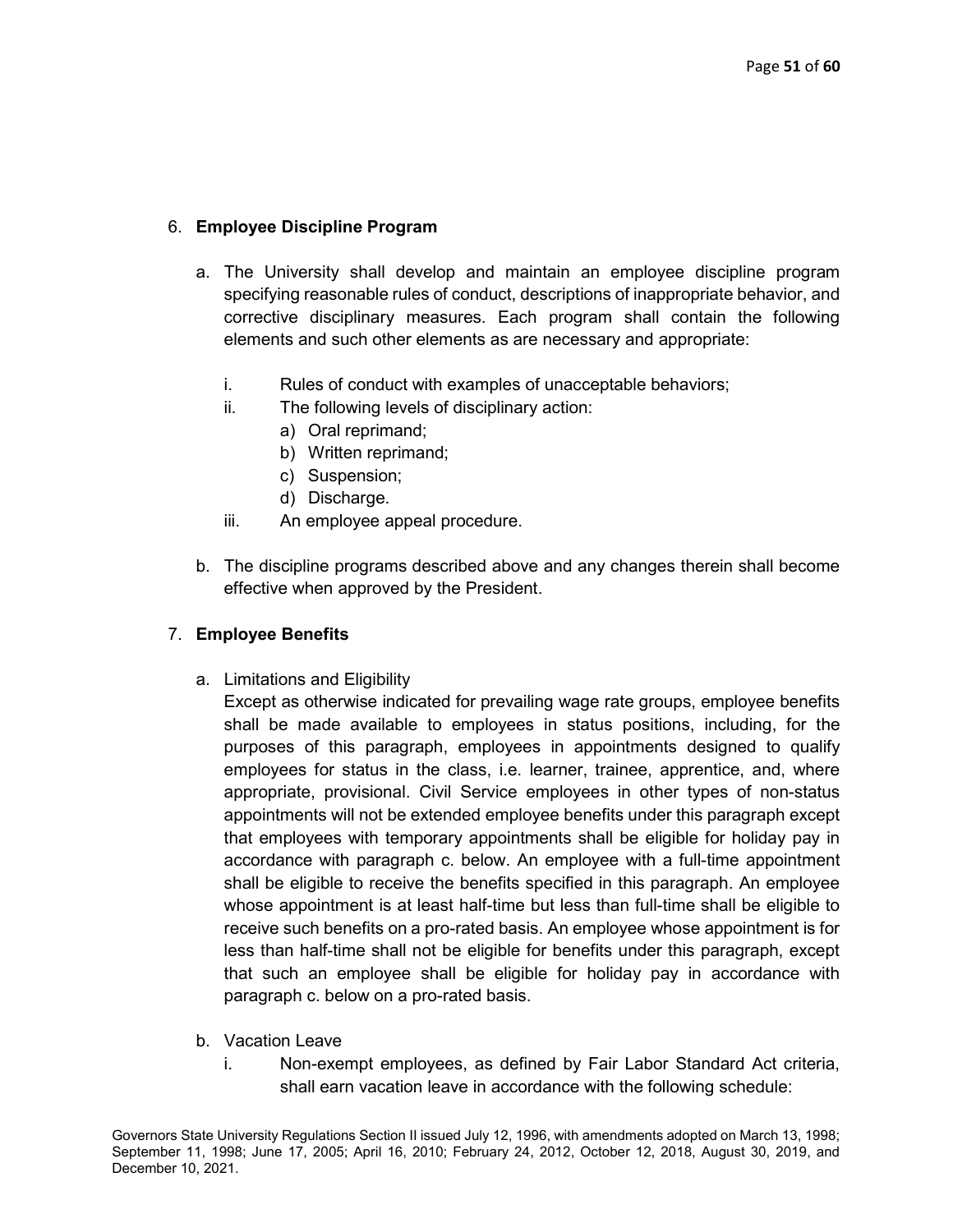|  | <b>Years of Service</b><br>Completed |                        | Rate Earned/Hr.<br>of Pay Status | Equiv. Days |
|--|--------------------------------------|------------------------|----------------------------------|-------------|
|  |                                      |                        |                                  | Per Year    |
|  |                                      |                        |                                  |             |
|  |                                      | At Least Not More Than |                                  |             |
|  | 0                                    | 3                      | .0462                            | 12          |
|  | 3                                    | 6                      | .0577                            | 15          |
|  | 6                                    | 9                      | .0692                            | 18          |
|  | 9                                    | 14                     | .0808                            | 21          |
|  | 14                                   |                        | .0962                            | 25          |

ii. Exempt employees, as defined by Fair Labor Standards Act criteria, shall earn vacation leave in accordance with the following schedule:

|          | <b>Years of Service Completed</b> | Leave Days Earned Per Year |
|----------|-----------------------------------|----------------------------|
| At Least | Not More than                     |                            |
|          | З                                 | 25                         |
| 3        | 6                                 | 26                         |
| 6        |                                   | 27                         |
|          |                                   |                            |

- iii. Beginning October 1, 1972, where there has been a break in service, the service year shall be determined by the addition of all previous periods of State service with a SURS employer which qualified for earning of vacation leave.
- iv. An employee who leaves the service of the University for any reason, provided that the employee is not reemployed within 30 calendar days at the same place of employment, shall receive pay for vacation leave to the extent of any accrued balance as of the date of separation from service. No vacation leave will be available or payable for employees whose service is terminated prior to the completion of the probationary period.
- v. Except as provided below, an employee may not accumulate more than two times the appropriate annual level of vacation leave. Upon reaching this maximum, vacation leave will cease to be earned except as the accumulation is reduced. An employee who is required to work on a special assignment may, at the discretion of the President be permitted to earn up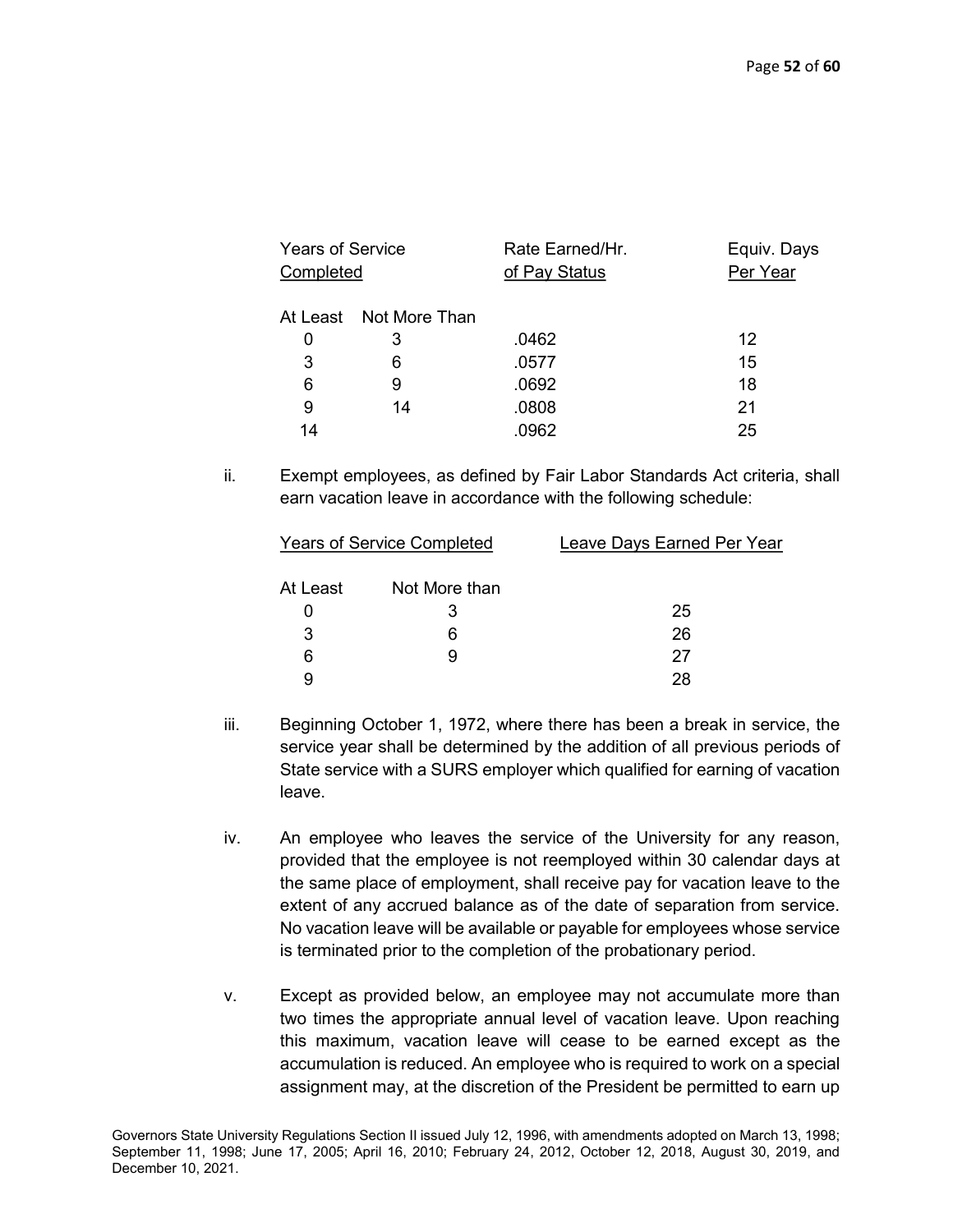to 12 days of vacation leave beyond the maximum provided above. Such additional vacation leave must be used within 12 months after the employee completes work on the special assignment. Extra pay in lieu of vacation leave will not be allowed. An employee's preference as to time of leave shall be considered, but the employee's supervisor shall have the right to assign leave periods. Observed holidays that occur during the approved vacation leave shall not be charged against vacation leave.

- vi. Vacation leave shall not be taken during the probationary period, except for good cause and upon approval of the employer representative.
- c. Holidays
	- i. All Board facilities will be closed except for necessary operations on the following principal holidays: New Year's Day, Martin Luther King, Jr.'s Birthday, Lincoln's Birthday, Memorial Day, Independence Day, Labor Day, Thanksgiving Day, day after Thanksgiving Day, Christmas Day, and two supplemental holidays designated as the day before or after New Year's Day and the day before or after Christmas Day.
		- a) Principal holidays which fall on a Saturday shall be observed on the preceding Friday; principal holidays which fall on a Sunday shall be observed on the following Monday.
		- b) Supplemental holidays will be observed on days designated by each employee's unit head but shall be limited to work days, except Saturday and Sunday, immediately preceding or following the observance day of the respective principal holiday.
	- ii.
- a) Employees with full-time status, provisional, apprenticeship, trainee, or temporary appointments, except prevailing rate craft employees and those employees covered by collective bargaining agreements, will be excused on the observed day of each of the aforementioned principal and supplemental holidays. Such employees with less than full-time appointments shall be eligible for holiday pay on a pro-rated basis. All other employees, except for prevailing rate craft employees and employees covered by collective bargaining agreements, will be excused without pay.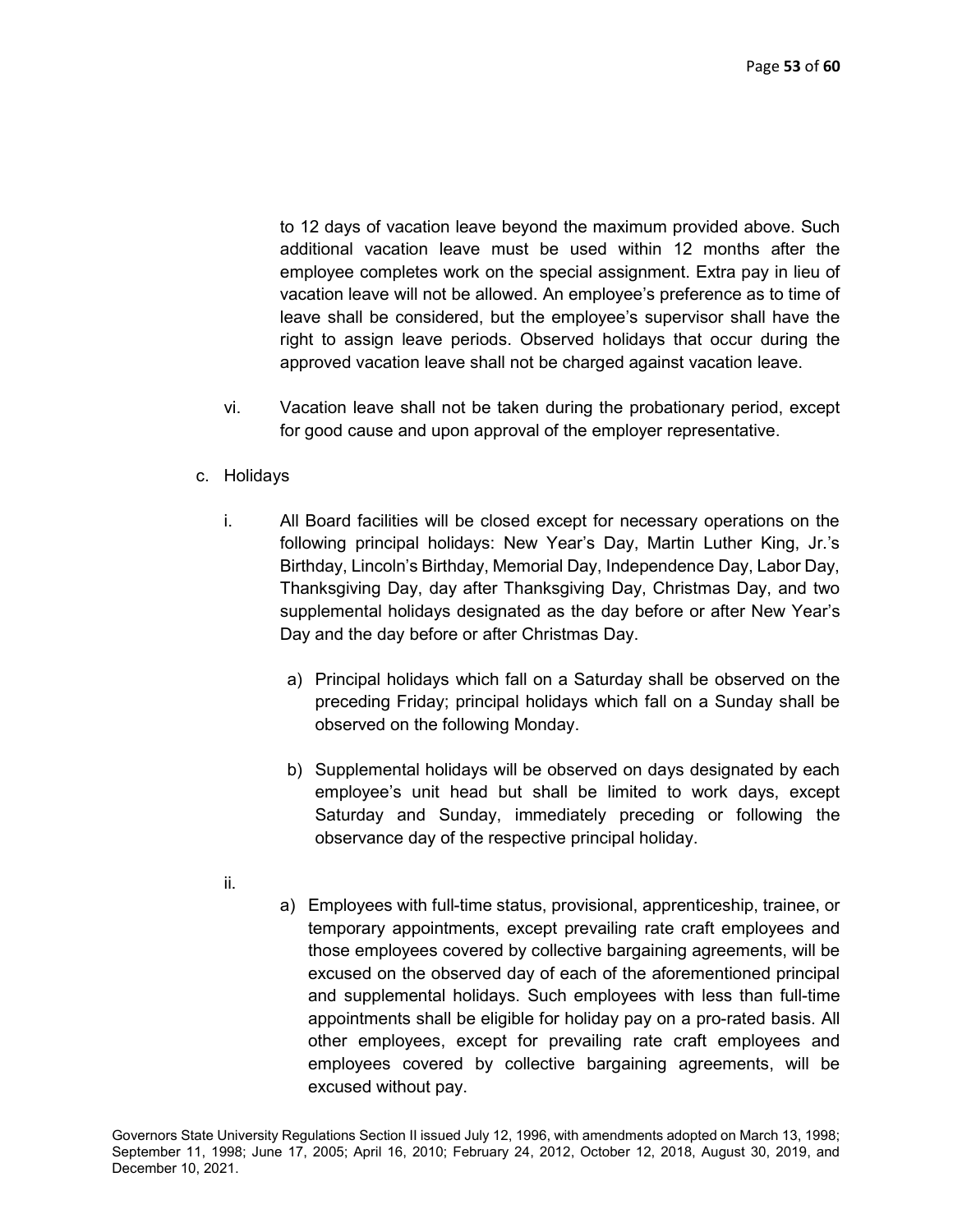- b) For employees who work other than a Monday through Friday work schedule, the calendar date on which a principal holiday falls shall be considered the holiday for purposes of receiving premium pay if work is performed on that date, in which case premium pay will not apply to work performed on the date the principal holiday is observed by the University. If departmental needs permit, employees may be granted the calendar holiday off with full pay instead of the observed holiday in which case premium pay will not apply to work performed on the observed holiday.
- iii.
- a) Prevailing rate craft employees will be excused for all holidays designated in their area agreements and shall be compensated as stipulated and in accordance with provisions contained in said area agreements for said holidays.
- b) Five additional holidays shall be granted with pay to prevailing rate craft employees and shall be observed on days designated by the University. These additional holidays are: day before or after New Year's Day, Martin Luther King, Jr.'s Birthday, Lincoln's Birthday, day after Thanksgiving, and day before or after Christmas Day.
- c) Prevailing rate craft employees shall have the option of charging any unpaid area agreement holiday to vacation leave which they have available on holidays on which they are excused.
- iv. Employees covered by a collective bargaining agreement shall be granted paid holidays in accordance with the express terms of that agreement.
- v. In the event that work is required on any observed holiday as specified in paragraph i. above, compensation shall be determined as follows:
	- a) Employees who are eligible for holiday pay shall receive straight time pay for the holiday, plus compensation at the rate of time and one-half for hours worked or, by mutual agreement between the employee and employer representative, shall be credited with compensatory time equal to one and one-half times the number of hours worked.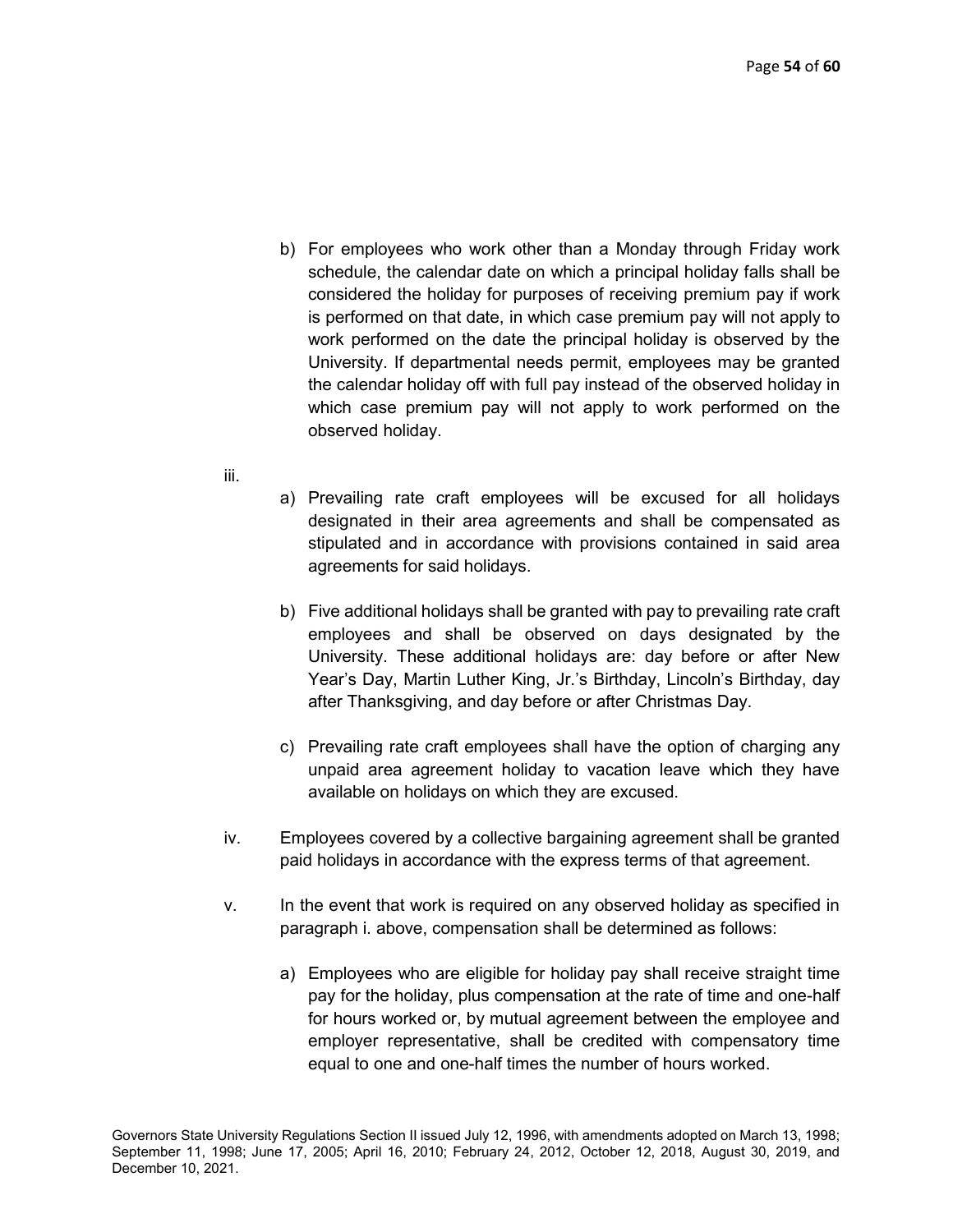- b) Employees who are not eligible for holiday pay shall be compensated at the rate of time and one-half for hours worked, or, by mutual agreement between the employee and the employee's unit head, shall be credited with compensatory time equal to one and one-half times the number of hours worked.
- c) Exempt employees, as defined by Fair Labor Standards Act criteria, who are required to work on an observed holiday shall be granted, by mutual agreement between the employee and the employee's unit head, paid time away from work equivalent to the number of hours worked on the holiday.
- d) Prevailing rate craft employees shall be compensated in accordance with the terms of their area agreement for holidays designated in the area agreement. For the five additional holidays referred to in paragraph (iii.b.) above, these employees shall be compensated in accordance with paragraph (v.a.) or (v.b.) above.
- iv. To be eligible for holiday compensation, employees must be on the active payroll on their last scheduled work day preceding the observed holiday and their first scheduled work day following the observed holiday, unless they are absent on such day(s) for good cause and such absence is approved by the employee's supervisor.
- d. Sick Leave
	- i.
- a) An employee in a status position shall earn credit for sick leave with full pay at the rate of 0.0462 hours of sick leave for each hour in pay status, equivalent to one regular work day for each completed calendar month of service or twelve regular work days per year.
- b) A status employee who fails to complete a full month of service shall have sick leave credit pro-rated for the shortened period of that month.
- ii. There shall be no limit in the amount of sick leave which may be accumulated.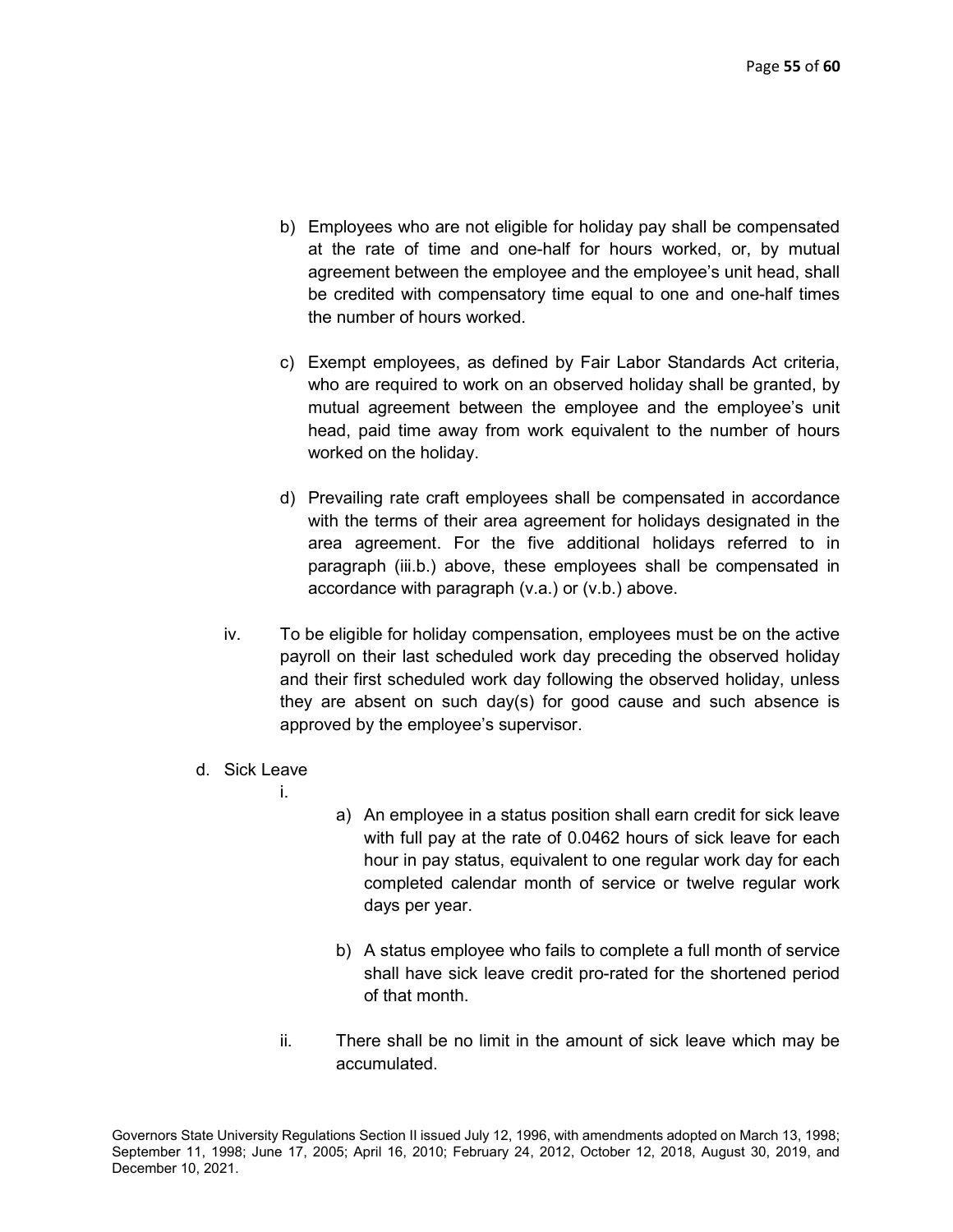- iii. An employee whose employment or reemployment by the University commences within two years after termination of his or her employment by an employer covered by the State Universities Civil Service System shall, if separated in good standing, be allowed to transfer his or her accrued sick leave to the University, provided that such employee has not received a lump sum payment for accrued sick leave. If such employee has received a lump sum payment for accrued sick leave, only accrued sick leave which was earned before January 1, 1984 or after December 31, 1997 may be transferred; credit for accrued sick leave which was earned between January 1, 1984 and December 31, 1997 shall be governed by paragraph (iv.) below.
- iv.
- a) Upon termination of employment at the University and provided the employee is not reemployed at the University within 30 calendar days, an employee, or such employee's estate, shall be entitled to a lump sum payment for accrued sick leave earned between January 1, 1984 and December 31, 1997.
- b) The lump sum payment for accrued sick leave shall be computed as the product of the employee's daily rate of compensation and one-half of the lesser of the following: (i) the number of days, or fractions thereof, of sick leave earned by the employee, in accordance with paragraph (i.) above, minus any days, or fractions thereof, of sick leave used by the employee; or (ii) the number of days, or fractions thereof, of sick leave earned by the employee in accordance with paragraph (i.) above between January 1, 1984 and December 31, 1997. Sick leave days shall be used in the following order:
	- 1. Days accrued through December 31, 1983;
	- 2. Days accrued after December 31, 1997;
	- 3. Days accrued between January 1, 1984 and December 31, 1997.
- c) An employee may waive payment for all or part of his/her eligible accrued sick leave (one-half of the employee's accumulated and unused sick leave earned between January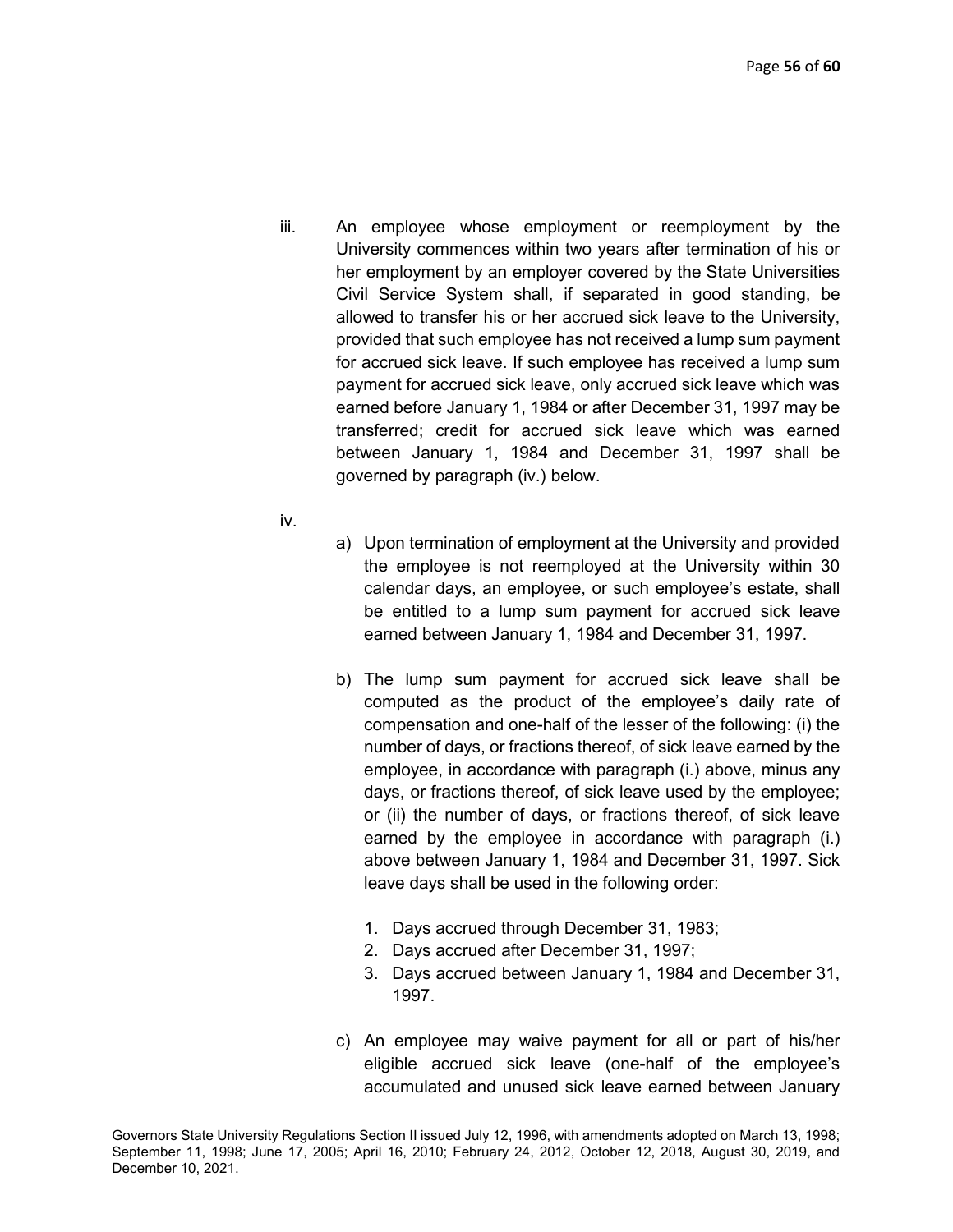1, 1984 and December 31, 1997) by executing an appropriate waiver form prior to termination of employment.

- d) An employee who has received a lump sum payment for accrued sick leave from an employer covered by the State Universities Civil Service System and who, within two years, is employed or reemployed by the Board may, if separated in good standing, have his or her accrued sick leave restored if, within 30 days after commencement of such employment or reemployment, the employee pays said lump sum payment to the Board for the benefit of the location at which accrued sick leave is restored. For each day of sick leave to be restored, the employee shall repay the gross amount he or she was paid for one day of accrued leave. An employee may have part or all of his or her accrued sick leave restored in this manner; however, if the employee does not make any such payment to the Board, he or she shall not be entitled to have any such sick leave so restored.
- v. An employee may use accumulated sick leave only when the employee is prevented from performing assigned duties because of illness, injury, or temporary disabilities caused or contributed to by pregnancy, or is obtaining medical or dental consultation or treatment, or for special circumstances stipulated under the Bereavement Leave provision of these Regulations.
- vi. The Board, through its supervisory staff, reserves the right to require acceptable evidence of disability, illness, or injury before allowing use of any sick leave benefits.
- vii. Unless approved in writing by the employee's unit head, sick leave requested during a work stoppage may be denied and the absence from work treated as unexcused.
- e. Parental Leave

Leave granted for the birth or adoption or illness of an employee's child may be requested under the policy and provisions of the Federal Family Medical Leave Act Program.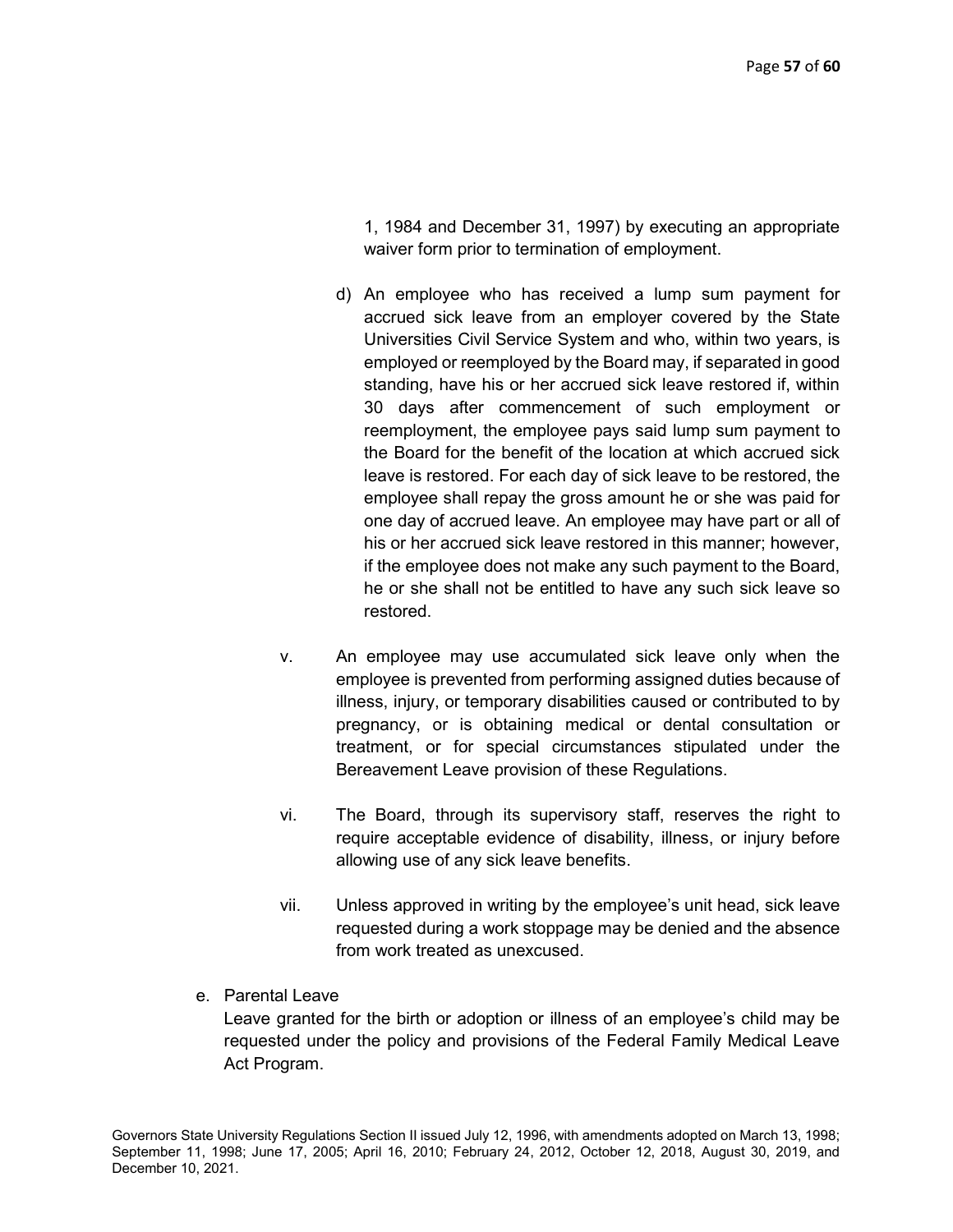f. Leave of Absence

Requests for leave of absence without pay for reasons other than disability (including but not limited to leaves of absence without pay for advanced study), upon recommendation of a supervisor, may be granted by the employee's department head after vacation leave is reduced to not more than five days. Each request will be considered on the basis of its individual merits and the operational needs of the department/unit. The department head may waive the above vacation reduction requirement when it is determined to be in the best interests of the employer to do so.

- g. Educational Benefits
	- i. Tuition and fee waivers shall be granted by each state university in Illinois to status Civil Service employees of the University. The following credit hour maxima shall apply to employees who enroll in courses at the University:

|                             | Academic Term | Annual  |
|-----------------------------|---------------|---------|
| Full-time employee          | 6 c.h.        | 18 c.h. |
| $\frac{3}{4}$ time employee | 4 c.h.        | 12 c.h. |
| $\frac{1}{2}$ time employee | 3 c.h.        | 9 c.h.  |

These maxima are employee benefit limitations and do not apply to enrollment in approved work-related training programs, the purpose of which is to improve service. The fees which will be waived by the Board include registration, application fees, credit evaluation fees, admission fees, activity fees, graduation fees, and textbook rental fees. In addition, service fees, such as those imposed to secure revenue for bond retirement, will be waived by such universities for an employee of the university granting the waiver. For employees who enroll in courses at state universities in Illinois outside the university, the credit hour maxima and fees which will be waived will be determined by the institution in which such employees enroll.

ii. Employees are encouraged to enroll in courses having scheduled class hours outside their scheduled work hours. For courses held during the employee's work schedule, the employee may be excused to attend classes subject to a maximum of 4 clock hours per week or the number of clock hours required to attend one course, whichever is greater. Requests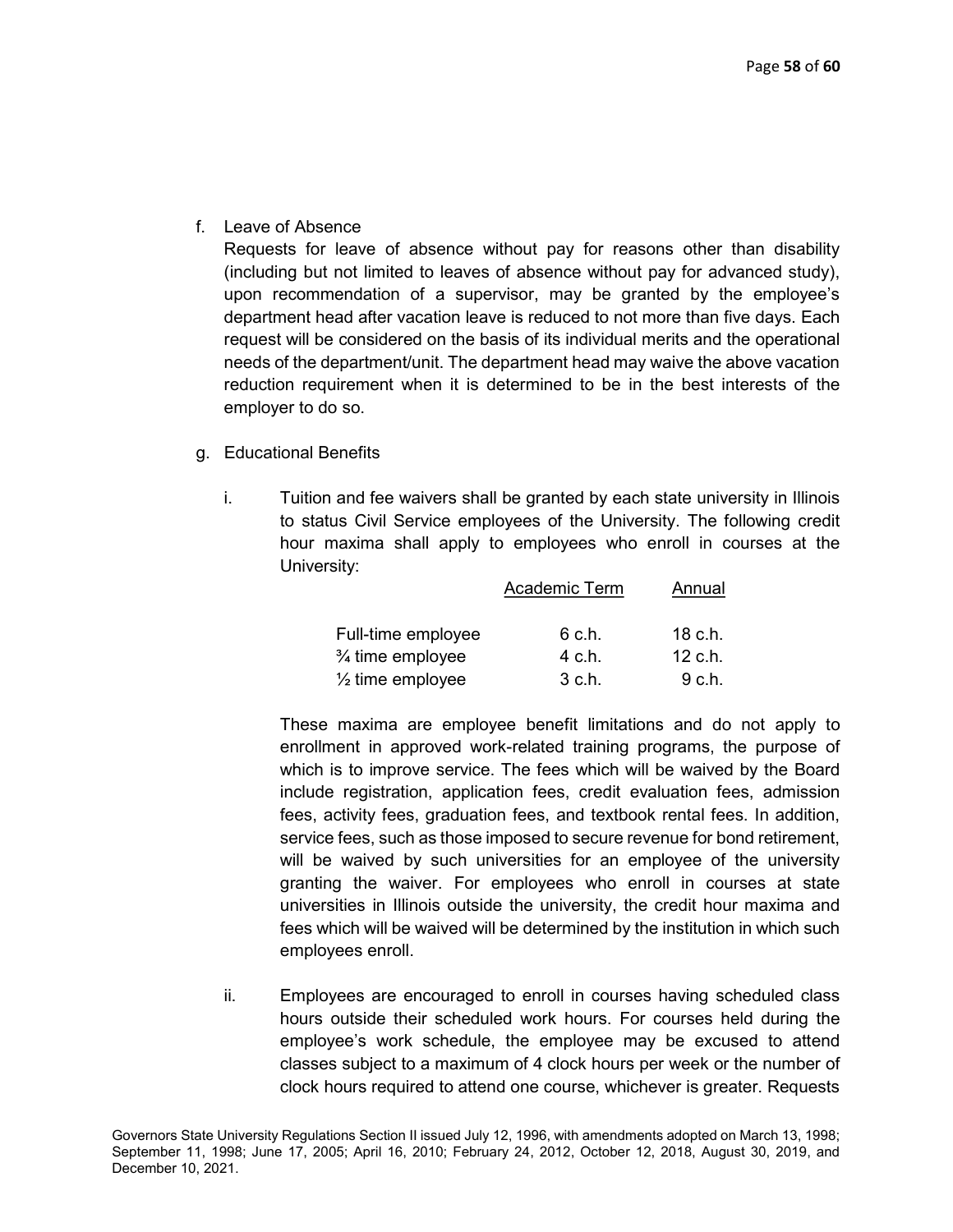for excused absences to attend classes must be submitted to the supervisor for approval prior to enrollment and request for waiver of tuition. When such approval is granted, employees shall "make-up" time at the discretion and approval of the supervisor by (i) working outside of regularly scheduled hours during the work week in which the excused absence occurs, or (ii) deducting the time spent in class from the employee's accumulated vacation leave. Daily overtime compensation shall not be earned for make-up time worked under (i.) above.

- iii. The natural, adopted, foster, or step-children and the spouse of any status employee under full-time employment (including employees on sick leave or compulsory disability leave) who dies while in service at the University shall be entitled to a waiver of tuition and fees (as defined in paragraph (i.) above) up to and including the baccalaureate degree at the University. Should both parents be full-time employees, the death of one parent shall make the child eligible for the waiver of tuition and fees. Children of a divorced employee are eligible for waiver of tuition and fees if such employee was contributing to their support at the time of death.
- iv. An employee who has retired from the University shall be eligible for a waiver of tuition and fees at the University as specified in paragraph (i.) above for one-half time employees.
- h. Overtime Compensation
	- i.
- a) Except as provided in paragraph (7.g.ii.) above, employees in nonnegotiated classifications that are covered by the overtime provisions of the Fair Labor Standards Act will be compensated at time and one-half either in cash or by allowing compensatory time off, for all time in a work week in excess of the number of hours of work comprising an established full-time daily or weekly work schedule. Employees shall not receive overtime compensation on both a daily and weekly basis for the same work time.
- b) For the purpose of computing overtime, paid benefit time for which work is not performed shall count as time worked in any work week.